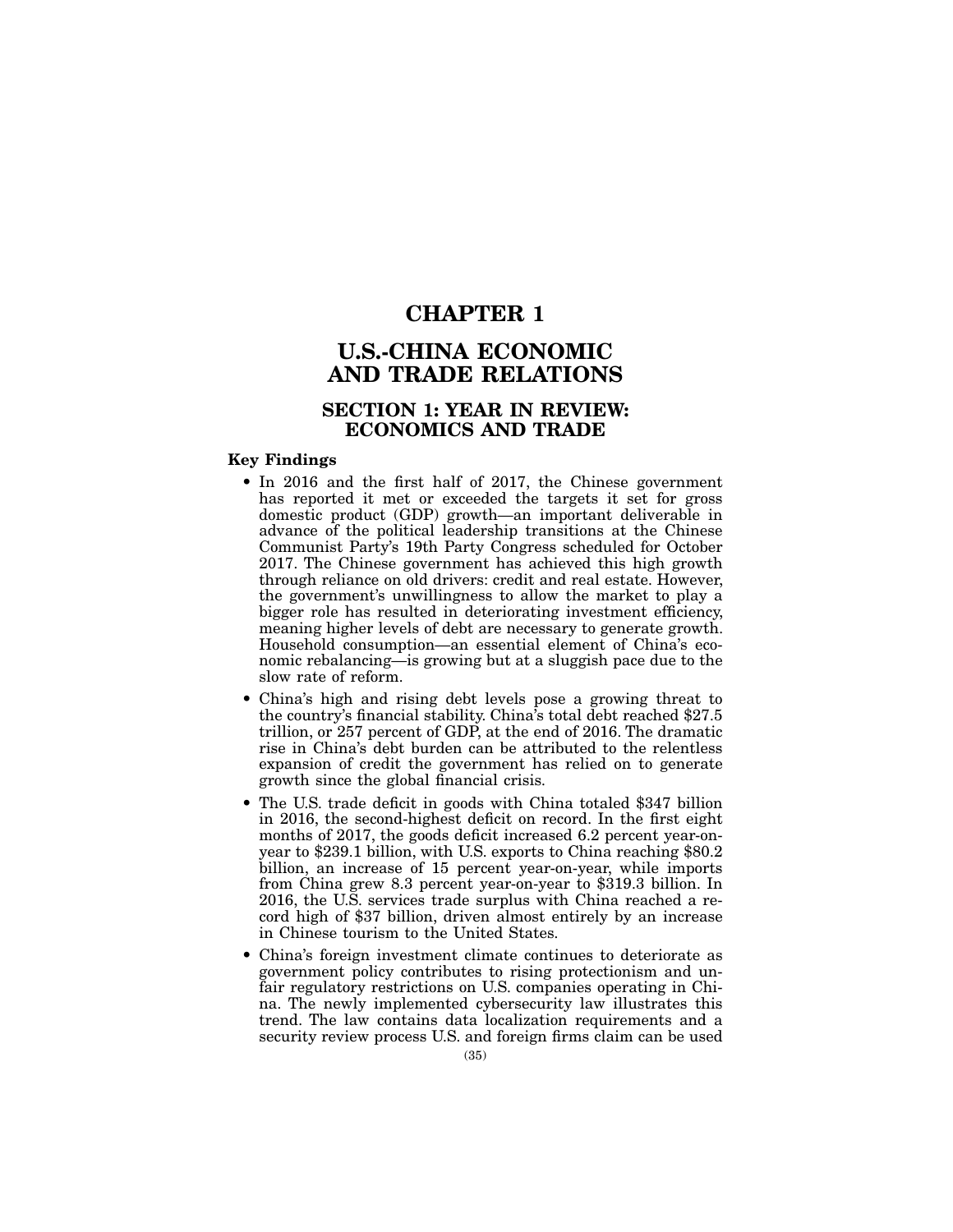to discriminatorily advantage Chinese businesses or access proprietary information from foreign firms.

- U.S. government efforts to tackle China's trade-distorting practices continue to yield limited results. The inaugural Comprehensive Economic Dialogue, created following a meeting between President Trump and President Xi in April 2017, concluded with no concrete agreements or future agenda.
- At the World Trade Organization (WTO), the United States continues to challenge China's non-compliance with key provisions of its accession agreement, including failure to notify subsidies. In the past year, the United States requested WTO consultations over China's management of tariff rate quotas for rice, wheat, and corn, and subsidies to select producers of primary aluminum.

### Introduction

In 2017, main priorities for the Chinese government include increased Party control and consolidation of political power. Indeed, the administration of the Chinese President and General Secretary of the Chinese Communist Party (CCP) Xi Jinping has begun implementing policies in pursuit of these goals to prepare for the leadership transition due to take place at the 19th Party Congress in October 2017.\* Despite President Xi's stated commitment in 2013 to allow market forces to play "a decisive role" in the economy, genuine liberalization has stalled; instead, growth and stability are among the key economic objectives for the government.

To stimulate the economy, China's government continues to rely on old standbys, such as investment in infrastructure and real estate, and funnels funding to the state sector to the detriment of private enterprise and market orientation. The amount of credit the government is pumping into the economy has swelled to levels not seen since the global financial crisis, and corporate debt has continued to climb to new heights. The hand of the state is also evident in how Beijing treats foreign companies operating in China and in the impact its trade-distorting policies have on its trade partners. This year, U.S. companies reported feeling less welcome in China than ever before—the continuation of a troubling trend.

This section examines China's domestic and external economic rebalancing as well as key developments in U.S.-China bilateral and multilateral economic engagement since the Commission's *2016 Annual Report to Congress*. For analysis of Chinese foreign direct investment (FDI) in the United States and presence of Chinese companies on U.S. stock exchanges, see Chapter 1, Section 2, "Chinese Investment in the United States." U.S. ability to access China's financial services, e-commerce, and logistics industries is discussed in Chapter 1, Section 3, "U.S. Access to China's Consumer Market." Finally, industrial policies driving Chinese advancement in cutting-edge technologies are analyzed in Chapter 4, Section 1, "China's Pursuit of Dominance in Computing, Robotics, and Biotechnology."

<sup>\*</sup>The Commission's Report is current as of October 6, 2017, and does not capture the outcomes of the 19th Party Congress, which is scheduled to start on October 18, 2017.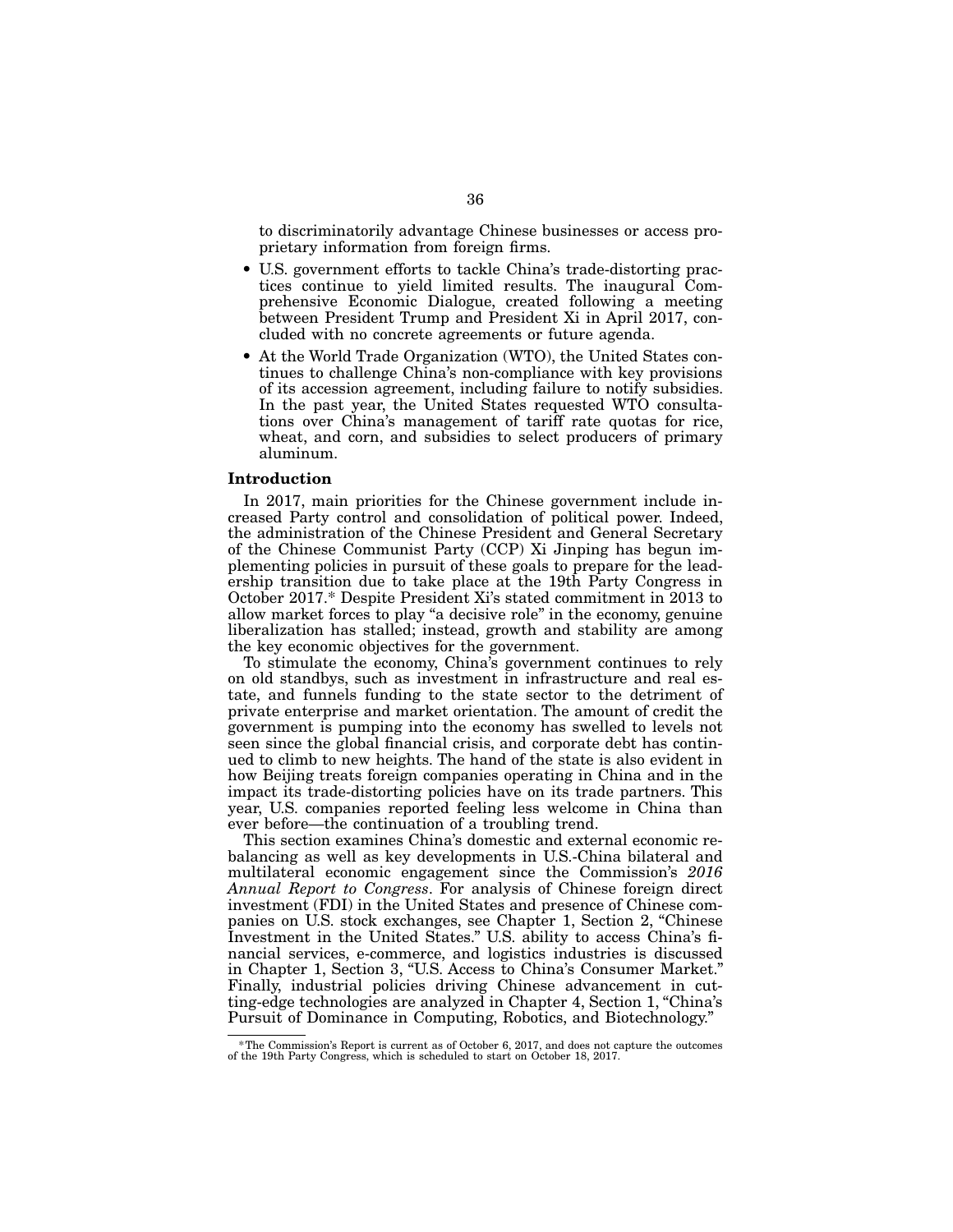### U.S.-China Bilateral Trade

The U.S. trade relationship with China remains extremely un-<br>balanced, as evidenced by a substantial goods deficit, which totaled \$347 billion in 2016, the second-highest deficit on record (see Figure 1).1 The goods deficit decreased 5.5 percent year-on-year in 2016, driven by declining U.S. imports from China, which dropped 4.3 percent year-on-year to \$463 billion.2 U.S. goods exports remained flat, declining 0.3 percent over 2015 levels to \$116 billion.3 China continues to dominate the United States' global deficit in trade in goods. As seen in Figure 1, in 2016 the United States' goods deficit with China was equal to 47 percent of its total deficit, down from 49 percent in 2015.4





*Source:* U.S. Census Bureau, *Trade in Goods with China. https://www.census.gov/foreigntrade/balance/c5700.html*.

In the first eight months of 2017, U.S. exports to China reached \$80.2 billion, an increase of 15 percent over the same period in 2016 (see Table 1). U.S. goods imports from China have also picked up, increasing 8.3 percent year-on-year to \$319.3 billion, with the overall goods deficit increasing 6.2 percent year-on-year to \$239.1 billion.5

Table 1: U.S.-China Goods Trade, January–August 2017

|                | Jan      | Feb    | Mar        | Apr        | May     | Jun      | Jul      | Aug        |
|----------------|----------|--------|------------|------------|---------|----------|----------|------------|
| <b>Exports</b> | \$10.1   | \$9.8  | \$9.6      | \$9.8      | \$10.2  | \$9.7    | \$10.1   | \$10.9     |
| Imports        | \$41.4   | \$32.8 | \$34.2     | \$37.5     | \$41.8  | \$42.3   | \$43.6   | \$45.8     |
| Balance        | (\$31.3) | \$23.0 | $(\$24.6)$ | $(\$27.6)$ | (331.6) | (\$32.6) | (\$33.6) | $(\$34.9)$ |

*Source:* U.S. Census Bureau, *Trade in Goods with China. https://www.census.gov/foreigntrade/balance/c5700.html.*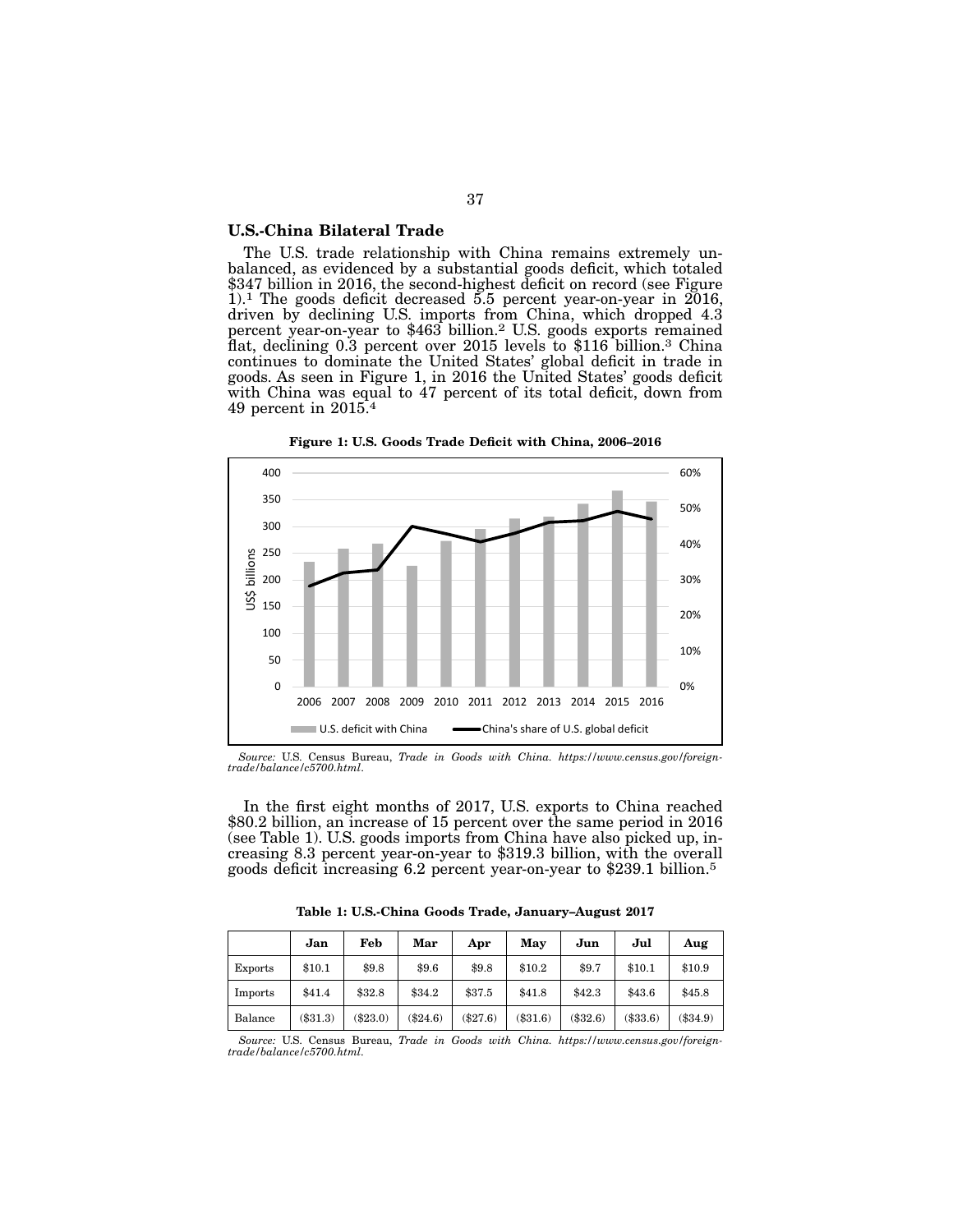The United States' surplus in services with China continues to grow, reaching a record of \$37 billion in 2016, driven primarily by an increase in Chinese tourism to the United States.\* U.S. services lion in 2015 to a record high of \$54 billion in 2016 (see Figure 2).<sup>6</sup> Growth in Chinese tourism over the same period accounted for 94 percent of this increase.7 U.S. services imports from China grew at 6.6 percent over 2015, reaching a record \$16 billion.8



Figure 2: U.S.-China Services Trade, 2006–2016

### *Challenges for U.S. Companies in China*

The combination of China's changing economic conditions, rising costs, and tightening regulations continues to make China a less attractive place to do business. In 2016, global FDI flows into China fell for a second year in a row—a trend continued in the first half of 2017.9 In the *2017 Business Climate Survey*† released by the Amer- ican Chamber of Commerce (AmCham) in China in January 2017, 81 percent of companies surveyed reported feeling less welcome in China in 2016 than they did in 2015.10 Thirty-one percent of compa- nies reported a deteriorating investment environment, compared to 19 percent in 2012; only 24 percent thought the overall environment was improving. This is the least optimistic U.S. companies have been since AmCham China began asking this question in 2011.

*Source:* U.S. Department of Commerce, Bureau of Economic Analysis, *Table 1.3 U.S. Interna- tional Transactions, Expanded Detail by Area and Country*, July 18, 2017.

<sup>\*</sup>Under international and U.S. standards, tourism is broadly defined to include travel and related expenses for business purposes and travel and expenses for personal purposes, such as vacation, education, and medical serv Travel; U.S. Department of Commerce, Bureau of Economic Analysis, *Table 1.3 U.S. International*<br>Transactions, *Expanded Detail by Area and Country*, July 18, 2017.<br>†AmCham China asked a total of 849 companies, of which 52

Report," January 2017.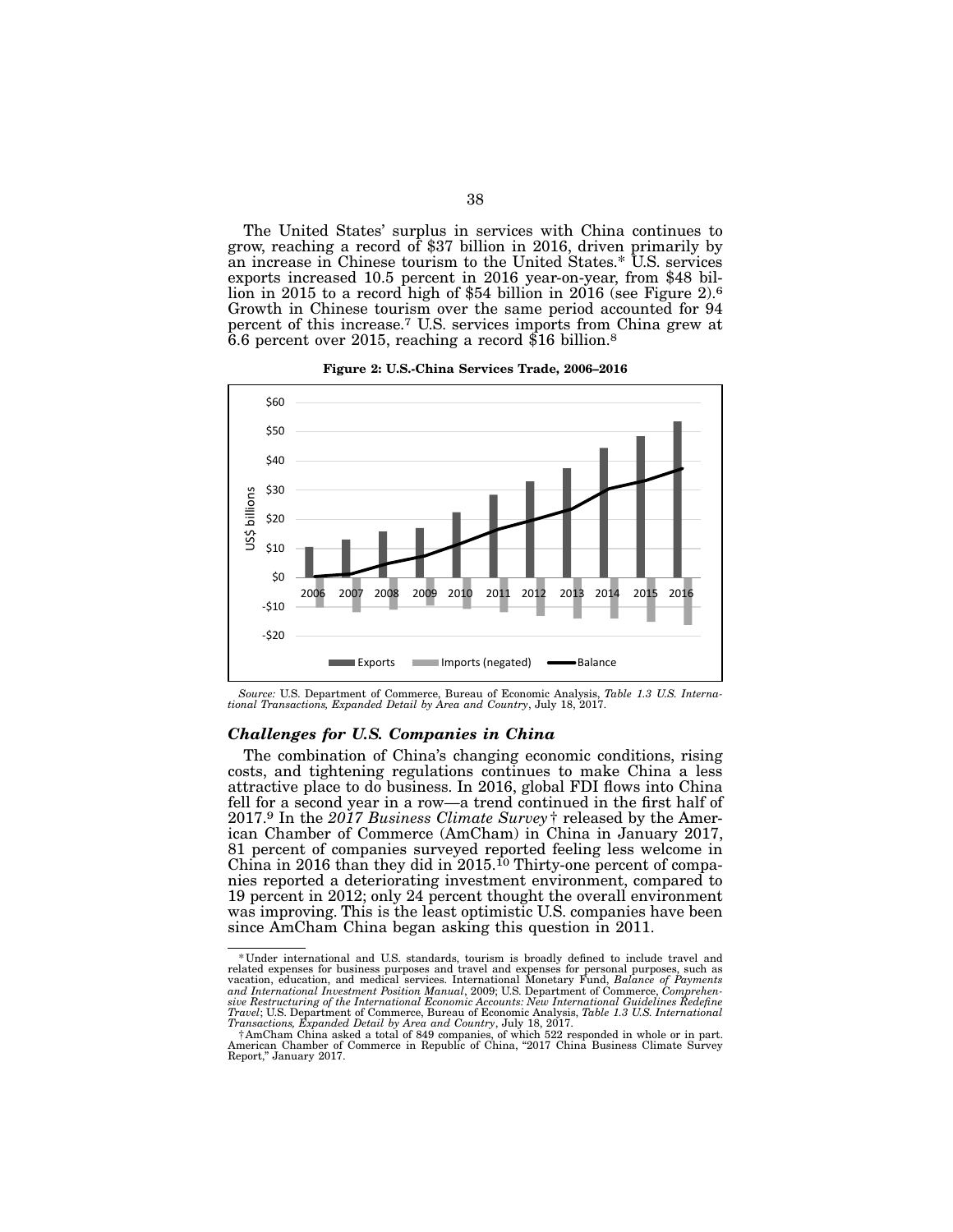The report's list of the top five challenges U.S. businesses face in the coming year helps explain this pessimism. In 2017, firms anticipate inconsistent regulations and increasing labor costs to be the biggest challenges (see Table 2). This is the fifth consecutive year these were among the top two challenges. Despite increasing profits, only 10 percent of technology and research and development companies are optimistic about the implementation and enforcement of regulations over the next two years. Services, consumer, and industrial and resources firms were a little more sanguine; about onefifth of these firms were optimistic about future regulation. Among companies surveyed, concerns over labor expenses and regulations were compounded by uncertainty over investment restrictions. Twothirds of companies either doubt or are unsure whether China will further open markets to foreign investment, and domestic protectionism in general became their third-biggest reported challenge in 2017.11 Systemic corruption in China, which has historically been a major problem for foreign companies, has fallen off the list of top five business challenges in 2014.

| 2013                                                                        | 2014                                                                        | 2015                                                                        | 2016                                                                        | 2017                                                                        |
|-----------------------------------------------------------------------------|-----------------------------------------------------------------------------|-----------------------------------------------------------------------------|-----------------------------------------------------------------------------|-----------------------------------------------------------------------------|
| Labor costs:<br>44%                                                         | Labor costs:<br>46%                                                         | Labor costs:<br>61%                                                         | Inconsistent<br>regulatory<br>interpretation<br>and unclear<br>laws:<br>57% | Inconsistent<br>regulatory<br>interpretation<br>and unclear<br>laws:<br>58% |
| Inconsistent<br>regulatory<br>interpretation<br>and unclear<br>laws:<br>38% | Inconsistent<br>regulatory<br>interpretation<br>and unclear<br>laws:<br>39% | Inconsistent<br>regulatory<br>interpretation<br>and unclear<br>laws:<br>47% | Labor costs:<br>54%                                                         | Labor costs:<br>58%                                                         |
| Shortage of<br>qualified em-<br>ployees:<br>35%                             | Shortage of<br>qualified em-<br>ployees:<br>37%                             | Shortage of<br>qualified em-<br>ployees:<br>42%                             | Obtaining<br>required<br>licenses:<br>29%                                   | Increasing<br>Chinese pro-<br>tectionism:<br>32%                            |
| Corruption:<br>30%                                                          | Shortage of<br>qualified man-<br>agement:<br>31%                            | Shortage of<br>qualified man-<br>agement:<br>32%                            | Shortage of<br>qualified em-<br>ployees:<br>29%                             | Shortage of<br>qualified man-<br>agement:<br>30%                            |
| Shortage of<br>qualified man-<br>agement:<br>30%                            | Obtaining<br>required<br>licenses:<br>31%                                   | Increasing<br>Chinese pro-<br>tectionism:<br>30%                            | Industry over-<br>capacity:<br>29%                                          | Obtaining<br>required<br>licenses:<br>29%                                   |

Table 2: Top Five Business Challenges in China for U.S. Firms, 2013–2017

*Source:* American Chamber of Commerce in the People's Republic of China, "2017 China Business Climate Survey Report," January 2017.

In light of China's continued reliance on trade-distorting practices, James McGregor, chairman of the greater China region for the consulting firm APCO Worldwide and former AmCham China chairman, called for reciprocity to become "the bedrock underlying trade and investment agreements between China and the United States." He elaborated: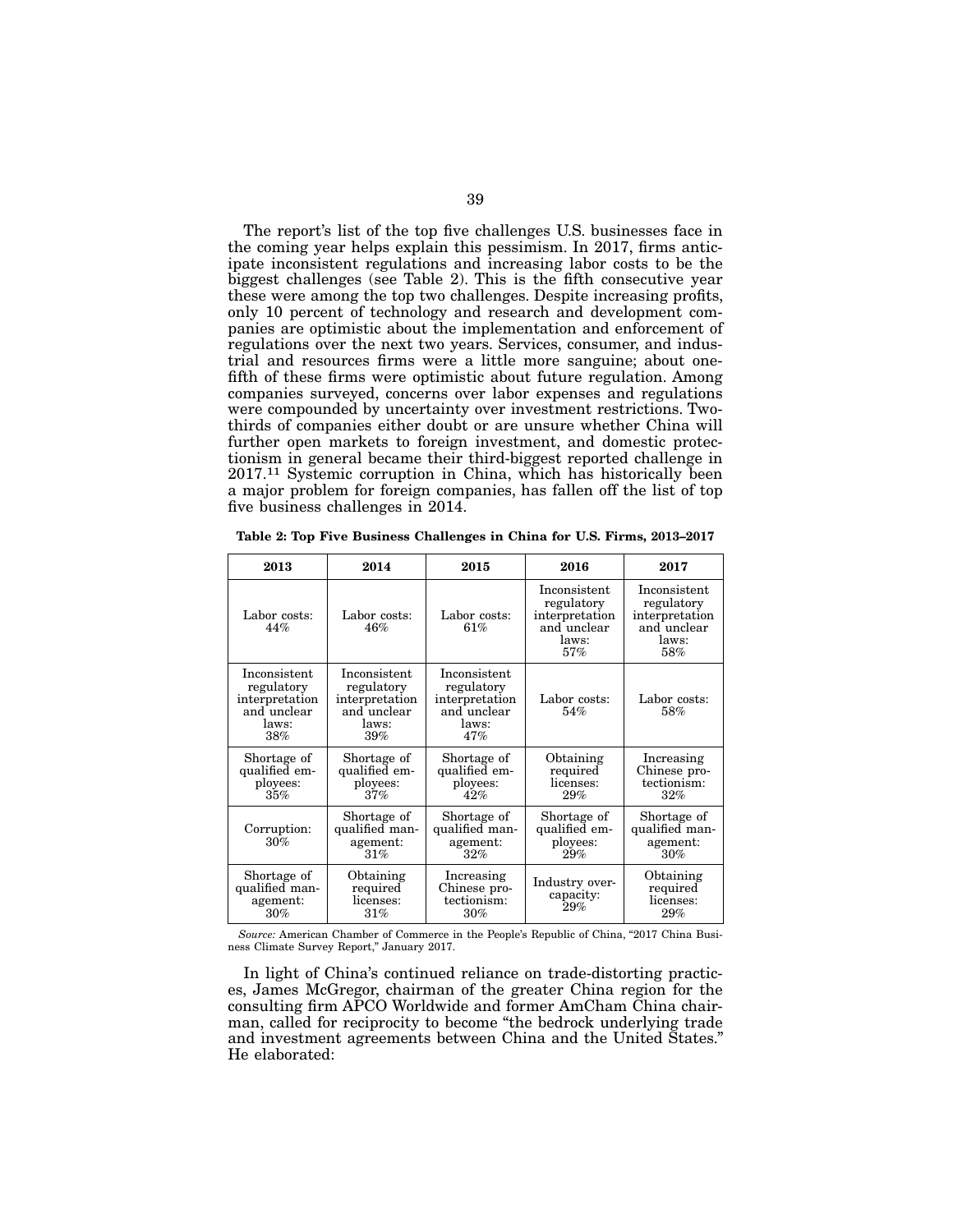*No Chinese-connected entity should be allowed to invest in or acquire U.S. assets unless American companies have equal market and acquisition access in China. This would require applying "regulatory reciprocity" that takes into account the real on-the-ground situation in China. Rather than accepting China's assertions of openness, the United States must carefully assess China's market-distorting policies that block foreign business.*12

During an April 2017 visit to Washington as part of an AmCham China delegation, Mr. McGregor noted that, prompted by China's worsening treatment of foreign companies, reciprocity is gaining traction among U.S. businesses and policymakers as a new framework for conducting economic relations with China.13

### *Cybersecurity Law*

China's cybersecurity law, first approved last November, entered into effect June 1 despite calls from 54 foreign business associations\* to reconsider the law and delay its implementation.14 The law imposes sweeping restrictions on data transfer out of China. Under the law, firms must seek permission from the government to transfer any datasets in excess of 1 terabyte; datasets pertaining to more than 500,000 people; data related to geographic, chemical, engineering, or military matters;† or data pertaining to "critical information infrastructure"—an expansive category, the scope of which is ultimately determined by China's State Council. To date, "critical infrastructure" has been interpreted very broadly; banks, energy, and transportation companies and firms that provide services to public Chinese entities or are important to national security are included in the law, and the State Council can expand the scope further.15 Chinese regulators have ruled that even fast food delivery companies are included due to the large number of people they service.16 The law also permits Chinese regulators to prohibit any overseas data transfers they deem necessary through their own regulations.<sup>17</sup>

Under the law, firms that fall under critical information infrastructure are required to store their data inside China, although China appears to have granted firms a grace period until 2018 to comply with some data storage requirements.‡ As U.S. businesses

<sup>\*</sup>In May 2017, a broad set of business associations including the U.S.-China Business Coun-cil, AmCham China, Business Europe, the Japan Chamber of Commerce and Industry, and the Korea-Business Council sent a letter to the Chinese government urging a delay in the law's<br>implementation. These groups expressed serious concerns that the law may discriminate against<br>foreign businesses, and stated that t issues for China's economy, its relations with economic and commercial partners, and the global economy. Eva Dou, "Global Tech Companies Call on China to Delay Cybersecurity Law," *Wall Street Journal*, May 15, 2017.

f The law requires approval for transfer of data related to nuclear facilities, chemical biology, "<br>national defense, large engineering activities, ocean environmental protection, and sensitive geo-<br>graphic information. In broadly. In 2010, a U.S. geologist was jailed for purchasing information about Chinese oil re-serves—which were deemed a state secret—and civilian aviation corridors in China are notoriously narrow as the majority of China's airspace is under the control of the military, ostensibly<br>for national security purposes. Steven Jiang, "Flying Pains as China Struggles to Keep up with<br>Aviation Growth," CNN, August

Beijing-based law firm Morrison and Foerster, said implementation of data storage requirements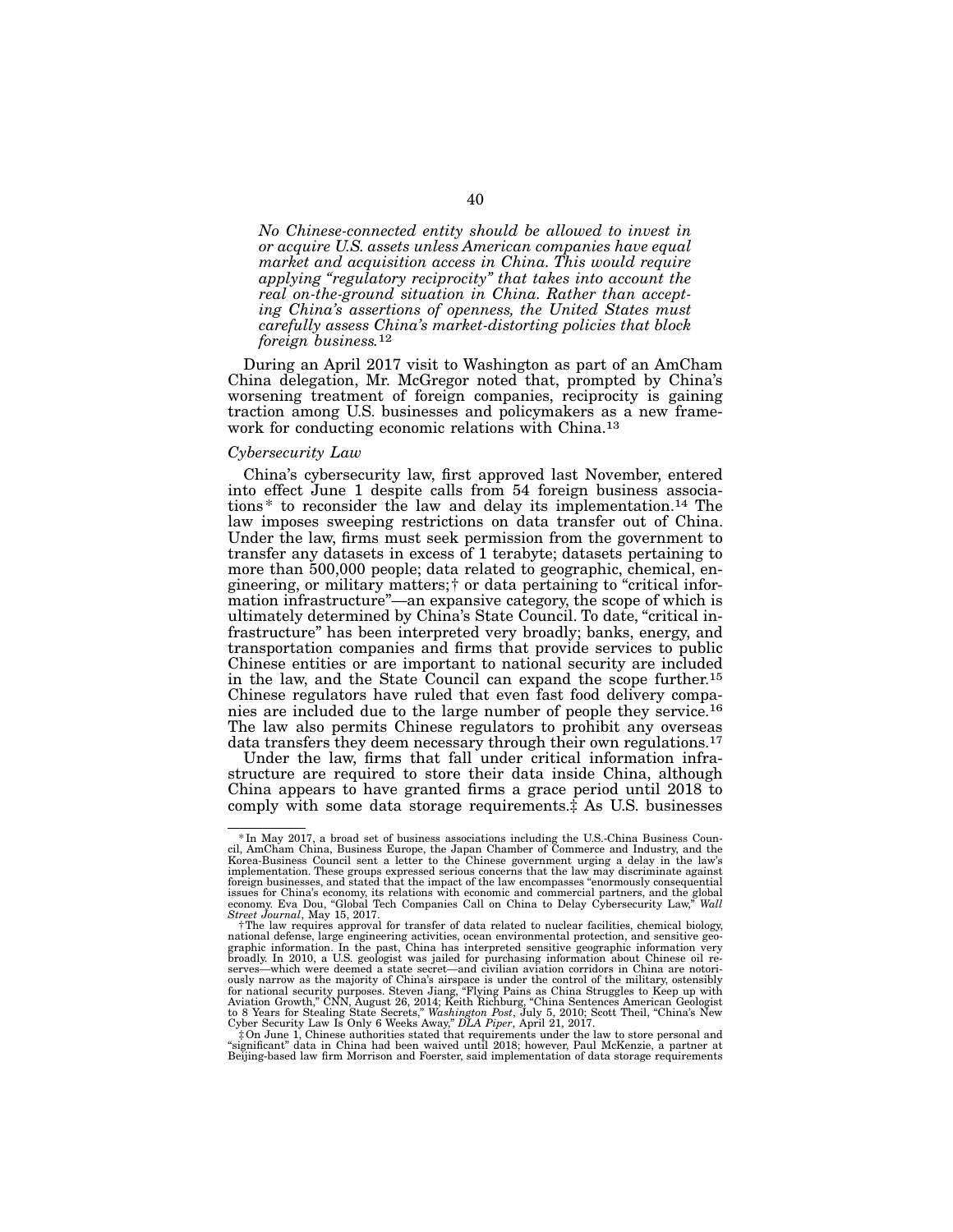typically transfer data between their foreign and domestic business operations and many rely on cross-border data transfer to interact with Chinese suppliers and customers, these restrictions will likely complicate the ability of U.S. firms to conduct business in China. For example, companies are starting to fear tightening restrictions will materially impede their ability to run day-to-day business operations, including cross-border communications, obtaining business-critical information, and using collaborative tools such as Google Docs.18 The U.S. Chamber of Commerce also argues that domestic data storage requirements jeopardize the privacy of companies' and customers' data, as firms are forced to split their data protection resources across multiple data centers, resulting in less protection at each site.19

The law also requires firms that interact with critical information infrastructure or that provide services that may affect national security to be subject to a security review by Chinese authorities.20 If in this review Chinese regulators decide to demand these services be "secure and controllable," foreign firms may be compelled to hand over important intellectual property assets such as source code to Chinese authorities for inspection.21 A proposed supplementary law published in April empowers the government to compel companies to decrypt data—for example, decrypting secure online communications or unlocking the smartphone of an individual identified by the Chinese government.<sup>22</sup>

These regulations add to several others China adopted over the past two years to gain greater control over Internet firms and online activity. China has already passed a national security law that may compel foreign Internet information firms to hand over source code to Chinese authorities through "secure and controllable" requirements, and has enacted rules restricting the use of virtual private networks (VPNs), which are used by individuals and businesses to circumvent China's extensive censorship apparatus.23 (For an in-depth assessment of these and other measures used by the Chinese government to control information, see Chapter 3, Section 5, "China's Domestic Information Controls, Global Media Influence, and Cyber Diplomacy.")

U.S. business associations have raised concerns that Chinese restrictions on the flow of information could serve as vehicles for protectionism.24 For example, restrictions on international data transfer could impede the ability of Chinese consumers to access U.S. cloud computing services, advantaging Chinese firms such as Alibaba that already store most of their data locally.25 The security review also has no clear criteria for deeming whether a technology firm's products are trustworthy, and may give Chinese authorities license to favor domestic suppliers over U.S. firms on the basis of cybersecurity.26 According to a survey by the European Union Chamber of Commerce, 22 percent of responding foreign firms reported that China's Internet restrictions had affected 10 percent or more of their revenue in 2017, up from 16 percent of respondents in 2015.27 A similar survey conducted by AmCham China found that 92 percent of surveyed firms were negatively affected by Chinese restrictions preventing the use of online tools in 2016, a significant increase from 56 percent of respondents in 2015.28

is still "murky." Sherisse Pham, "China's New Cyber Law Just Kicked in and Nobody's Sure How It Works," CNN, June 1, 2017.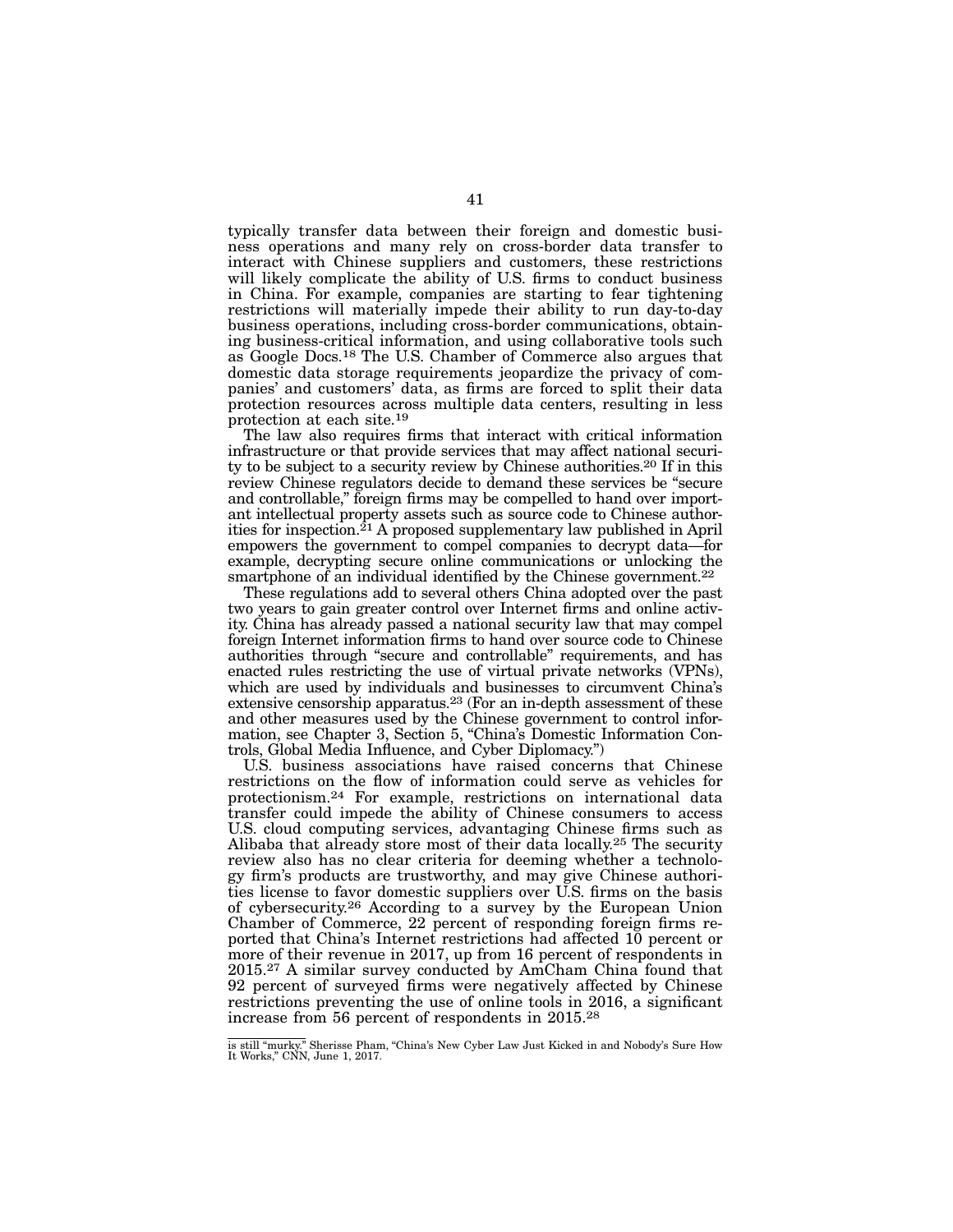### China's Domestic Economic Rebalancing

Over the past year, the Chinese government has focused on enhancing and sustaining economic growth in advance of the political leadership transitions at the CCP's 19th Party Congress scheduled for October 2017, when the National People's Congress, China's parliament, will appoint officials to the CCP's most important leadership bodies: the Central Committee, the Politburo, and the Politburo Standing Committee.\* The reshuffle of the Politburo Standing Committee will be particularly consequential as it is the primary locus of power within the CCP, and five of its seven members are due to retire in 2017.29 The CCP maintains power, in part, by delivering economic growth, and President Xi has been focused on ensuring the economy stays stable ahead of the Party Congress, since an economic shock could call into question his ability to lead, and undercut his base of support within the CCP.<sup>30</sup>

According to official statistics, in 2016, China's gross domestic product (GDP)† grew 6.7 percent, comfortably within the 6.5–7 percent target range set by the government.<sup>31</sup> For 2017, the official GDP growth target was lowered to 6.5 percent.‡ 32 State-led investment, higher industrial output, and greater domestic consumption allowed China's economic growth to exceed this target, reaching an average 6.9 percent growth in the first half of 2017.33

Although the Chinese government has stabilized the economy, it has done so by relying on old growth drivers, like credit-fueled investment (heavily concentrated in the real estate sector), which only adds to China's debt troubles just as the returns from these investments are slowing (see "Debt and Lending Continue to Rise," later in this section). Progress in enacting policies that would fundamentally reform China's economic model has been limited.34 Household consumption—an essential element of China's economic rebalancing—is growing but at a sluggish pace due to slow progress in opening the financial sector. Expanding government spending on the social safety net (including healthcare, pensions, education, and poverty alleviation), which would free consumers from the need to save such a large share of their income, would also help boost consumer spending.<sup>35</sup> Repeated pledges to permit greater market access for private domestic and foreign firms remain unfulfilled due to concerns over employment and loss of state control.§ Progress in financial reform faced setbacks in 2016 and 2017 as enormous cap-

The CCP Central Committee is a political body comprising China's top political leadership (currently 205 members and 168 alternates). According to the CCP constitution, the Central<br>Committee is vested with the power to sel CCP). Within the Chinese political system, the ultimate power resides with the Politburo Stand-<br>ing Committee (nominally elected by the Central Committee). The current Politburo Standing<br>Committee has seven members, with X

and China's head of state. †In July 2017, China's National Bureau of Statistics revised its 2002 GDP calculation method to align with international standards and include contributions from new economy sectors such as healthcare and tourism. The methodology will be rolled out gradually and was not used to calculate the data for the first ha

<sup>§</sup>For more information on China's state-owned enterprises and announced reforms, see U.S.-China Economic and Security Review Commission, "State-Owned Enterprises, Overcapac-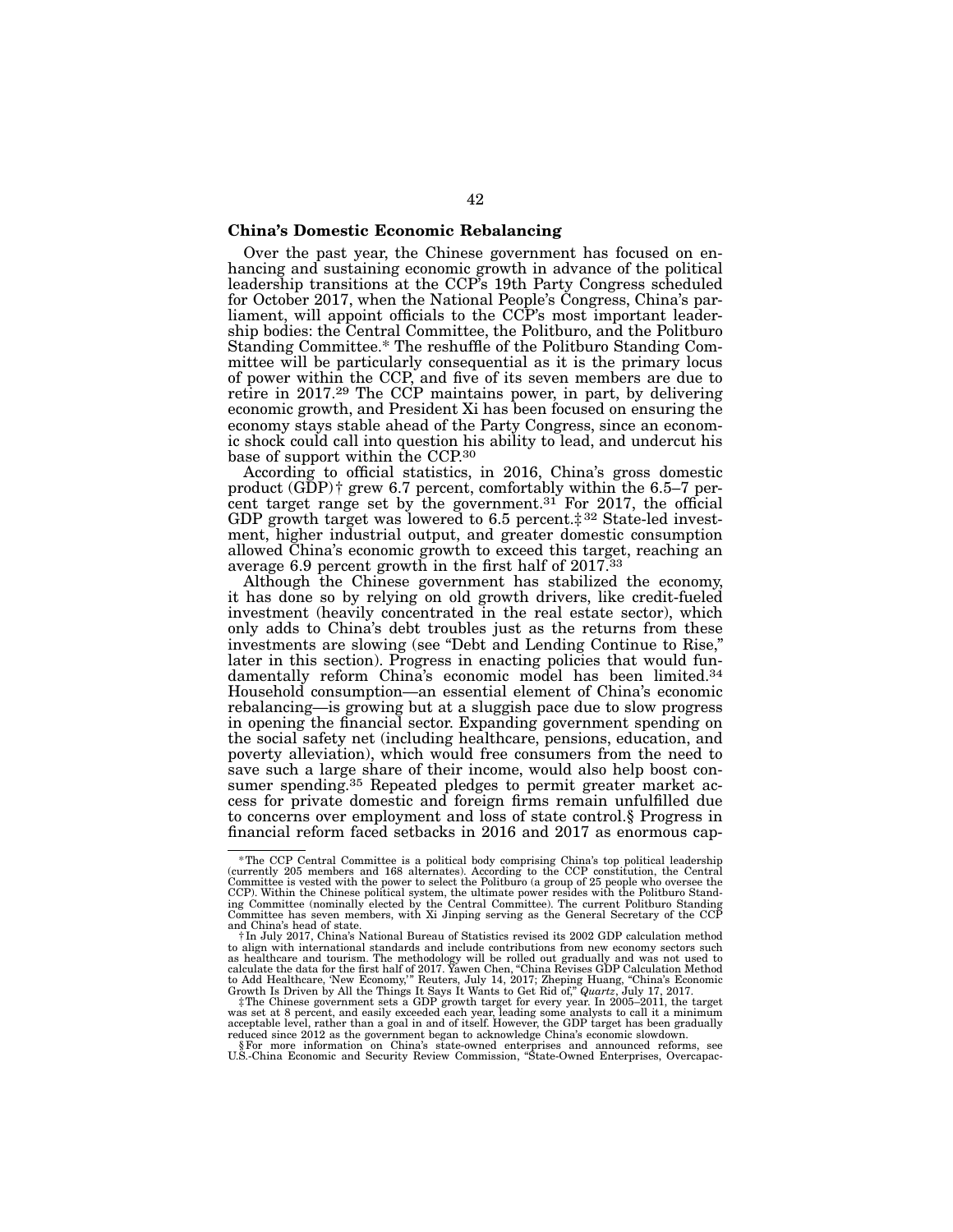ital outflows forced the Chinese government to defend its currency and reinstitute official and unofficial capital controls (see "Renminbi Reforms and Capital Outflows," later in this section).

### *Investment and Real Estate Remain Key Drivers*

Fixed asset investment \*—a traditional driver of China's growth—<br>continues to buttress China's economy, but compared with past performance, its contribution is weakening. In the first half of  $2017$ , growth in fixed asset investment slowed to 8.8 percent year-on-year driven primarily by government infrastructure spending (see Fig-<br>ure 3).<sup>36</sup> Of note, since 2015, investment by state-owned enterprises (SOEs) has grown faster than investment by private firms, revers- ing a long-term trend. In addition, these investments are produc- ing less growth per renminbi (RMB) spent, creating a vicious cycle of high debt levels and investment misallocation. Brian McCarthy, Managing Director and Chief Strategist at the Emerging Sovereign Group, who participated in the Commission's June 2017 roundtable on the health of China's economy characterized China as "a finetuned capital misallocation regime... rife with market distortions."37

Figure 3: Growth in Fixed Asset Investment, 2011–Q2 2017



*Source*: China's National Bureau of Statistics via CEIC database.

Real estate is a major driver of fixed asset investment and consumer of industrial manufacturing goods such as steel, aluminum, cement, and glass.<sup>38</sup> In 2015, the Chinese government eased credit access and home purchase restrictions, accelerating property sector growth through 2016.39 Beginning in mid-2016, the Chinese government, fearing a bubble, attempted to moderate property price growth by increasing mortgage interest rates and slow new develop- ment through restricting access of real estate developers to financ-

ity, and China's Market Economy Status," in *2016 Annual Report to Congress*, November 2016, 91–114.

<sup>\*</sup>Fixed asset investment is a measure of capital spending, or any type of investment by government and the private sector in physical assets such as buildings, machinery, or equipment.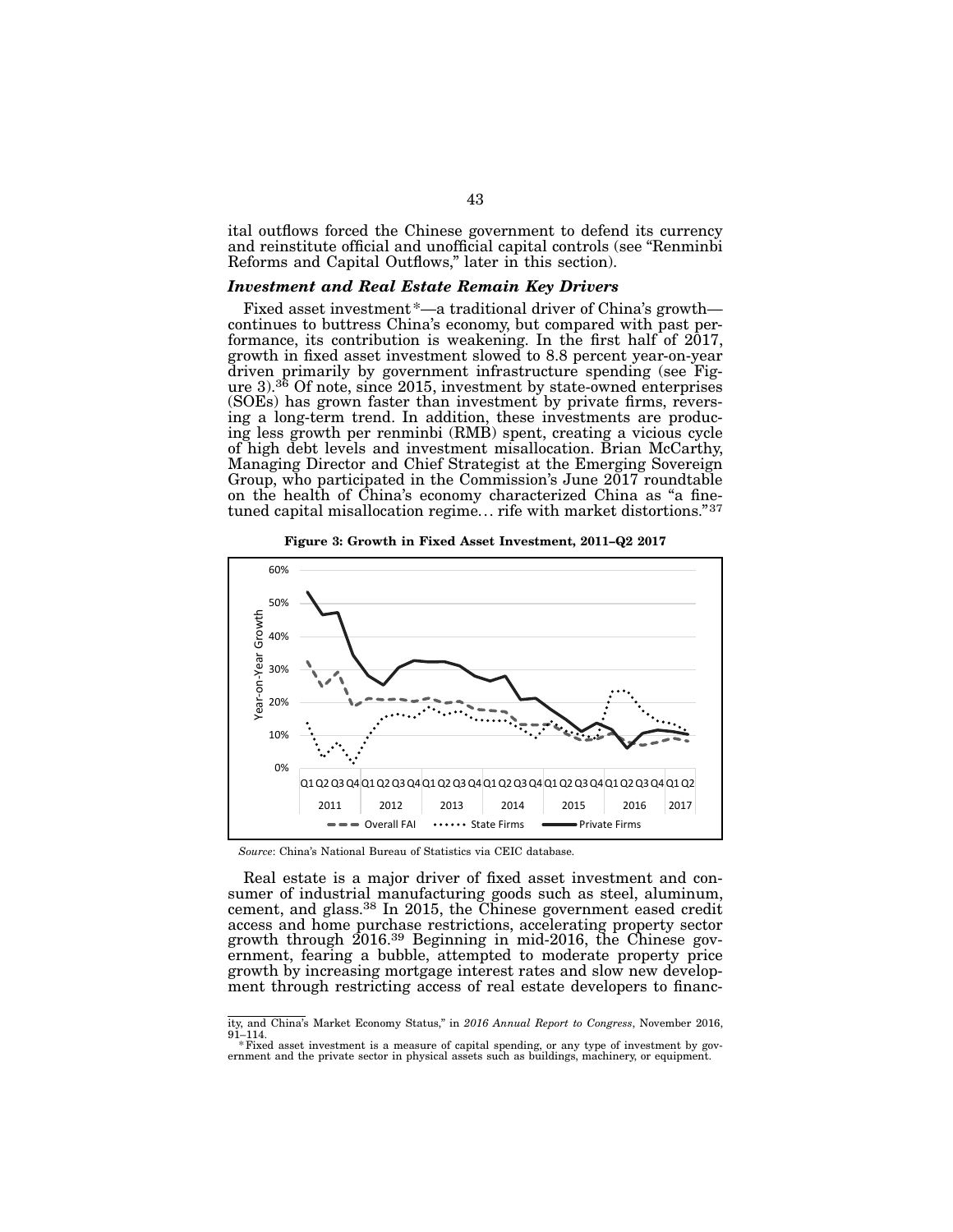ing, but was only successful in moderating the property prices.40 In a positive development, average property price growth moderated to 4 percent year-on-year in the first eight months of 2017 compared with 10.5 percent year-on-year increase in the first eight months of 2016.41 Real estate investment, however, continued to accelerate in 2016 despite government measures to tamp it down, growing 7.9 percent year-on-year in the first eight months of 2017 compared with 5.4 percent year-on-year in the first eight months of  $2016<sup>42</sup>$ 

### *Manufacturing and Exports Rebound*

Beginning in the second half of 2016, China's manufacturing and industrial production recovered from its 2015 and early 2016 slowdown in part due to a rally in the property market and global growth.43 Unofficial estimates by the Chinese financial media firm Caixin found China's manufacturing Purchasing Managers' Index (PMI),\* a measure of economic expansion and industrial utilization, improved over the last year to reach 51.6 in August 2017 (see Figure 4).<sup>44</sup> A reading below 50 indicates a contraction of the man-<br>ufacturing sector. The services sector—one of the new sources of economic growth—has continued to expand, with Caixin's service PMI remaining above 50 since mid-2014.<sup>45</sup> Value-added industri-<br>al growth—another growth indicator—expanded 6 percent year-onyear in the first eight months of 2017.<sup>46</sup> This recovery is in part due to the pickup of global growth, leading Chinese exports to increase 3.8 percent year-on-year in the first eight months of 2017.47



Figure 4: Caixin Service and Manufacturing PMIs, 2013–August 2017

*Source*: Caixin and IHS Markit, "Caixin China General Manufacturing PMI," Markit Economics, September 1, 2017; Caixin and IHS Markit, "Caixin China General Services PMI," September 5, 2017.

<sup>\*</sup>The PMI measures the production level, new orders, inventories, supplier deliveries, and employment level to gauge the economic activity level in the manufacturing sector. The glob-<br>al financial information service provider Markit Economics compiles the Caixin-Markit China<br>manufacturing PMI from monthly questi tracks larger state-owned companies, generally leading to a stronger reading than private PMIs.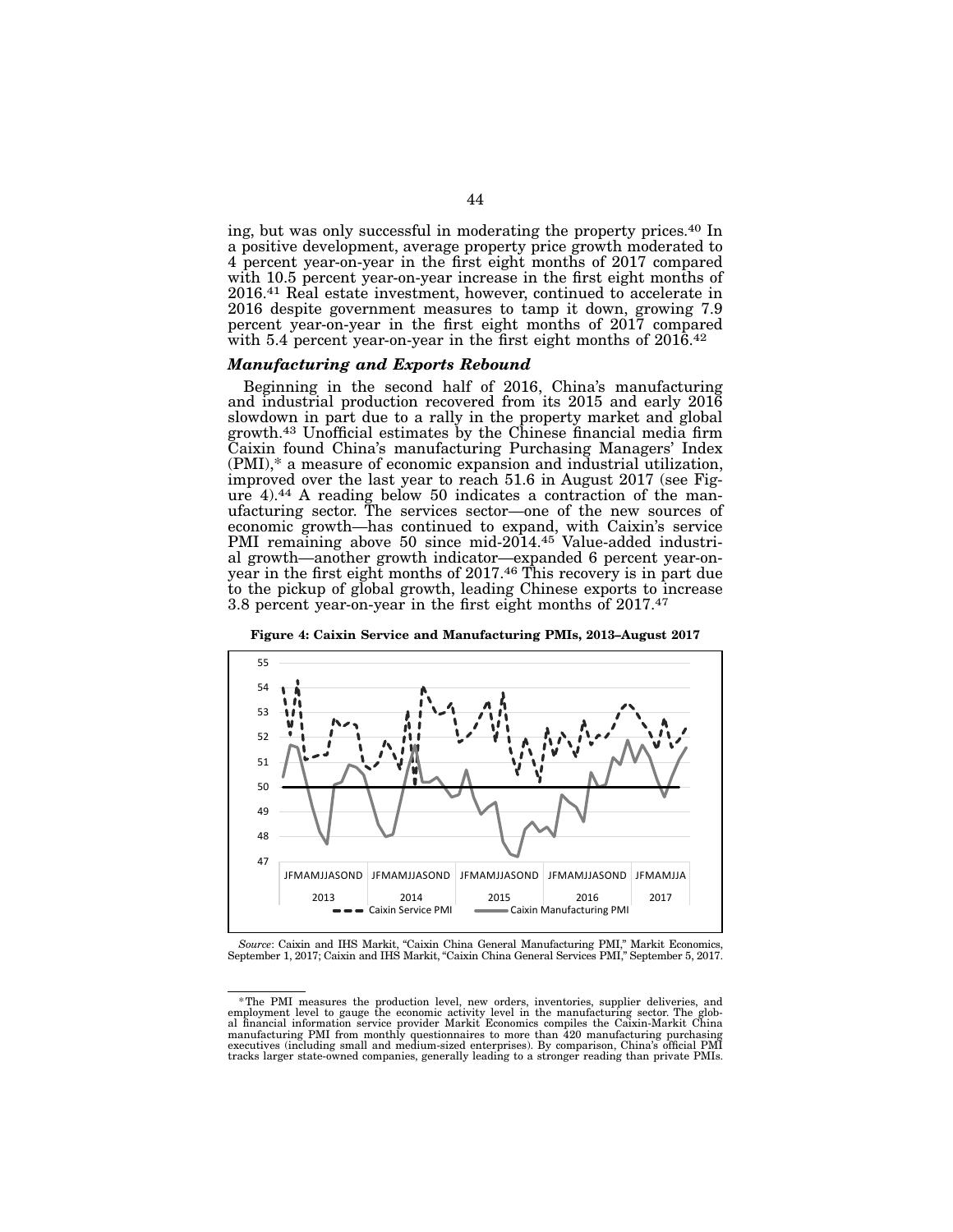### *Domestic Consumption and Service Sector*

The Chinese government seeks to leverage the consumer spending of the world's second largest economy as a new source of growth. Retail sales of consumer goods—a proxy for overall consumption showed steady growth increasing 10.5 percent year-on-year in 2016 and 10.6 percent year-on-year in the first eight months of 2017.48 Consumption's contribution to GDP increased from 60 percent in 2015 to 65 percent in 2016, but fell to 63 percent in the first half of 2017.49

Despite these positive changes, growth in Chinese households' disposable income\* is slowing.50 In 2016, China's annual national disposable income per capita increased 8.4 percent year-on-year—its slowest annual growth rate in the last five years—to reach \$3,518 (RMB  $23,821$ ).<sup> $51$ </sup> By comparison, U.S. annual national disposable per capita income totaled  $$43,194$  in 2016.<sup>52</sup> As the economy re-<br>bounded in the first half of 2017, growth of national disposable in-<br>come per capita accelerated to 8.8 percent year-on-year, but growth in consumption expenditure per capita increased only 7.6 percent year-on-year in the first half of 2017 compared with 8.8 percent in the first half of 2016.53 Speaking at the Commission's roundtable on the health of China's economy, Gene Ma, chief China economist at the Institute of International Finance, noted household debt was on the rise, likely due to the fact that Chinese households' borrow- ing is higher to afford the ever more expensive housing.54 (Because they lack other options due to limited financial reforms, Chinese households continue to favor real estate purchases as a form of in- vestment.)

The contribution of the service sector to GDP continued to grow from 45.3 percent of GDP in 2012 to 51.6 percent in 2016 (see Figure 5).<sup>55</sup> In the first half of 2017, services continued their upward trend, growing 11.5 percent year-on-year.56 The service sector could grow faster—thus accelerating the rebalance—if the Chinese government reduced regulatory barriers for private domestic and foreign firms and eliminated preferential treatment for SOEs.57 Debt-ridden SOEs remain a drag on the economy with lower profitability and weaker efficiency than the private sector.<sup>58</sup> In the first seven months of 2017, industrial SOE profits increased just 9.8 percent year-on-year compared with the 14 percent year-on-year growth in the private industrial enterprises' profits over the same time period.59 In addition, SOEs only accounted for 20 percent of industrial value-added despite controlling 40 percent of industrial assets.<sup>60</sup>

<sup>\*</sup>Disposable personal income is the amount of income households have for spending and saving

after income tax. †Unless noted otherwise, this section uses the following exchange rate throughout: \$1 = RMB 6.77.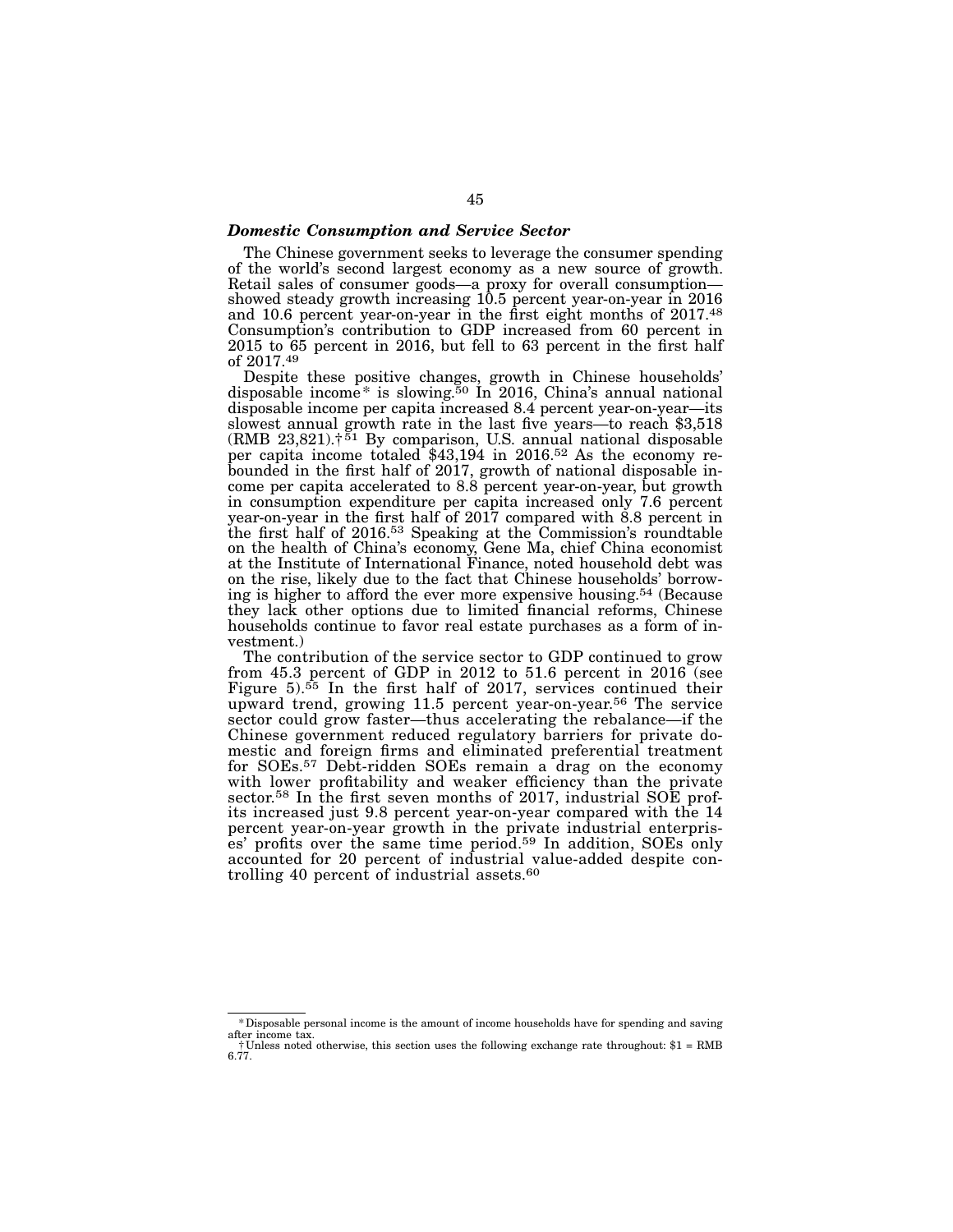Figure 5: Service Sector as a Share of GDP, 2006–2016



*Source:* China's National Bureau of Statistics via CEIC database.

### *Debt and Lending Continue to Rise*

China's high and rising debt levels pose a growing threat to the country's long-term economic stability. In May 2017, Moody's Inves- tors Service downgraded China's sovereign debt rating from Aa3 to A1\* due to "expectation that China's financial strength will erode somewhat over the coming years, with economy-wide debt continu-<br>ing to rise as potential growth slows."<sup>61</sup> China's total debt (govern-<br>ment and private) reached \$27.5 trillion, or 257 percent of GDP, in fourth quarter of 2016, according to data from the Bank for Inter- national Settlements, up from 147 percent at the end of 2008 (see Figure 6).†

<sup>\*</sup>The highest investment-grade rating is Aaa, representing minimum credit risk, while the lowest is Baa3, which is listed as medium-grade. China moved from a high-grade rating, Aa3, to an upper-medium grade A1, which remai

Sector," June 6, 2017.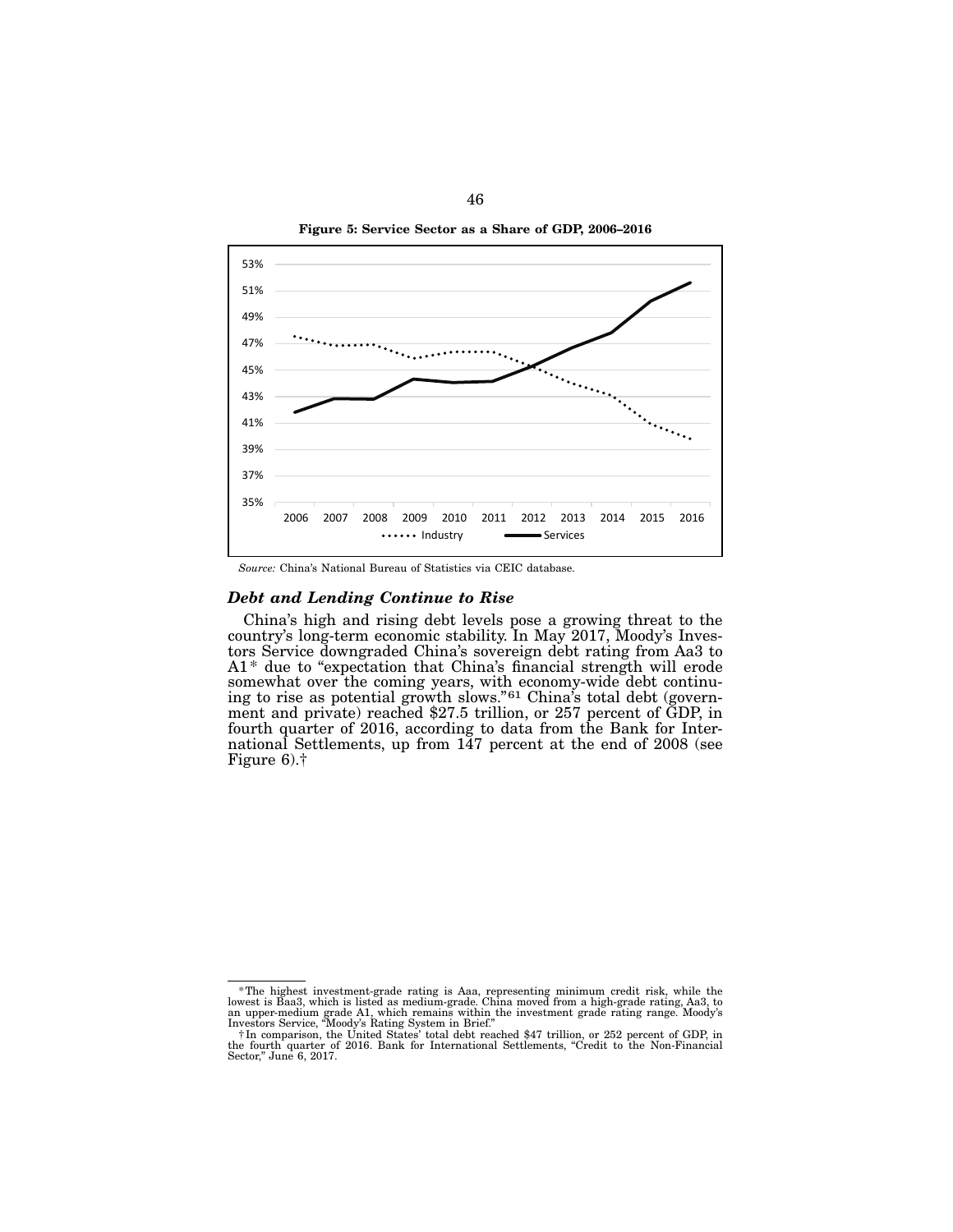Figure 6: China's Total Debt-to-GDP Ratio, 2008–2016



*Source:* Bank for International Settlements, "Long Series on Total Credit to the Non-Financial Sectors," June 6, 2017.

Analysts are particularly concerned about the speed of China's debt buildup.62 According to Bank for International Settlement data, China's credit-to-GDP gap,\* a measure of debt accumulation, hit a record 28.8 percent in the first quarter of 2016 before falling to 24.6 percent in the fourth quarter of 2016 (see Figure 7).63 Based on Bank for International Settlement research, a credit-to-GDP gap above 10 percent signals excessive credit growth and elevated risk of a banking crisis.† 64

 $*$ The Bank for International Settlements defines the credit-to-GDP gap as the difference between the credit-to-GDP ratio and its long-term trend. Bank for International Settlements, "Credit-to-GDP Gaps," December 11, 201

<sup>†</sup>According to IMF economists Luc Laeven and Fabian Valencia, in a systemic banking crisis "a country's corporate and financial sectors experience a large number of defaults and financial institutions and corporations face great difficulties repaying contracts on time. As a result, non-<br>performing loans increas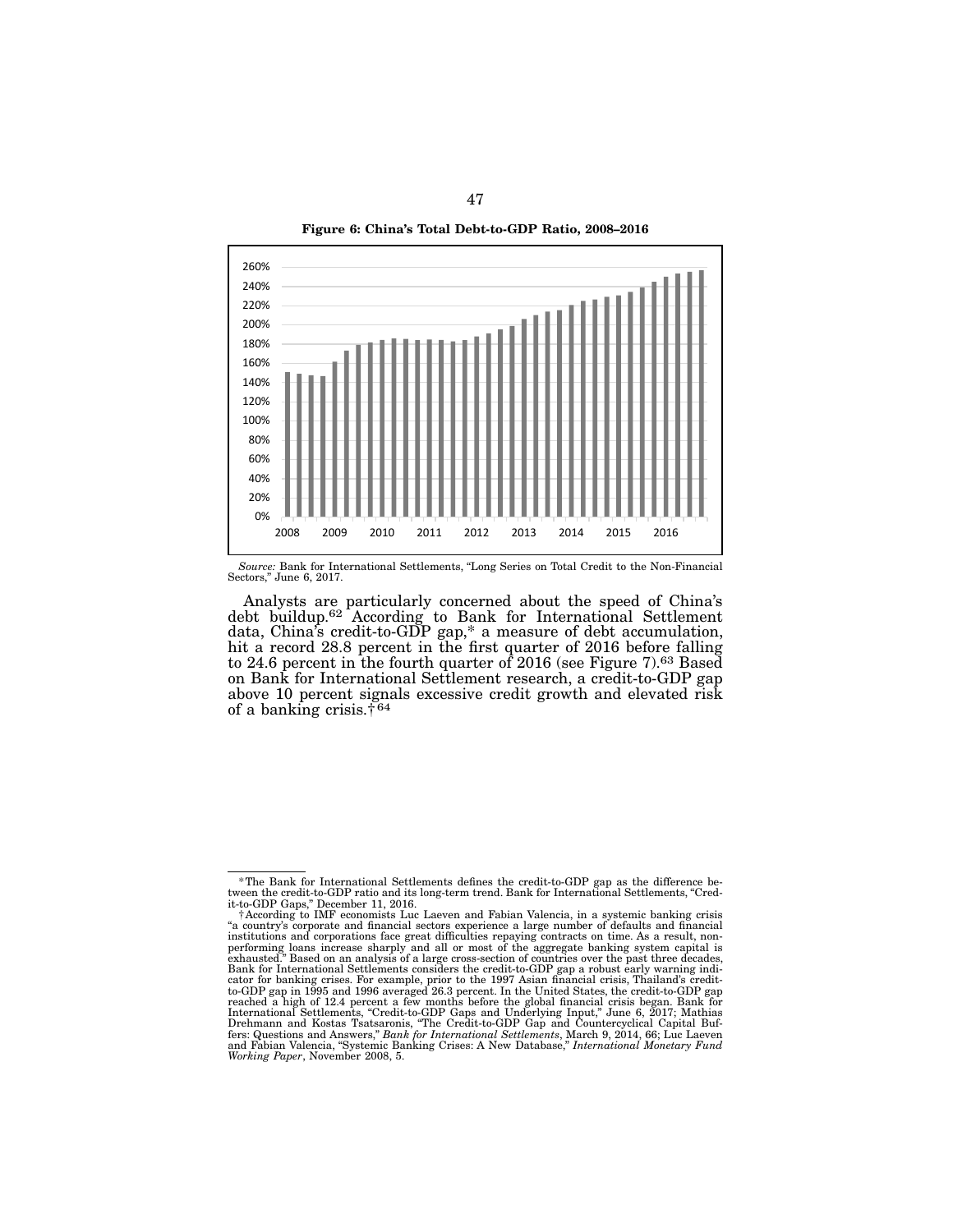Figure 7: China's Credit-to-GDP Gap, 2007–2016



*Source:* Bank for International Settlements, "Credit-to-GDP Gaps and Underlying Input," June 6, 2017.

The largest category of debt is held by nonfinancial corporations, which comprises two thirds of China's total debt.<sup>65</sup> Corporate debt reached 166 percent of GDP in the fourth quarter of 2016, up from 96 percent in the fourth quarter of 2008.66 China's corporate debt largely consists of loans made to SOEs by state-owned banks; SOEs continue to enjoy privileged access to bank loans in return for delivering investments and public services in line with Chinese government interests.67 According to estimates from the International Monetary Fund (IMF), SOEs account for around 55 percent of corporate debt.68

Meanwhile, nonperforming loans (NPLs)—loans that are unlikely to be paid back—continue to rise. According to the China Banking Regulatory Commission, the amount of NPLs held by Chinese commercial banks climbed from \$77 billion (RMB 518 billion) in the second quarter of 2009 to \$242 billion (RMB 1.64 trillion) in the second quarter of 2017.<sup>69</sup> While that accounted for 1.74 percent of total loans at the end of June 2017, private estimates suggest the actual NPL ratio may be much higher.\* For example, Fitch Ratings said in a 2016 report that NPLs account for as much as 15 percent to 21 percent of total loans.70 However, even official data show China's NPL rates have been gaining rapidly since the global financial crisis of 2008 and China's massive stimulus package that kept the economy going (see Figure 8).

The discrepancy between the official NPL ratio and unofficial estimates comes from how banks categorize NPLs. The IMF considers a loan nonperforming if interest and principal pay-<br>banks categorize NPLs. The IMF considers a nonperforming only if loans are doubtful or loss making. As SOE borrowers are presumed to have government backing, it can be difficult for banks to characterize their loans as nonperforming.<br>Reuters, "China Commercial Banks' NPL Ratio 1.74 Percent at End-June Begulator" August 14. Reuters, "China Commercial Banks' NPL Ratio 1.74 Percent at End-June—Regulator," August 14, 2017; Shuli Ren, "CLSA: 15–19% of China's Bank Loans Are Bad," *Barron's Asia*, May 6, 2016; International Monetary Fund, "The Treatment of Nonperforming Loans," June 2005, 4.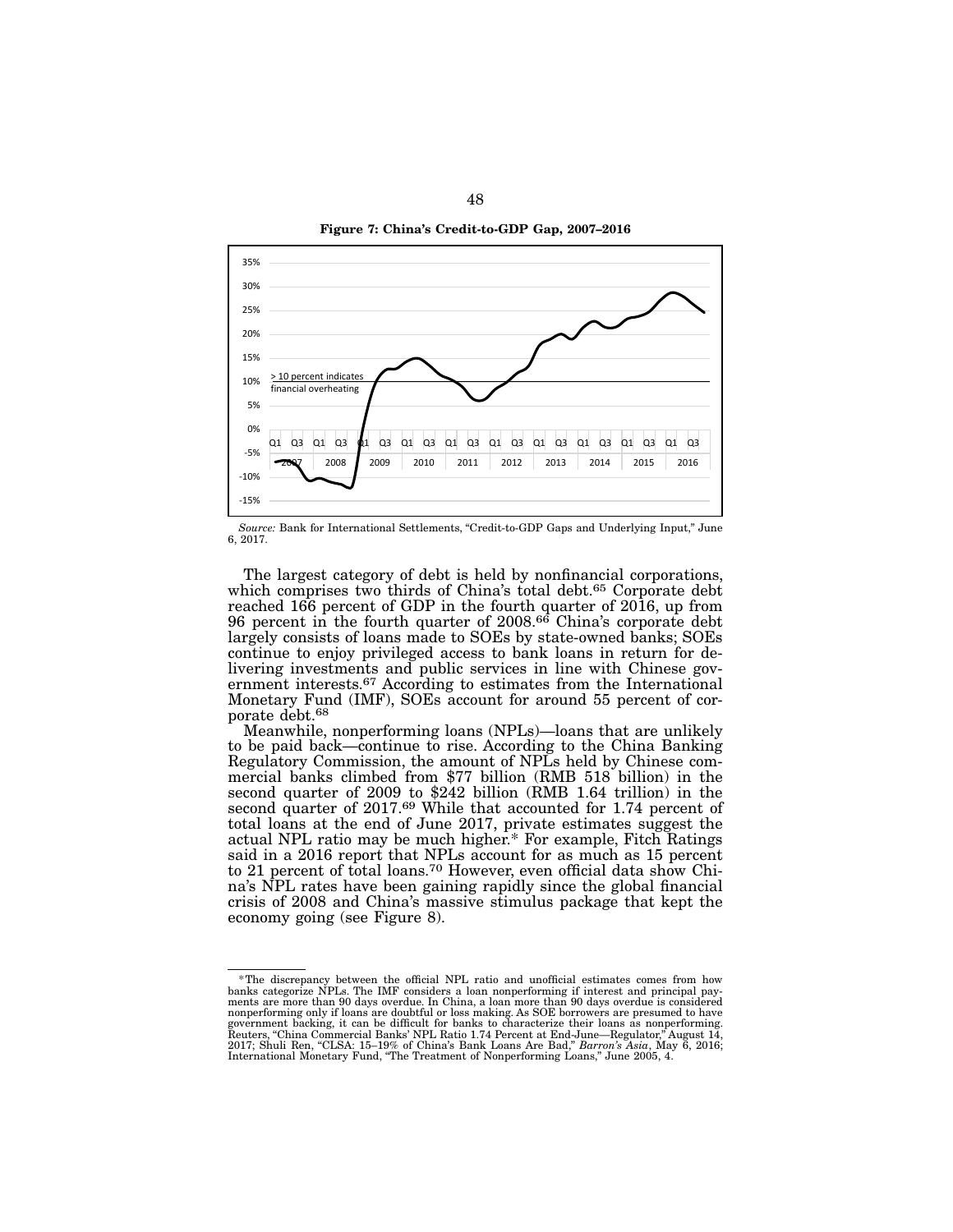Figure 8: NPLs Held by Chinese Commercial Banks, 2007–Q2 2017



*Source:* China Banking Regulatory Commission via CEIC database.

The rapid growth of China's opaque and lightly regulated shadow banking sector is another cause for concern due to the risks it poses to financial stability. $*71$  According to estimates from Moody's, China's shadow banking sector grew 21 percent in 2016 to \$9.5 trillion (RMB 64.5 trillion), equivalent to 87 percent of GDP, up from less than 10 percent a decade ago.72 Particularly troubling has been the rapid growth in wealth management products (WMPs), the largest component of shadow banking, which rose 30 percent year-on-year to reach \$3.8 trillion (RMB 26 trillion) at the end of  $2016^{73}$ 

### What are China's Wealth Management Products?

WMPs are investment products packaged and sold by banks, and then transferred from banks' balance sheets to nonbank financial institutions to circumvent capital reserve requirements and restrictions on bank investment in certain sectors. WMPs promise higher returns on investment than standard bank deposits, but are not insured by the government—although many investors erroneously believe they are—and typically contain various types of assets (including stocks, bonds, and loans) that carry different risks, meaning investors know very little about the product they are buying.<sup>74</sup>

Chinese banks often invest in WMPs packaged by other banks; thus, a single default could spread widely through the banking system, and as the stock of these products grows, so do the risks.<sup>75</sup> In the event of a credit crunch, the growing inter-

<sup>\*</sup>Shadow banking is lending that occurs outside of the formal banking sector. Examples include wealth management products, credit guarantees, entrusted loans, and peer-to-peer lending.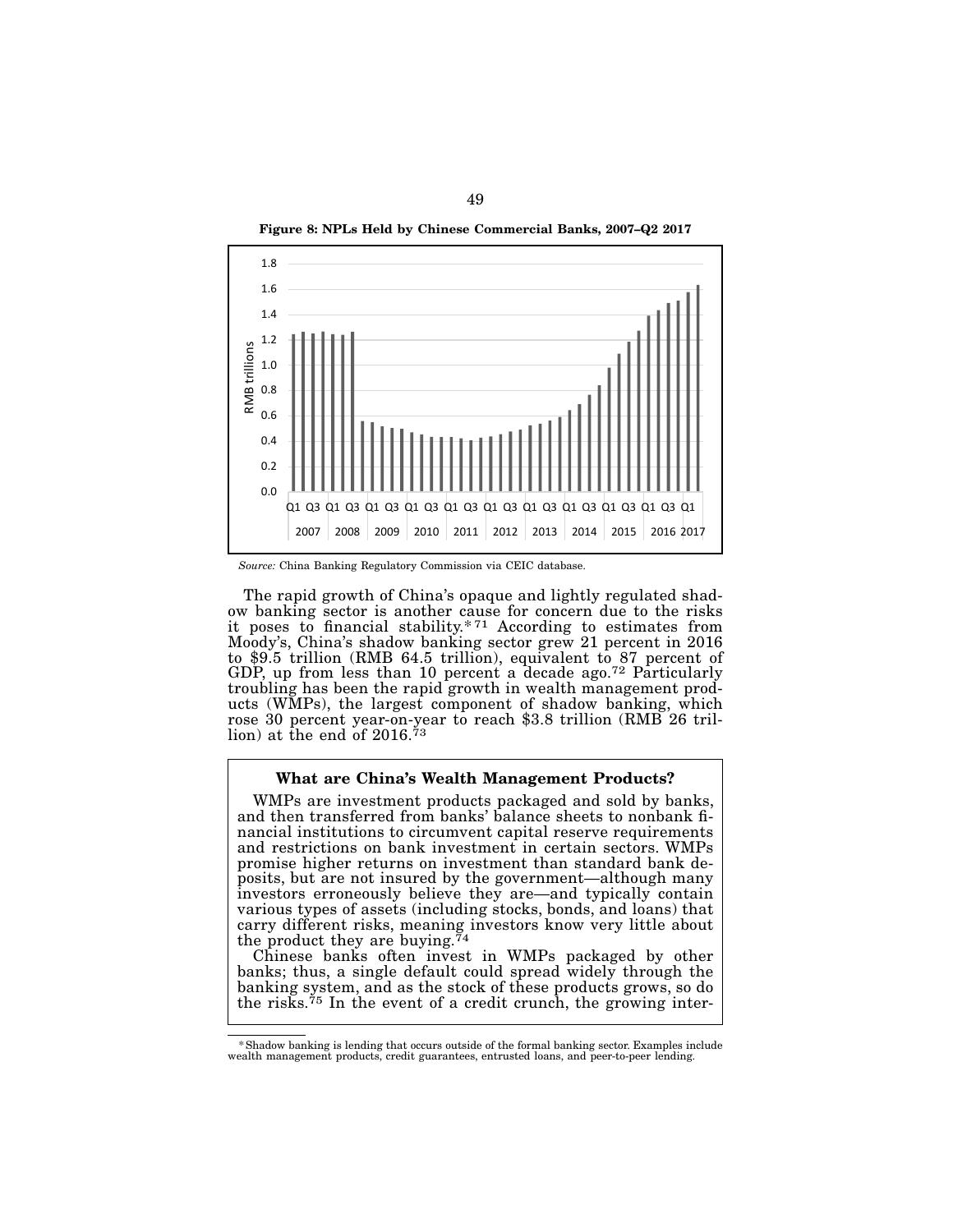### What are China's Wealth Management Products?— *Continued*

dependence between banks could result in large losses for both banks and investors.<sup>76</sup> Some investors find parallels between the buildup of WMPs in China and the growth of complex inthe buildup of WMPs in China and the growth of complex in- vestment assets in the United States in advance of the finan- cial crisis in 2008. For example, Charlene Chu, senior partner at Autonomous Research said, "We're starting to see layers of liabilities built upon the same underlying assets, much like we did with subprime asset-backed securities, collateralized debt obligations [CDOs], and CDOs-squared in the [United States]."<sup>77</sup>

The dramatic rise in China's debt burden can be attributed to the relentless expansion of credit following the global financial crisis, which the government has relied on to generate growth. In 2016, Chinese banks issued a record \$1.87 trillion (RMB 12.65 trillion) in new loans.78 Credit expansion continued in the first half of 2017, with new loans reaching \$1.18 trillion (RMB 7.97 trillion), a 6 percent increase year-on-year.79 According to a People's Bank of China (PBOC) official, 82.5 percent of new lending in the first half of 2017 went to service and high-tech manufacturing industries, while 5.4 percent went to "industries with excess capacity."<sup>80</sup> Total social financing, a broad measure of credit that includes both bank loans and off-balance-sheet financing, reached \$1.65 trillion (RMB 11.17 trillion) in the first half of 2017, up from \$1.45 trillion (RMB 9.8 trillion) in the first half of 2016, driven by a surge in off-balance-sheet lending.<sup>81</sup> At the same time, credit efficiency declined. The IMF estimates that China's credit intensity—the amount of new lending needed for an additional unit of output—grew from an average of 1.1 before the global financial crisis to a post-crisis average of 2.7. \* 82

Chinese leaders have identified the containment of debt and financial risks as a top priority for 2017.83 In the first quarter of 2017, the PBOC tightened monetary policy by guiding short-term interest rates higher to curb leverage.<sup>84</sup> In addition, financial regulators issued tighter regulations and cracked down on shadow banking.<sup>85</sup> At the July 2017 National Financial Work Conference, a high-level meeting held twice a decade, President Xi Jinping announced the creation of the Financial Stability and Development Committee, a cabinet-level body tasked with coordinating financial regulation and oversight.†

<sup>\*</sup> In comparison, the United States' credit intensity dropped from an average of 2.8 before the global financial crisis average of 1. International Monetary Fund, *Regional Economic Outlook: Asia and Pacific*, April 2014,

f China has separate regulatory bodies for the banking, insurance, and securities industries.<br>China's financial regulators have at times acted in isolation and even at odds with one another.<br>Lingling Wei, "China's Xi Jinpi *Journal*, July 15, 2017.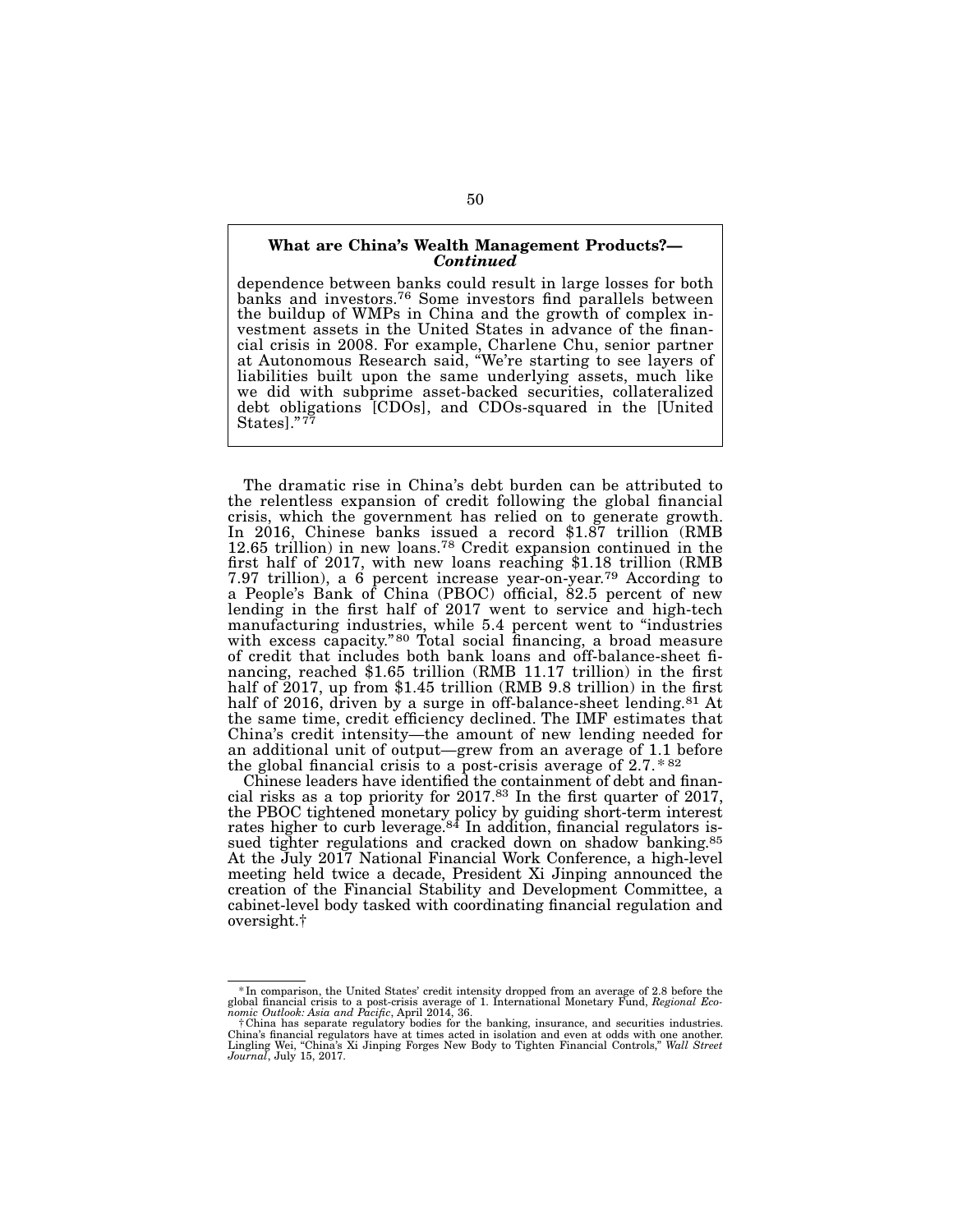### U.S. Financial Exposure to China

A May 2017 report prepared by Commission staff examines the scope of the U.S. financial sector's exposure to China.<sup>86</sup> China's direct financial linkages with the United States are growing but remain modest relative to bilateral trade linkages. Beijing has taken steps to gradually open its financial sector to foreign participation, but U.S. financial firms and investors have displayed limited interest since the reforms are happening as Chinese policymakers impose tighter restrictions on foreign currency conversions and outbound capital flows.87 The report's key findings include:

- The U.S. financial sector's greatest direct exposure is through China's holdings of U.S. government securities. At the end of 2016, China held \$1.06 trillion in U.S. Treasuries, or 7 percent of publicly held U.S. debt, placing it behind Japan as the second-largest foreign holder of U.S. Treasuries.<sup>88</sup> Nonetheless, the Commission report finds that moves by Beijing to cut its Treasury holdings in 2016 to defend the RMB have had limited effects on the U.S. economy.89 In the first half of 2017, China increased its holding of U.S. Treasuries, which reached \$1.17 trillion in July 2017.90
- U.S. banks have limited direct exposure to China's banking sector. In the fourth quarter of 2016, U.S. banks' exposure to China reached \$78.7 billion—0.6 percent of total U.S. banking assets.91
- U.S. investors have very low direct exposure to China's domestic equity markets. At the end of 2016, U.S. investors held \$104 billion in Chinese stocks, just 0.4 percent of their total equity holdings.92 However, the June 2017 decision of leading index provider MSCI to include RMB-denominated shares of 222\* Chinese companies in its benchmark emerging markets index (effective June 2018) is expected to attract more foreign capital into Chinese stocks.† According to MSCI, the decision will initially draw about \$17 billion of global assets into Chinese stocks and could eventually attract more than \$340 billion of foreign capital if China achieves full inclusion in the index.93 (For more on U.S. investors' exposure to Chinese companies listed on U.S. stock exchanges, see Chapter 1, Section 2, "Chinese Investment in the United States.")

The Commission report finds economic and financial developments in China can affect U.S. financial markets more substantially through indirect channels, as was evident in the reaction of U.S. equities to China's stock market crashes in 2015 and 2016.94 More broadly, the impact of China's slowing growth and economic reforms on trade, commodities demand, and investor confidence affects global financial markets, which in turn influence U.S. financial markets.‡95

<sup>\*</sup>Of the 222 firms included in MSCI's decision, 50 are finance firms and 44 industrial firms. Dion Rabouin and Michelle Price, "China Shares Get MSCI Nod in Landmark Moment for Bei-

jing," Reuters, June 21, 2017.<br>†For more background on MSCI's decision, see U.S.-China Economic and Security Review Commission, *Economics and Trade Bulletin*, July 6, 2017, 4–5.<br>mission, *Economics and Trade Bulletin*, Ju

growth by 0.1 percent. Estimates from economists at the Federal Reserve Bank of Dallas are slightly higher: they assess that a 1 percent decline in China's GDP lowers U.S. output growth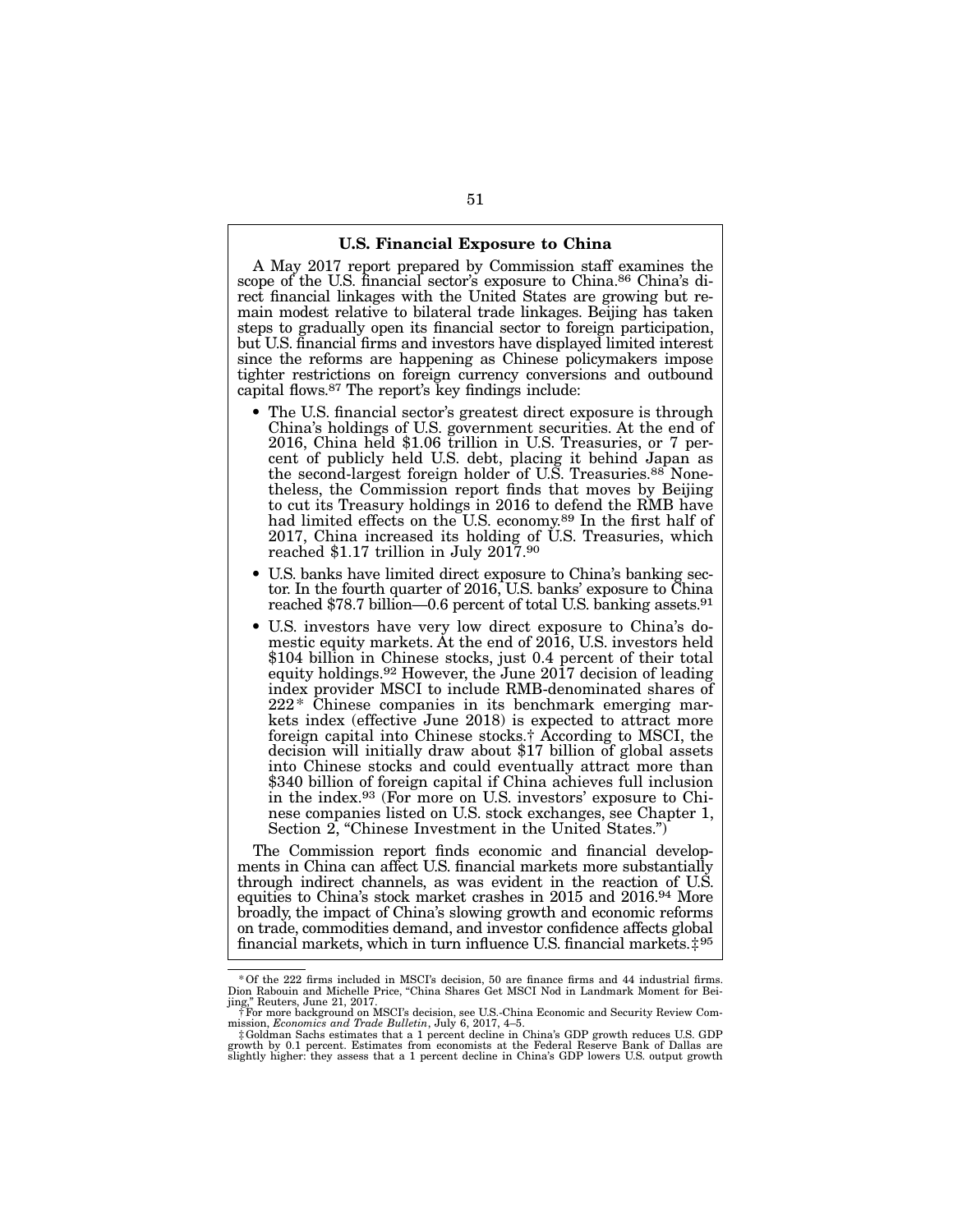### *Renminbi Reforms and Capital Outflows*

Amid rising financial sector vulnerabilities, Beijing has found it difficult to strike a balance between internationalizing the RMB by making its exchange rate more flexible and relaxing controls on capital flows, and maintaining stability by preventing excessive capital outflows. After the PBOC revised its method for setting the daily reference rate for the RMB in the onshore currency market in August  $2015*$  and introduced a new basket for setting the RMB daily rate in November 2015 (see Figure 9),† expectations were high for a more market-determined RMB exchange rate.<br>Yet over the past two years, as China's economic growth moderat-

ed and pressure rose on the RMB to depreciate, the Chinese government has intervened repeatedly to support the value of the currency# rather than let the market determine its exchange rate.<sup>96</sup> The PBOC is seeking to manage the volatility of the RMB's exchange rate in order to prevent a destabilizing devaluation and reassure global and domestic investors about the stability of China's state-led economic growth.97 But this policy comes at a significant cost: the PBOC has to buy RMB with its foreign reserves to artificially create demand and support the RMB's value. As a result, China's foreign reserves§ have fallen \$936 billion from their \$3.99 trillion peak in June 2014 to \$3.06 trillion in June 2017.98

In attempting to simultaneously defend its exchange rate, control interest rates, and keep its capital account closed China faces an "impossible trinity" problem. Under the "impossible trinity" concept a government can maintain only two of the following three policies:  $(1)$  a fixed (or managed) exchange rate,  $(2)$  an independent monetary policy, or (3) free international capital flows.<sup>99</sup> The United States maintains open capital markets and control over both the money supply and interest rates, but has relinquished control over the dol- lar exchange rate. In contrast, Chinese policymakers are trying to control all aspects of the trinity. At the moment, China is choosing to manage its currency and tighten its monetary policy at the expense of choking off capital flows, but it has not resolved the fundamental contradictions in China's economy. If the exchange rate stabilizes, the government may allow more flexibility in the capital controls. In essence, Mr. McCarthy noted during his presentation, Chinese policymakers are "just bouncing around to whatever is the most vulnerable."100

by 0.2 percent. Sharmin Mossavar-Rahmani, "China's Toughest Test Is within Its Walls," Financial Times, January 26, 2016; Goldman Sachs, "Walled In: China's Great Dilemma," Investment Strategy Group, January 2016, 13; Alex

could rise or fall up to 2 percent under the currency's trading band—as well as the exchange rate movements of other major currencies. Nicholas Lardy, "China's Latest Currency Actions Are Market Driven," *China Economic Watch* (Peterson Institute for International Economics blog), August 11, 2015.

 $^{\dagger}$ As of 2017, the China Foreign Exchange Trade Center (CFETC) currency basket includes<br>currencies of China's 24 major trade partners. The U.S. dollar carries a 22.4 percent weight<br>in the basket, followed by the euro

reserves.<br>§While the exact composition of China's foreign exchange reserves is a state secret, analysts es-<br>timate about 60 percent is held in U.S. dollar-denominated assets, mostly U.S. Treasury securities.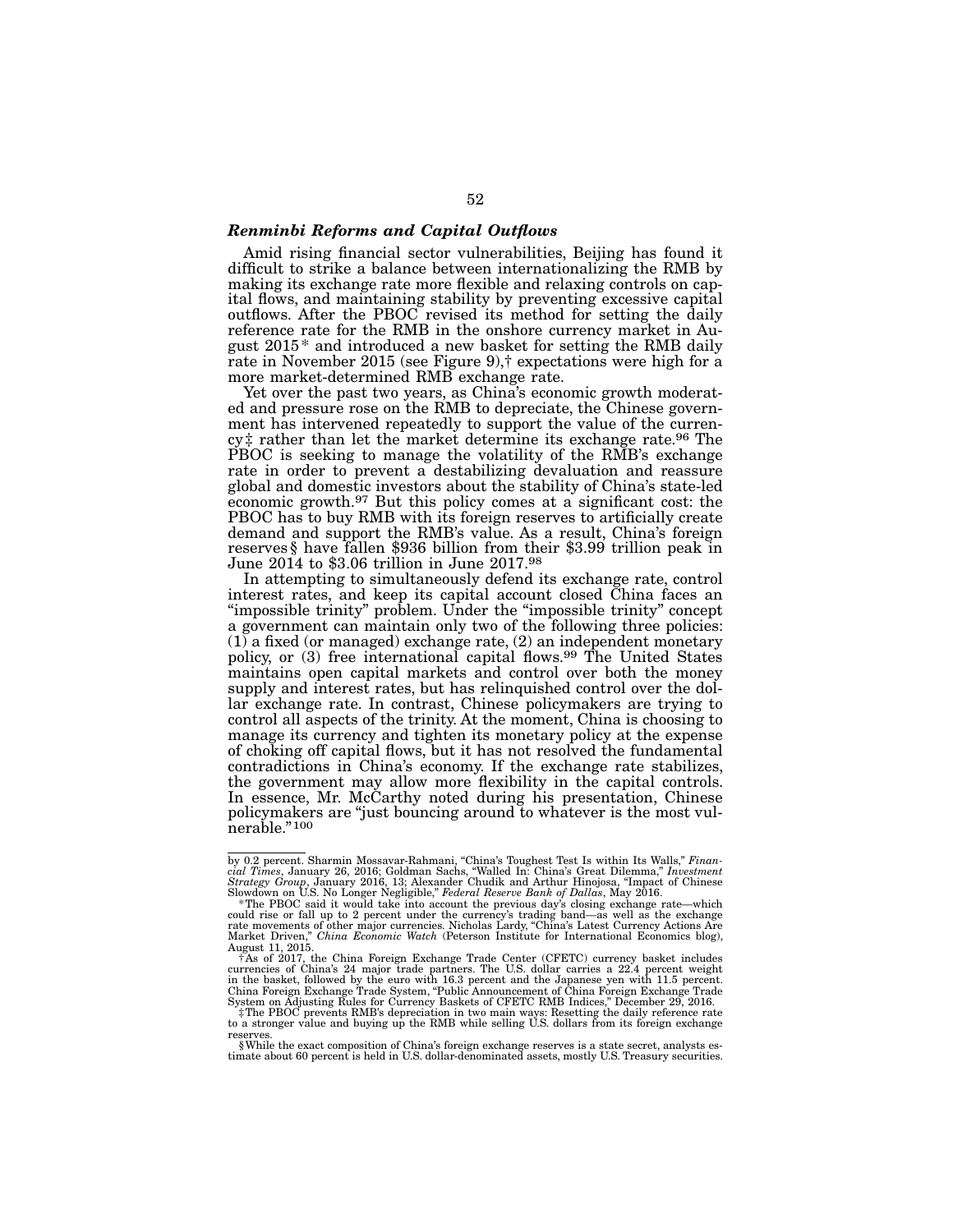



*Source:* State Administration of Foreign Exchange via CEIC database.

In addition, the State Administration of Foreign Exchange has sought to slow the pace of RMB leaving the country by tightening controls on outflows.101 But this approach has lowered China's attractiveness for foreign investors. As Dr. Ma noted in his presentation, investors are really discouraged by the uncertainty of China's capital controls, which has had a significant chilling effect on capital inflows.102 It has also stalled the RMB's international usage: Based on data from the Society of Worldwide Interbank Financial Telecommunications (SWIFT), in June 2017 only 1.98 percent of global payments were made in RMB, down from 2.09 percent in June 2015.\*103 Restrictions on capital outflows and foreign currency transactions have also affected Chinese FDI abroad, which declined significantly at the end of 2016 and in early 2017 as new rules took effect (for more on Chinese outbound FDI, see Chapter 1, Section 2, "Chinese Investment in the United States").

### U.S.-China Bilateral Economic Engagement

### *The Trump-Xi Summit*

On April 7, 2017, President Donald Trump hosted a summit with President Xi in Florida. While the daylong meeting led to little in the way of tangible results, the two sides laid the groundwork for future interaction by establishing new diplomatic channels, a timeline for discussion on trade issues, and a cooperative stance on North Korea.104 After the meeting, the two sides announced the restruc-

<sup>\*</sup> RMB's international presence is boosted, albeit in a small way, by its inclusion (effective October 2016) in the IMF's Special Drawing Rights (SDR) basket. The SDR is IMF's international reserve asset made up of five maj Economic and Security Review Commission), February 4, 2016, 82–89.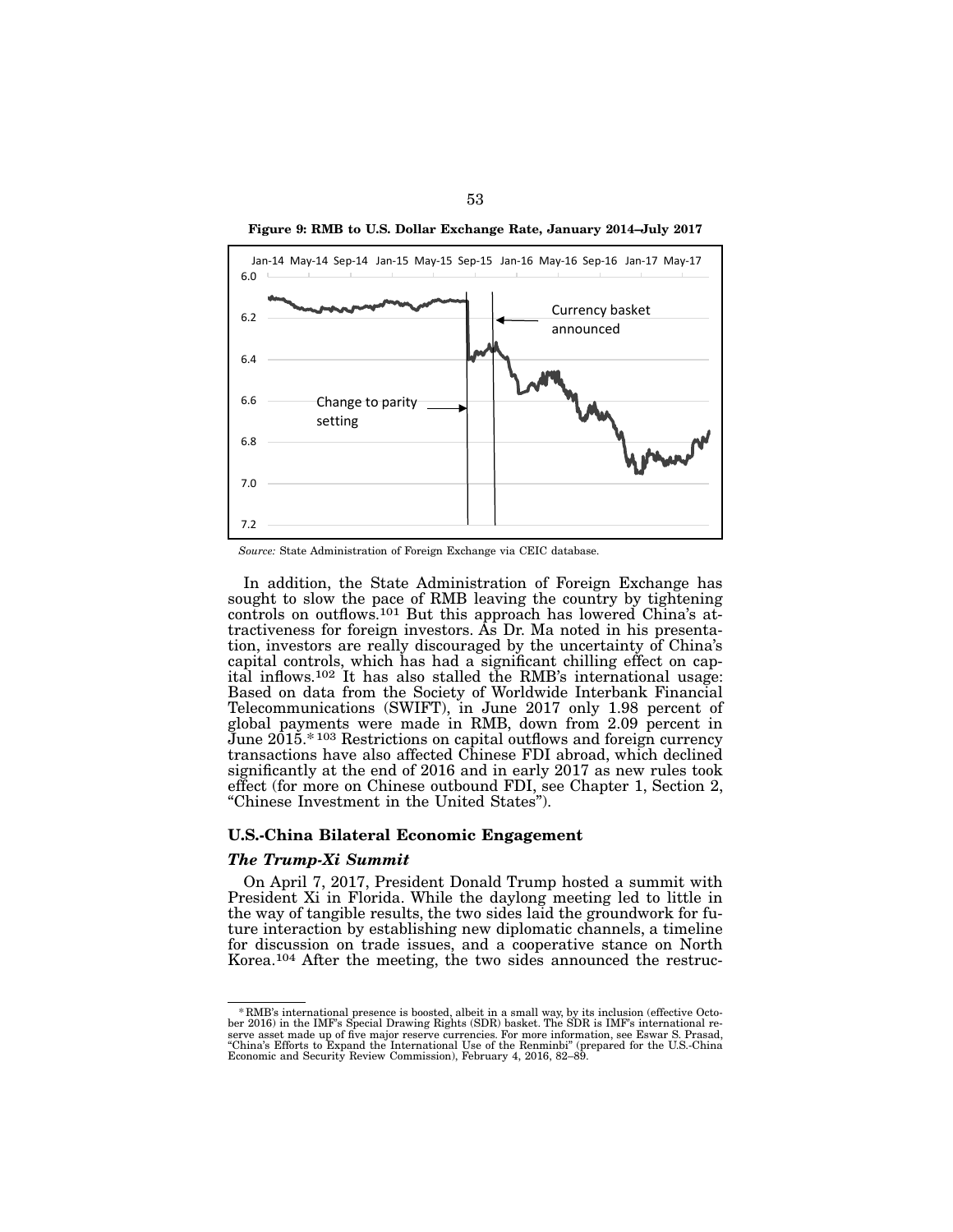turing of a key bilateral dialogue and established a 100-day plan to tackle outstanding trade and investment issues.

### *The 100-Day Plan*

The first announcement was a 100-day plan to address trade and investment issues between the United States and China.105 In May 2017, the U.S. Department of Commerce announced the first deliverable of the 100-day plan: a new agreement with China to promote market access in a range of sectors, including agriculture, financial services, and energy—though in most cases these were promises China had already made in the past.106 While Secretary of Commerce Wilbur Ross hailed the ten-point agreement as a "herculean accomplishment" that "will help us to bring down the deficit for sure," observers pointed out that many of the items in the deal are long-time obligations China has failed to meet.107 Most of the items had a deadline of July 16, 2017, the 100th day after the Trump-Xi meeting.108 In most cases, while China has adhered to the letter of its commitments made under this agreement, in practice, U.S. companies will continue to face challenges. Table 3 summarizes the progress on key issues addressed in the 100-day plan; a more indepth assessment follows the table.

| Sector                              | <b>Status</b> | <b>Notes</b>                                                                                                                                                  |
|-------------------------------------|---------------|---------------------------------------------------------------------------------------------------------------------------------------------------------------|
| U.S. Beef                           | Complete      | First shipments of U.S. beef delivered<br>in June 2017, but only a small mi-<br>nority of U.S. beef producers meet the<br>standards.                          |
| Chinese Poultry                     | Complete      | U.S. Department of Agriculture deter-<br>mined China's poultry slaughter in-<br>spection system meets U.S. food safety<br>standards.                          |
| U.S. Biotechnology                  | Partial       | Only four of eight pending U.S. biotech<br>products approved.                                                                                                 |
| Electronic Payments                 | Partial       | China released new guidelines for<br>licensing foreign electronic services<br>processing companies, but the licensing<br>process would result in long delays. |
| U.S. Liquefied Natural<br>Gas (LNG) | Complete      | The United States affirmed China's<br>eligibility to import U.S. LNG.                                                                                         |

Table 3: The 100-Day Plan Scorecard

*Source:* Compiled by Commission staff.

• U.S. beef: On June 12, 2017, China and the United States finalized technical standards for U.S. beef exports to China, lifting a 14-year ban.109 This agreement mirrors a September 2016 announcement by China's Ministry of Agriculture and the General Administration of Quality Supervision, Inspection and Quarantine that they would lift the ban on U.S. bone-in and boneless beef for livestock under 30 months contingent upon mutually agreed traceability, inspection, and quarantine requirements.<sup>110</sup> China, the world's second-largest importer of beef, will now permit imports of U.S. bone-in and boneless beef for livestock under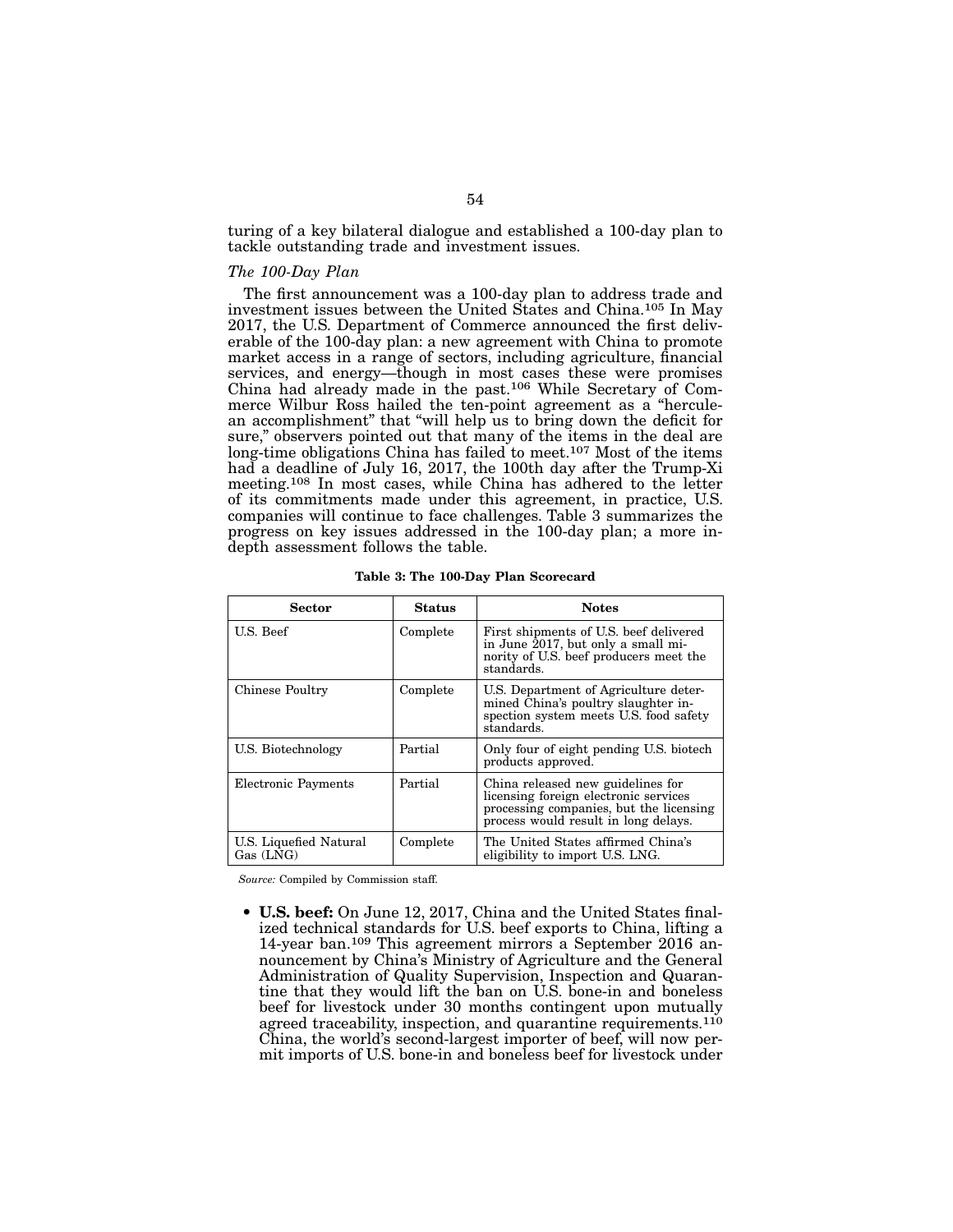30 months that can be traceable to a U.S. birth farm or first place of residence or port of entry.111 Because only 15 percent of U.S. cattle are verified through this voluntary beef traceability system, gains for U.S. exporters hoping to reach the Chinese market will be limited.112

- **Chinese poultry:** In return for gaining market access for U.S. beef, the United States will allow imports of Chinese cooked poultry.113 Chinese poultry has been banned in the United States due to food safety concerns (China is prone to outbreaks of avian flu and has a long history of food safety scandals).114 In March 2016, an audit report published by the U.S. Department of Agriculture's Food and Safety Inspection Service (FSIS) found China's poultry slaughter inspection system meets U.S. food safety standards.<sup>115</sup> With this satisfactory audit, on June 16, 2017, the FSIS proposed a regulatory amendment adding China to the list of countries eligible to export poultry products from birds raised and slaughtered in China.116 The amendment was open for public comment until August 15, after which the FSIS was expected to make a final determination.117 Meanwhile, China continues to maintain a ban on U.S. poultry, which has been in effect since 2015 after bird flu was discovered in a wild duck. In July 2017 a group of three dozen senators sent a letter to the U.S. Secretary of Agriculture urging him to press China to end this ban.118
- **Electronic payments:** China agreed to issue guidelines to allow U.S.-owned suppliers of electronic payment services to "begin the licensing process" in a sector that has been dominated by UnionPay, China's state-owned payments network.119 U.S. companies hoped for a speedy access to the Chinese bank card payments market, which, according to the PBOC, reached \$8.4 trillion in 2015 and is projected to become the world's largest by 2020.120 Instead, the guidelines released by the PBOC on June 30 lay out a two-step licensing process, possibly with a national security review provision, which means U.S. companies would have to wait two or more years before they can participate in the Chinese market.<sup>121</sup> The release of the guideline marks another in a long line of delays and obstructions used by the Chinese government to deny foreign companies access. China had committed to granting access to foreign payment companies as part of its accession to the World Trade Organization (WTO) in 2000, but did not honor that commitment, prompting a U.S. challenge.122 In 2012, the WTO ruled China's rules governing access to its domestic electronic payments market unfairly discriminated against foreign payment card companies. By the time China started taking steps to implement the WTO ruling in 2015, most foreign companies had formed joint ventures in China to gain access.123 (For an in-depth assessment of U.S. market access to China's financial services market, see Chapter 1, Section 3, "U.S. Access to China's Consumer Market.")
- Liquefied Natural Gas: Under the new agreement, the United States welcomed Chinese companies to import LNG from U.S. suppliers, including purchases under long-term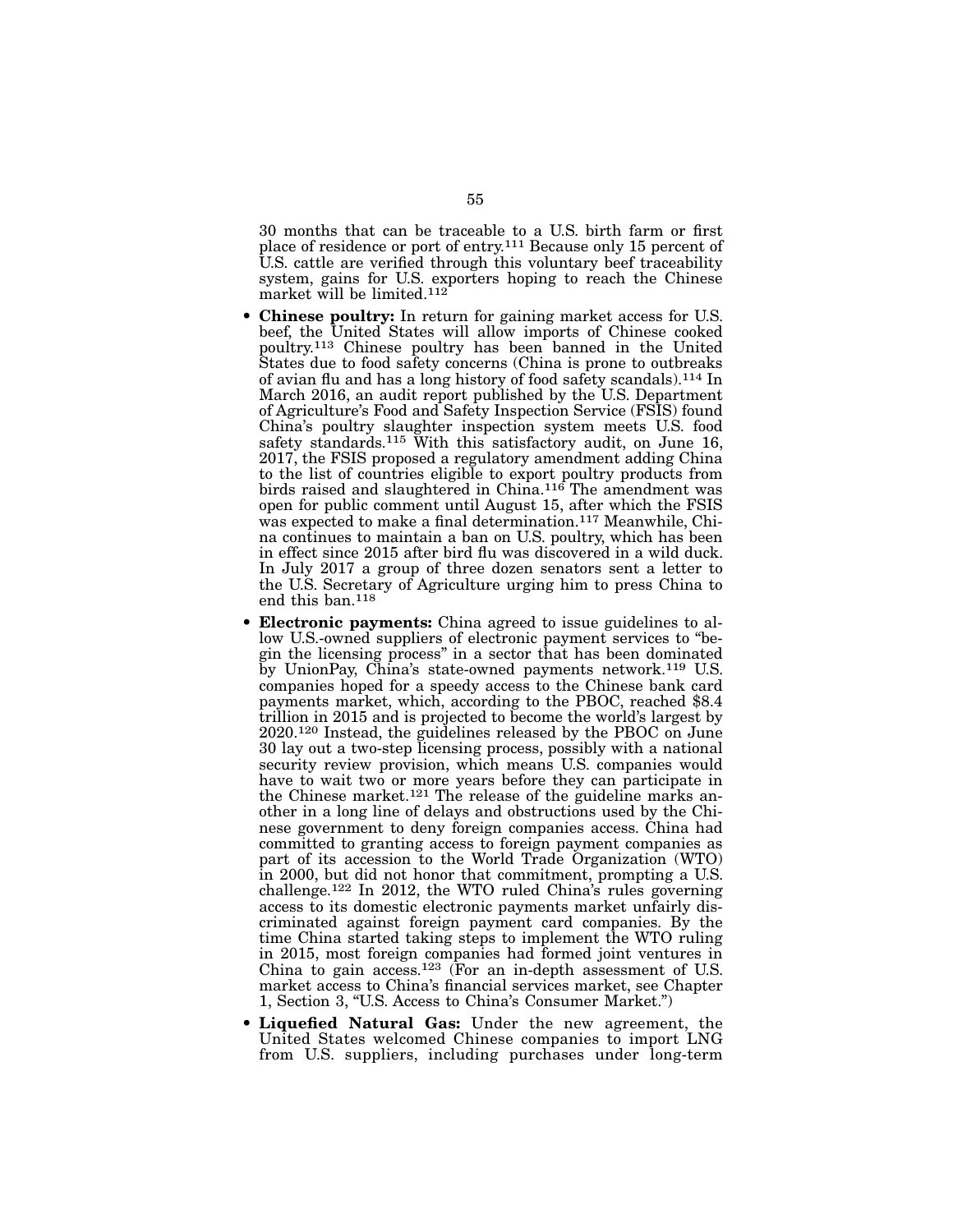contracts.124 While U.S. companies are already able to export LNG to China, industry analysts believe this high-level statement of support could encourage investment in U.S. LNG export terminals needed to support higher levels of U.S. exports.125 China is the fastest-growing market for LNG, as the country transitions from coal generation to a cleaner energy mix.126 The deal "will let China diversify, somewhat, their sources of supply and will provide a huge export market for American LNG producers," said Secretary Ross.127 However, U.S. LNG exporters may see only limited benefits from the deal, at least in the near term. According to data from Bloomberg New Energy Finance, Chinese companies have long-term LNG contracts with non-U.S. suppliers \* through at least 2023 that exceed domestic demand.<sup>128</sup> Moreover, the United States currently lacks the infrastructure to export more LNG, and any increase in exports to China would have to wait until more LNG export terminals are built.<sup>129</sup>

• Biotechnology: China promised "to conduct science-based evaluations of all eight pending U.S. biotechnology product applications to assess the safety of the products for their intended use."130 Products that pass the safety reviews are to receive certificates "within 20 working days" that will enable to them to be sold in China.<sup>131</sup> In June 2017, China approved two genetically modified strains of soybeans and corn developed by Monsanto and Dow Chemical, respectively, for import into its market.132 Approval for two more genetically modified corn types, from Syngenta and Monsanto, followed in July.133 However, four more products await approval, leading U.S. companies to complain about the lack of transparency in China's review process.† 134 The Chinese government has designated biotechnology as a strategic emerging industry, and in a 2014 speech President Xi said foreign companies should not be allowed to "dominate the [domestic] agricultural biotechnology product market."<sup>135</sup> Beijing has blocked imports of genetically modified seeds from U.S. companies like Monsanto, and DuPont, citing safety concerns, but U.S. industry analysts believe these policies are aimed at protecting China's domestic biotechnology industry from foreign competition.136

### *The U.S.-China Comprehensive Dialogue*

The second outcome of the Trump-Xi April summit was an agreement to restructure the Strategic and Economic Dialogue (S&ED) ‡ creating the United States-China Comprehensive Di-

Australia is China's top LNG supplier, followed by Qatar, and Malaysia. Clyde Russell, "China" & Natural Gas O<br>na's Natural Gas Output, Imports Surge, Beating Target," Reuters, June 28, 2017.<br>For more information about Chi

U.S.-China Economic and Security Review Commission, *Economics and Trade Bulletin*, July 6, 2017, 3–4.

<sup>‡</sup>The U.S.-China Strategic and Economic Dialogue (S&ED) was established by then President Barack Obama and then Chinese President Hu Jintao in April 2009. The S&ED was divided into<br>two tracks. The economic track was headed by the secretary of the treasury and the security<br>track by the secretary of state, but ma curity issues, global issues, and regional security issues. The economic track focused on promoting recovery and sustainable growth, market-oriented financial systems, trade and investment, and a more robust international financial architecture. House Foreign Affairs Committee, *U.S.-China*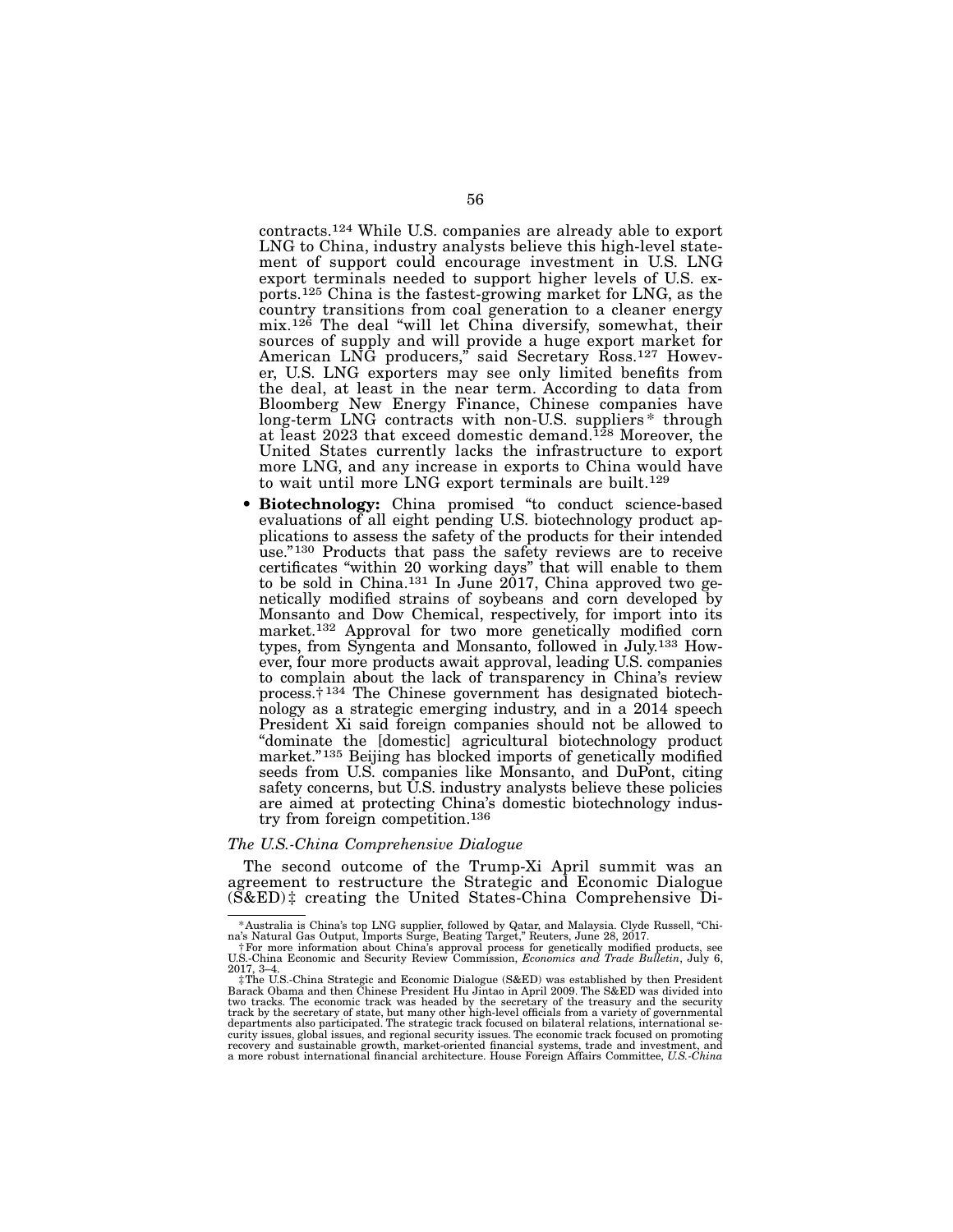alogue, which will be divided into four tracks: the Diplomatic and Security Dialogue, Comprehensive Economic Dialogue, Cyber and Law Enforcement Dialogue, and Social and People-to-People Exchange Dialogue.<sup>137</sup> The four dialogues will be scheduled at separate times; the S&ED, by contrast, was held over a two-day period.138

The inaugural Comprehensive Economic Dialogue, chaired by the U.S. Departments of Treasury and Commerce, was held on July 19. The meeting concluded with no joint statement, concrete agreements, or future agenda. The two news conferences United States and China were going to hold separately after the meetings were canceled.139 A statement from U.S. Treasury Secretary Steven Mnuchin and U.S. Commerce Secretary Wilbur Ross said, "China acknowledged our shared objective to reduce the trade deficit which both sides will work cooperatively to achieve."<sup>140</sup> According to people familiar with the talks, China was unwilling to concede to U.S. demands for concrete plans, including numerical targets, for reducing the U.S. trade deficit and cutting steel capacity.141

### *USTR Launches an Investigation into China's Industrial Policies*

On August 18, 2017, the Office of the U.S. Trade Representative (USTR) self-initiated an investigation under Section 301 of the U.S. Trade Act of 1974\* to determine "whether acts, policies, and practices of the Government of China related to technology transfer, intellectual property, and innovation are unreasonable or discriminatory and burden or restrict U.S. commerce."<sup>142</sup> China's Ministry of Commerce quickly criticized the announcement stating, "China expresses strong dissatisfaction with the United States' unilateral protectionist action. We urge the U.S. side to respect the facts, ... respect multilateral principles, and act prudently.<sup>"143</sup>

The investigation will concentrate on the Chinese government's acts, policies, and practices in four main areas: (1) market access barriers such as opaque regulations and joint venture requirements; (2) imposition of non-market terms in licensing and technology-re- lated contracts; (3) state-directed or state-facilitated investment in or acquisition of U.S. companies and assets; and  $(4)$  commercial cy-<br>berespionage.<sup>†144</sup> The USTR has one year to complete the investi-<br>gation, consult with the Chinese government regarding problemat-<br>ic practices, and, Trump.145

C.D. Department of Obtunesses, investmentional cybersepionage against U.S. firms, see U.S.-Chi-<br>The more information on China's commercial cybersepionage against U.S. firms, see U.S.-Chi-<br>an Economic and Security Review Co

*Relations: Maximizing the Effectiveness of the Strategic and Economic Dialogue*, prepared statement of David Loevinger, U.S. Department of State, September 10, 2009; Bonnie Glaser, "Strategic & Economic Dialogue Sets Agenda for Cooperation," *E-Journal on East Asian Bilateral Relations* (October 2009): 2.

<sup>\*</sup>Section 301 of the Trade Act of 1974 provides the United States with the authority to enforce trade agreements, resolve trade disputes, and open foreign markets to U.S. goods and services. It is a statutory authority under which the United States may impose trade sanctions on foreign countries that either violate trade agreements or engage in other unfair trade practices. When<br>negotiations to remove the offending trade practice fail, the United States may take action to<br>raise import duties on the forei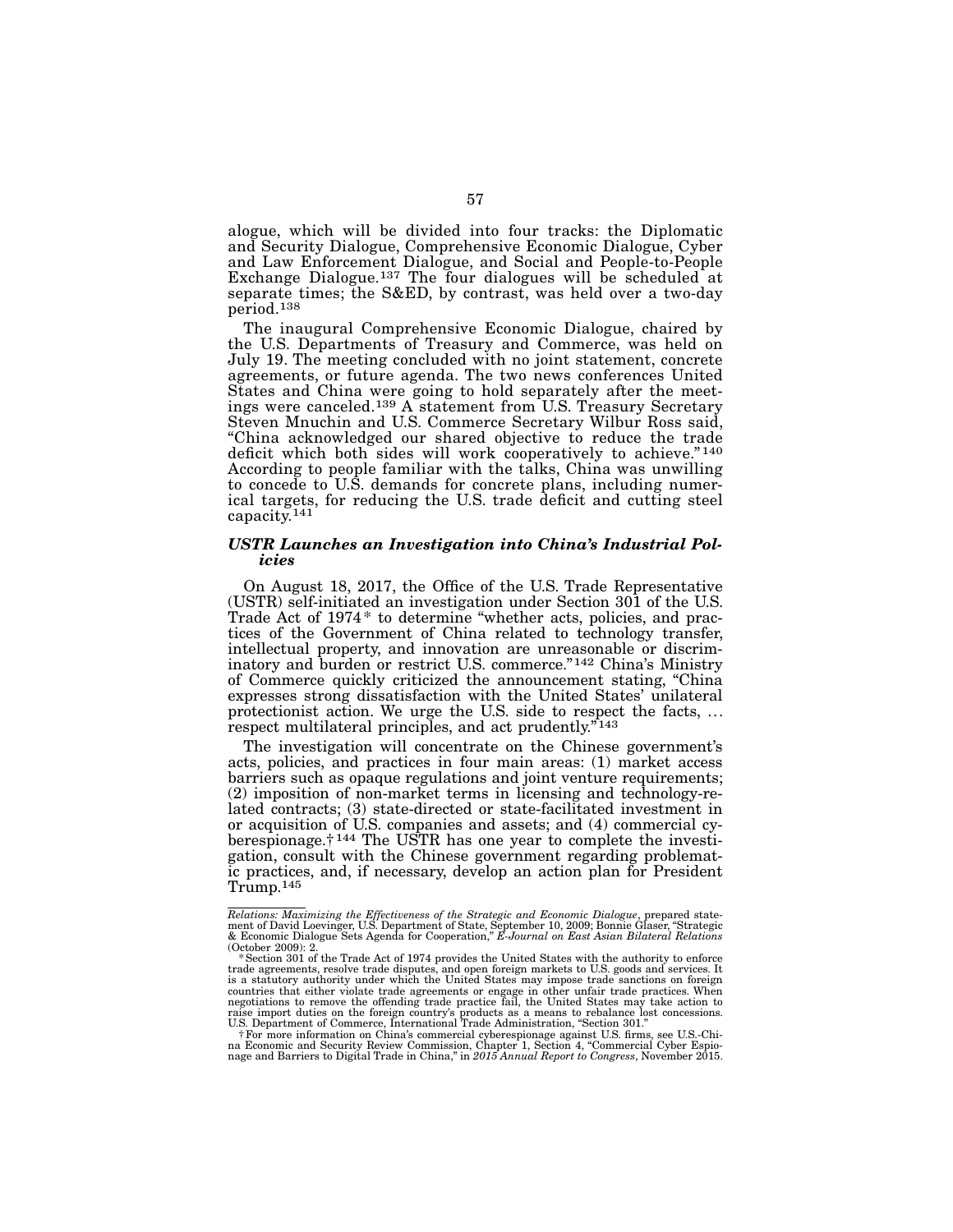For many years, the U.S. government has criticized China for its unfair market barriers and trade practices with limited success. The USTR's *2016 Report to Congress on China's WTO Compliance* outlined several major areas of ongoing concern including

*serious problems with intellectual property rights enforcement in China, including in the area of trade secrets; the Chinese government's prolific use of industrial policies favoring stateowned enterprises and domestic national champions, including "secure and controllable" information and communications technology (ICT) policies, export restraints, subsidies, unique national standards and investment restrictions, among other policies; troubling agricultural policies that block U.S. market access; numerous continuing restrictions on services market access; and inadequate transparency.*146

If the USTR finds that Chinese government's acts, policies, and practices are "unreasonable or discriminatory," the USTR has the statutory authority to suspend existing trade agreement concessions, impose duties or other import restrictions on foreign goods and services, withdraw or suspend preferential duty treatments, and enter into binding agreements to address the elimination of problematic acts, policies, or practices.147

### United States and China at the WTO

China's adherence to WTO principles remains mixed, giving rise to continued tensions with the United States over China's lack of compliance with its commitments. The United States continues to criticize China for its ongoing failure to notify its subsidies to the WTO. Over the last year, the United States brought WTO cases against China over its tariff rate quotas on certain agricultural goods, and subsidies to aluminum producers. At the same time, China has initiated a case against its trade partners for continuing to treat China as a nonmarket economy. Key developments in U.S.-China engagement at the WTO are discussed in the following subsections. Ongoing WTO cases between the United States and China are summarized in Addendum I.

### *China Brings Market Economy Status Dispute to the WTO*

In December 2016, China launched a legal challenge at the WTO after the United States and EU maintained China's status as a nonmarket economy (NME).148 Beijing believes its trade partners are obligated to grant it market economy status (MES) following the expiration of section 15(a)(ii) of its WTO Accession Protocol on December 11.149 In China's 2001 WTO accession agreement, Beijing agreed to provisions allowing its trade partners to automatically treat it as an NME for the purposes of antidumping (AD) enforcement for 15 years.150 This agreement allowed countries to use values from a third country in a similarly situated economic position—not Chinese prices or costs—for AD calculations, unless China could demonstrate market economy conditions prevailed in the relevant industry (the so-called "surrogate country" approach).151 Beijing had hoped it would be recognized as a market economy following the provision's expiration, despite repeated instances of Chinese companies selling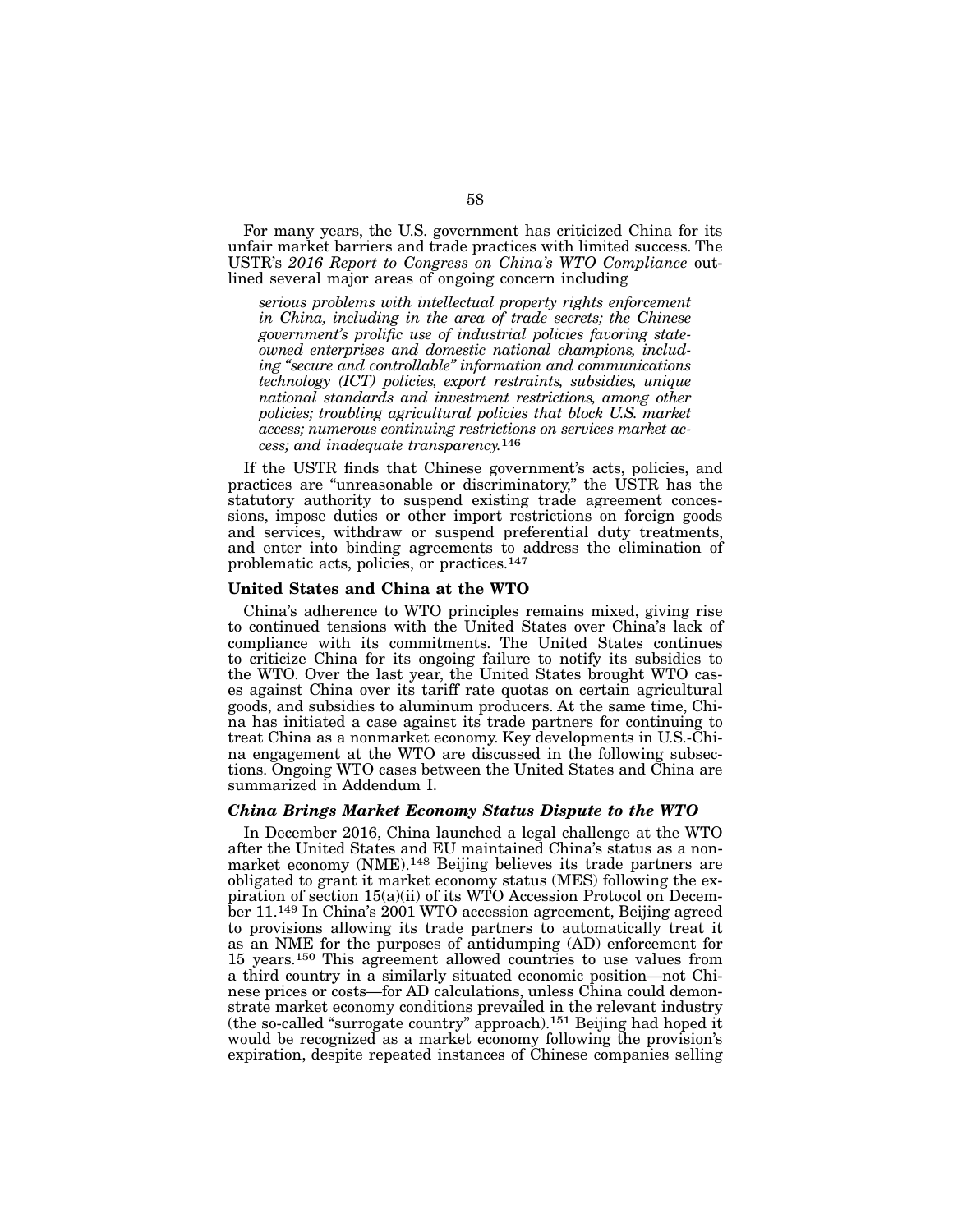exports at prices below the cost of production—a practice known as "dumping."152 If China is granted MES, its trading partners will no longer be able to determine the costs of Chinese goods using surrogate values, which many believe more accurately reflect what a market-based price of a Chinese product would be. This would likely result in a significant reduction of dumping margins on Chinese products to the detriment of U.S. companies and workers.\*

On April 3, 2017, the WTO Dispute Settlement Body established a panel to review China's claim that the EU is violating its WTO commitments by treating China as an NME.153 Despite requesting consultations with both the United States and the EU, at this stage China chose to pursue a case only against the EU—an indicator China may be using a "divide and conquer" strategy because it believes it has a better case against the EU.154

The United States applies a six-step statutory test† for determining whether a country or sector qualifies as a market economy. The Secretary of Commerce makes this determination. In contrast, current EU law names specific countries—including China—as NMEs.155 At the time China lodged its complaint, the EU was considering legislation to remove the NME country list and make NME arguments against foreign countries on a sector-by-sector basis.‡ The EU has expressed frustration that China would bring its WTO case while the law is being considered, because if the law is adopted it would eliminate the measures China is challenging.156 In a statement during a WTO meeting on March 21, 2017, the EU said China's case "is unnecessary and ultimately incapable of being fruitful," while also calling it an attack on the "ongoing internal legislative process of the European Union."157

The potential economic fallout of the EU granting China MES worries U.S. policymakers, with unnamed U.S. officials from the USTR and the U.S. Department of Commerce warning their EU counterparts in December 2015 that granting China MES would amount to "unilaterally disarming" Europe's trade defenses against China.158 Six months later, a bipartisan group of 18 U.S. senators sent a letter to EU Trade Commissioner Cecilia Malmström urging the EU to rule against granting China MES. The letter stated that granting China MES would "thwart global efforts to secure China's compliance with its international trade obligations," and "could have a destabilizing impact in certain global sectors, including the steel industry."159

<sup>\*</sup>For more on China's MES, see U.S.-China Economic and Security Review Commission, "State-Owned Enterprises, Overcapacity, and China's Market Economy Status," in *2016 Annual Report to Congress*, November 2016, 114–119.

<sup>†</sup>These six factors are: (1) The extent to which the currency of the foreign country is convertible into the currency of other countries; (2) The extent to which wage rates in the foreign country are determined by free bargaining between labor and management; (3) The extent to which joint ventures or other investments by firms of other foreign countries are permitted in the foreign country; (4) The extent of government ownership or control of the means of production; (5) The extent of government control over the allocation of resources and over the price and output deci-<br>sions of enterprises; and (6) Such other factors the administering authority considers appropriate.<br>Tariff Act of 1930, Pub.

factors to determine whether there are "significant market distortions, or a pervasive state's in- fluence on the economy." Among the factors to be considered are "state policies and influence, the widespread presence of state-owned enterprises, discrimination in favour of domestic companies and the lack of independence of the financial sector." The European Commission, "Commission Welcomes Agreement on New Anti-Dumping Methodology," October 3, 2017.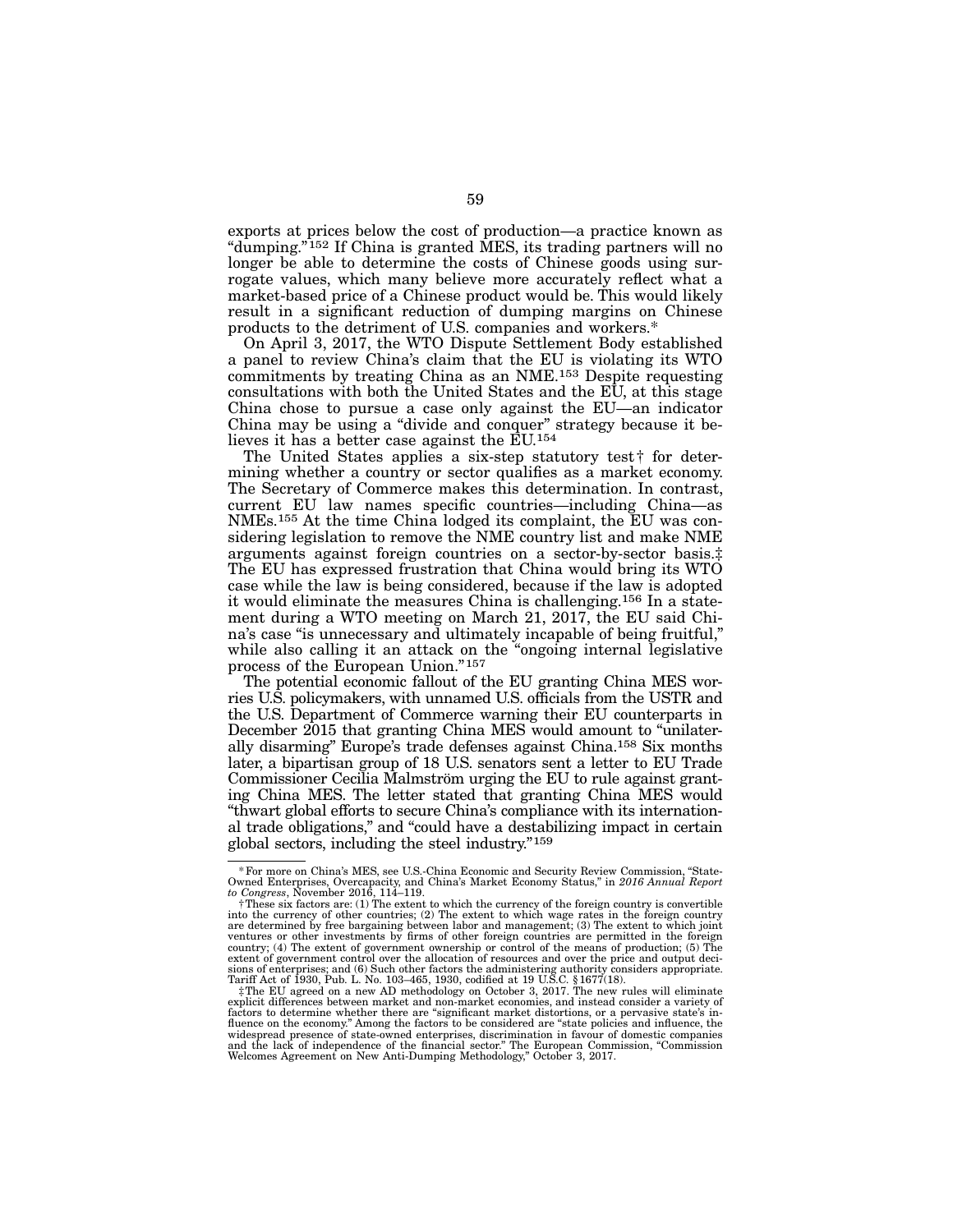### *United States Challenges Chinese Tariff Rate Quotas for Rice, Wheat, and Corn*

On December 15, 2016, the United States brought a complaint against China's "opaque and unpredictable" management of tariff rate quotas (TRQs) for rice, wheat, and corn, which "breaches China's WTO commitments and undermines American farm exports."160 In its WTO accession agreement, China agreed to apply low tariff rates to imports of grain until total imports have reached a specific quota (5.32 million metric tons for rice, 9.64 million metric tons for wheat, and 7.2 million metric tons for corn).161 After the quota is reached, the imports are assessed a 65 percent tariff.162 The USTR alleges "China's application criteria and procedures are unclear, and China does not provide meaningful information on how it actually administers the tariff-rate quotas."<sup>163</sup> The USTR also argues that China maintains "impermissible restrictions on importation, and [fails] to provide notice of the total quantities permitted to be imported and changes to the total quantity permitted to be imported," which prevents exporters from gaining fair access to China's market."164

China is an important market for U.S. agricultural exports, though these volumes would be much higher if China permitted imports in adherence to its WTO commitments. According to the U.S. Department of Agriculture, China's TRQs for wheat, rice, and corn "were worth over \$7 billion in 2015. If the TRQs had been fully used, China would have imported as much as \$3.5 billion worth of additional crops" in that year.165

In September 2016, the USTR brought a separate case against Chinese domestic subsidies for rice, wheat, and corn,\* which the USTR estimates to be \$100 billion in excess of China's WTO commitments.

### *United States and China Battle over Steel and Aluminum Industry Subsidies*

Though steel and aluminum overcapacity are global issues, China accounts for most of the excess capacity† due to massive subsidies and other forms of support.‡ The United States challenged China's subsidization of its steel and aluminum firms at the WTO (though the challenge is currently suspended) and launched Section 232 investigations § into the impact of imports on national security and U.S.-based aluminum and steel firms.

<sup>\*</sup>For more on this case, see U.S.-China Economic and Security Review Commission, *Economics* 

and Trade Bulletin, October 7, 2016.<br>
†For example, an estimate from Duke University's Center on Globalization, Governance &<br>Competitiveness shows in 2015 China was responsible for 46 percent of steel overcapacity. Lukas<br>B 2016.

<sup>‡</sup>For an in-depth assessment of the impact of Chinese overcapacity on U.S. economy and national security, see U.S.-China Economic and Security Review Commission, "State-Owned Enterprises, Overcapacity, and China's Market Economy Status," in *2016 Annual Report to Congress*, November 2016, 103–114.

<sup>§</sup>Section 232 of the Trade Expansion Act of 1962 (19 U.S.C. §1862) authorizes the Secretary of Commerce to conduct comprehensive investigations to determine the effects of imports of any<br>article on the national security of the United States. The Secretary's report to the President, pre-<br>pared within 270 days of i is in such quantities or under such circumstances as to threaten to impair the national security. The President can concur or not with the Secretary's recommendations, and, if necessary, take action to "adjust the imports of an article and its derivatives." In addition, the Secretary can recommend, and the President can take, other lawful non-trade related actions necessary to address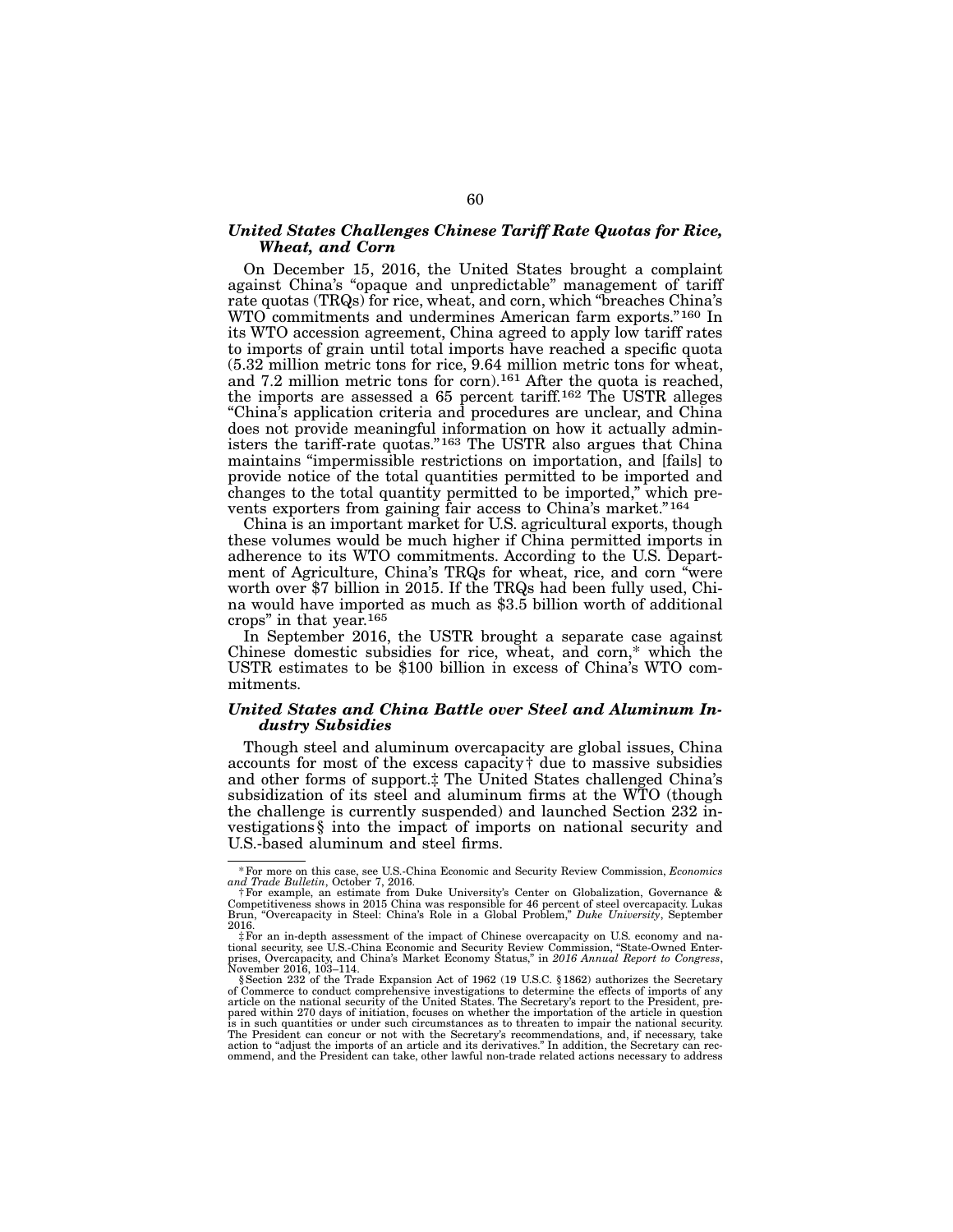The United States has long censured the Chinese government for not adhering to its WTO obligations by failing to report its subsidies to the WTO. Per the WTO Agreement on Subsidies and Countervailing Measures, member countries must report all of their subsidies each year.166 In October 2015, China submitted a notification for national subsidies for 2009–2014, but this notification did not outline China's provincial and local subsidies, where most of China's government financial support is provided.167 In January 2016, the USTR claimed this notification was incomplete and provided WTO members a list of China's subsidies for one of its largest steel firms and reported on the Chinese banking regulator's instructions to increase direct funding and loosen financing restrictions to the steel sector.<sup>168</sup> In October 2016, the USTR again raised its concerns about China's incomplete notification by laying out subsidy programs that China's notification did not mention and requesting additional clarification.169

On April 12, 2017, the United States and the EU jointly challenged China's steel subsidies before the WTO Committee on Subsidies and Countervailing Measures, identifying more than \$1 billion in subsidies to Hebei Iron and Steel Company, Shougang Steel, Chongqing Steel, and Baoshan Iron and Steel in 2011–2014 for the Chinese government to explain.170 The Chinese government responded to U.S. allegations by claiming yet again that its support for the steel industry is aimed at improving environmental protection, technological innovation, and industrial restructuring, and thus is not prohibited under the WTO.171 The USTR has not yet challenged this latest response.

China has struck back against U.S. complaints by accusing the United States of failing to notify the WTO about alleged federal and state steel subsidy programs.172 China claims these programs have de jure specificity—where a subsidy is clearly limited to a particular company, industry, group of industries, or geographic region—and thus is a violation of the WTO rules.173 At the federal level, the Chinese government alleges \$76.9 million in AD and countervailing duties (CVDs) paid out by U.S. Customs and Border Protection in 2008–2015 and \$7.7 billion in pensions provided to retired U.S. workers by the U.S. Department of Labor's Pension Benefit Guaranty Group since 2003 are in fact subsidies.174 China accuses U.S. Customs and Border Protection of subsidizing the U.S. steel industry by imposing CVDs to offset subsidized imports from China and other countries.175 The WTO permits countries to enact ADs and CVDs after an investigation into the impact of subsidies on the importing countries' industries.176 In addition, the Pension Benefit Guaranty Group—an independent government agency that guarantees pension benefits for private firms—is funded not by the federal government but by insurance premiums from private sector employers, assets held by pension funds it takes over, investment income, and bankruptcy assets from insolvent pension plans.177 The USTR has yet to formally respond to these allegations.

In a separate action, in January 2017, the USTR requested consultations with China at the WTO regarding China's subsidies to

the threat. U.S. Department of Commerce, "Fact Sheet: Section 232 Investigations: The Effect of Imports on the National Security," April 20, 2017.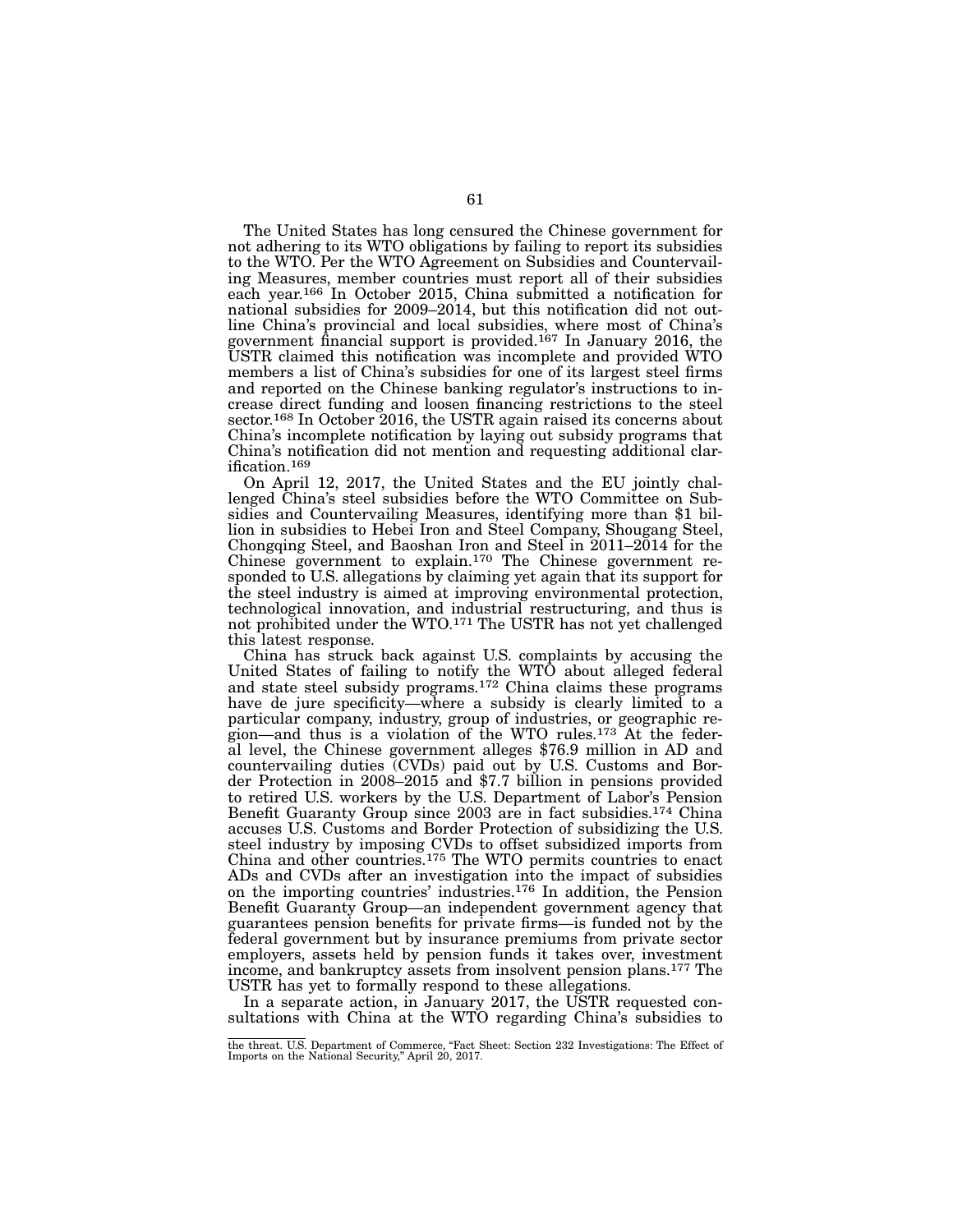its primary aluminum producers since 2007.178 The United States alleges the Chinese government has provided low-cost financing and inputs to its primary aluminum producers, which displaced and im-<br>peded U.S. imports of primary aluminum into China and the global<br>market, suppressed global prices, and increased China's global market share.<sup>179</sup> (As of August 2017, the USTR appears to have put this case on hold and has not requested the WTO compose a panel.<sup>180</sup> Beyond the WTO, in April 2017 President Trump directed the De-

partment of Commerce to conduct investigations, under Section 232 of the Trade-Expansion Act of 1962, into whether steel and aluminum imports are a threat to national security.<sup>181</sup> If the Department of Commerce determines these imports impair national security, the U.S. president would be able to "adjust imports" by imposing trade measures such as tariffs and quotas.<sup>182</sup> None of the nine steel-re-<br>lated cases the Department of Commerce has initiated have found a threat to national security.183 In 2001, then President George W. Bush initiated this option to address iron ore and semifinished steel<br>imports following the required Department of Commerce investigation; in that case, Section 232 was not applied because "there [was] no probative evidence that imports of iron ore or semifinished steel threaten to impair U.S. national security."184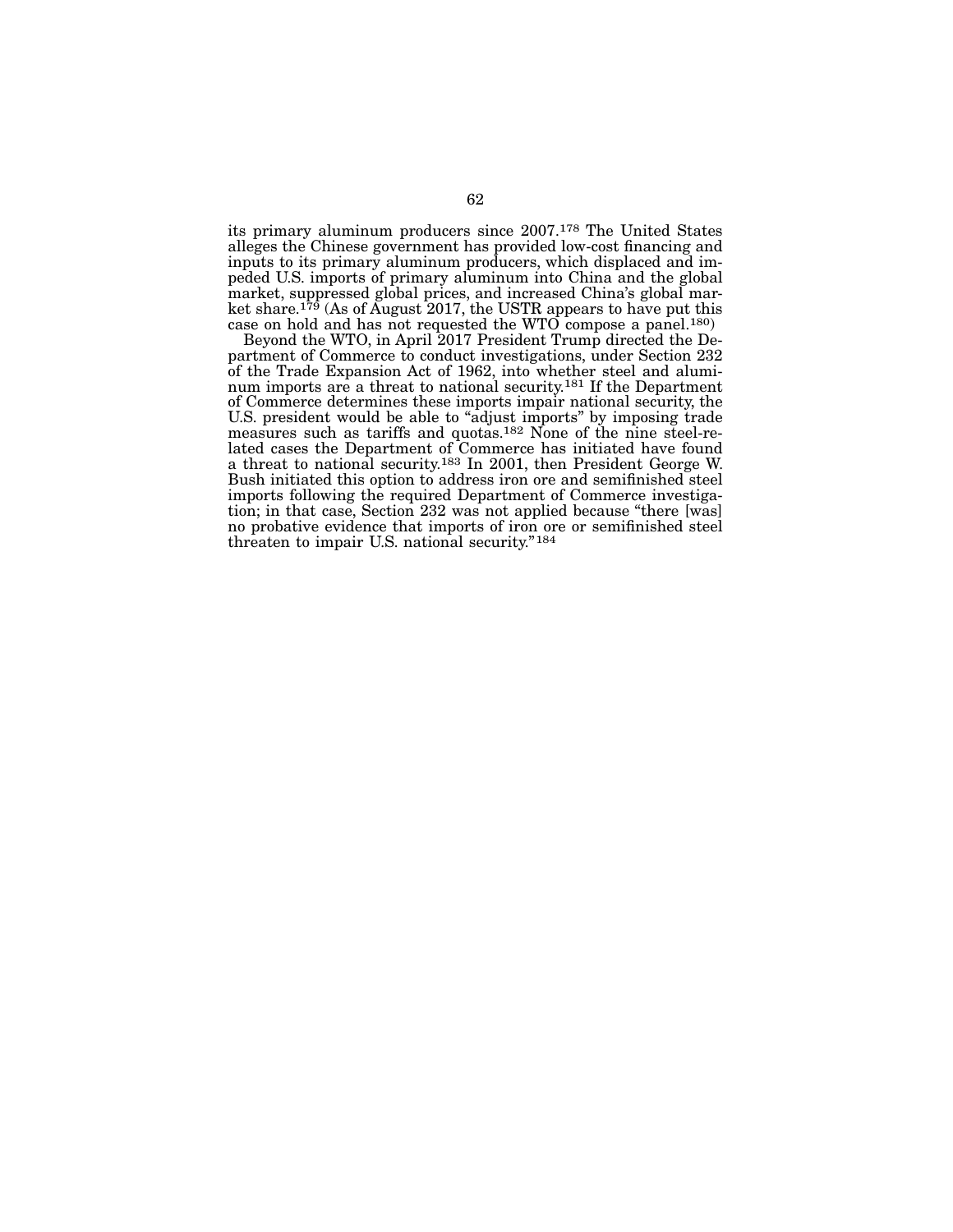# Addendum I: WTO Cases Addendum I: WTO Cases

# Ongoing WTO Cases Brought by the United States against China Ongoing WTO Cases Brought by the United States against China

| ż            | Title                                                                                                                                                                                                                          | Consultations<br>Request for | Panel Report                                                             | <b>Status</b>                                                                                                                                                                                                                           |
|--------------|--------------------------------------------------------------------------------------------------------------------------------------------------------------------------------------------------------------------------------|------------------------------|--------------------------------------------------------------------------|-----------------------------------------------------------------------------------------------------------------------------------------------------------------------------------------------------------------------------------------|
| <b>DS508</b> | on Certain<br>Raw Materials<br><b>Export Duties</b>                                                                                                                                                                            | July 13, 2016                | Panel established<br>but not yet com-<br>posed November<br>2016          | The United States requested consultations with China over<br>China's export subsidies on nine raw materials.                                                                                                                            |
| DS511        | Domestic Support for Agri-<br>cultural Producers                                                                                                                                                                               | September 13, 2016           | Panel composed<br>June 2017                                              | over China's domestic support for rice, wheat, and corn in<br>The United States requested consultations with China<br>excess of its WTO commitments.                                                                                    |
| <b>DS517</b> | Tariff Rate Quotas for Cer-<br>tain Agricultural Products                                                                                                                                                                      | December 15, 2016            | Panel established<br>posed September<br>but not vet com-                 | The United States argues China's tariff rate quota treat-<br>ment for rice, wheat, and corn is nontransparent, unpre-<br>dictable, and violates China's WTO commitments.                                                                |
| <b>DS519</b> | Subsidies to Producers of<br>  Primary Aluminum                                                                                                                                                                                | January 12, 2017             | USTR put this case<br>In consultations; in<br>August 2017 the<br>on hold | artificially cheap loans and artificially low-priced inputs for<br>ducers of primary aluminum with subsidies, including<br>The United States alleges China provides certain pro-<br>production, such as coal, electricity, and alumina. |
|              | and the Common state of the common the College of the MTO and the College of the Humilian collection of the collection of the collection of the collection of the collection of the collection of the collection of the collec |                              |                                                                          |                                                                                                                                                                                                                                         |

Source: WTO; compiled by Commission staff. For a list of all U.S. WTO cases against China, see https://www.uscc.gov/wto-cases. *Source:* WTO; compiled by Commission staff. For a list of all U.S. WTO cases against China, see *https://www.uscc.gov/wto-cases*.

# Ongoing WTO Cases Brought by China against the United States Ongoing WTO Cases Brought by China against the United States

| Status                      | to treat China as a market economy for the purposes of<br>hina's complaint alleges the United States has failed<br>lculating a |
|-----------------------------|--------------------------------------------------------------------------------------------------------------------------------|
| Panel Report                | n consultations:<br>panel not yet<br>$n$ med                                                                                   |
| onsultations<br>dequest for | $b$ ecember 12, 2016                                                                                                           |
| Title                       | Related to Price<br>$\frac{1}{2}$                                                                                              |
|                             |                                                                                                                                |

Τ

⅂

Source: WTO; compiled by Commission staff. For a list of all Chinese WTO cases against the United States, see https://www.uscc.gov/wto-cases. *Source:* WTO; compiled by Commission staff. For a list of all Chinese WTO cases against the United States, see *https://www.uscc.gov/wto-cases*.

\*The materials are antimony, cobalt, copper, graphite, lead, magnesia, talc, tantalum, and tin. \*The materials are antimony, cobalt, copper, graphite, lead, magnesia, talc, tantalum, and tin.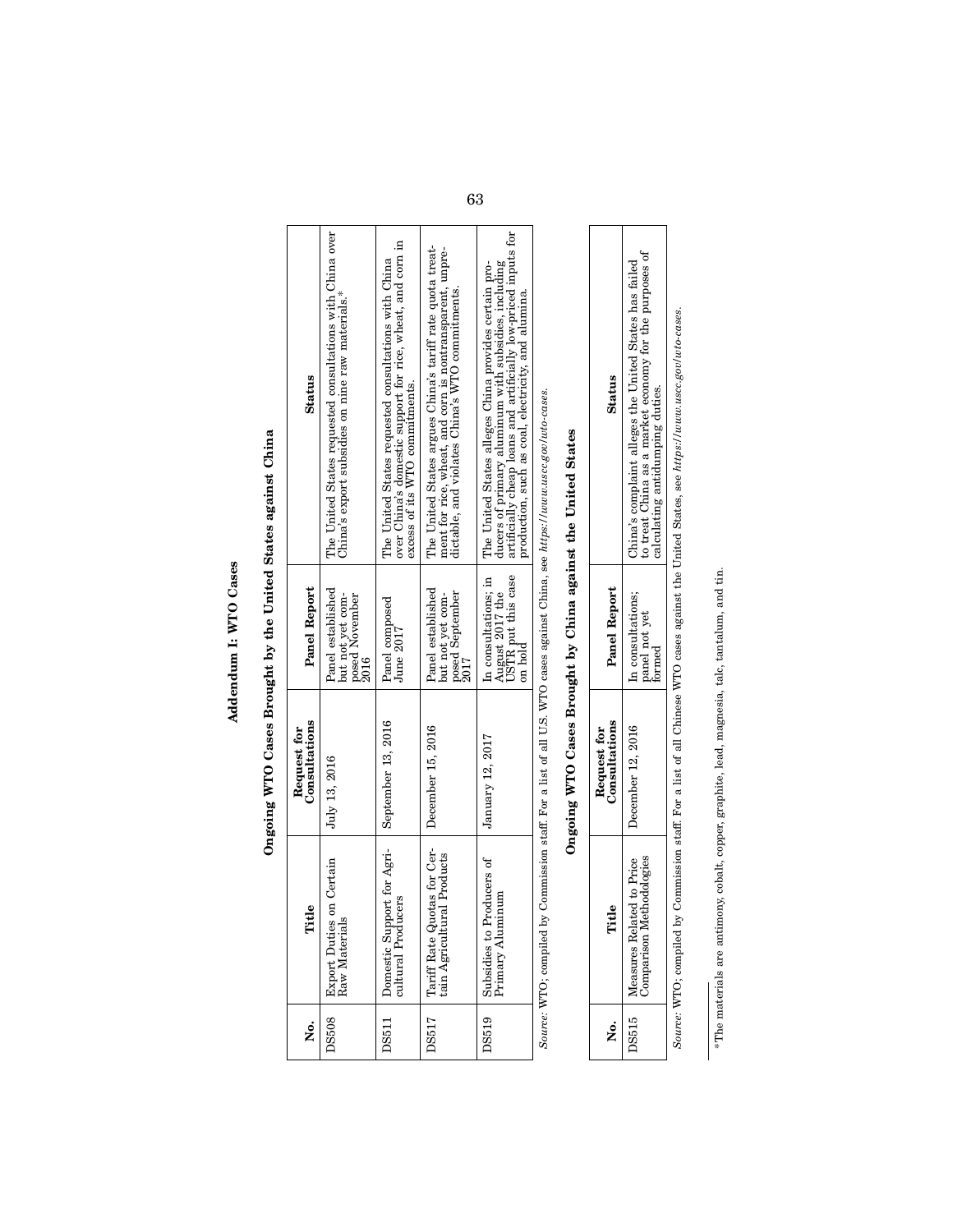1. U.S. Census Bureau, *Trade in Goods with China. https://www.census.gov/ foreign-trade/balance/c5700.html.*

2. U.S. Census Bureau, *Trade in Goods with China. https://www.census.gov/ foreign-trade/balance/c5700.html.*

3. U.S. Census Bureau, *Trade in Goods with China. https://www.census.gov/ foreign-trade/balance/c5700.html.*

4. U.S. Census Bureau, *Trade in Goods with China. https://www.census.gov/ foreign-trade/balance/c5700.html*; U.S. Census Bureau, *Trade in Goods with World,* 

*Not Seasonally Adjusted*. *https://www.census.gov/foreign-trade/balance/c0015.html.* 5. U.S. Census Bureau, *Trade in Goods with China. https://www.census.gov/ foreign-trade/balance/c5700.html.*

6. U.S. Department of Commerce, Bureau of Economic Analysis, *Table 1.3 U.S. International Transactions, Expanded Detail by Area and Country*, July 18, 2017.

7. U.S. Department of Commerce, Bureau of Economic Analysis, *Table 1.3 U.S. International Transactions, Expanded Detail by Area and Country*, July 18, 2017.

8. U.S. Department of Commerce, Bureau of Economic Analysis, *Table 1.3 U.S. International Transactions, Expanded Detail by Area and Country*, July 18, 2017.

9. Frank Tang, "Beijing Doubles Down on Luring Foreign Investors Back to China, But Will They Come?" *South China Morning Post*, June 30, 2017.

10. American Chamber of Commerce in the People's Republic of China, "2017 China Business Climate Survey Report," January 2017.

11. American Chamber of Commerce in the People's Republic of China, "2017 China Business Climate Survey Report," January 2017.

12. James McGregor, "How Trump Can Win with China," *Foreign Policy*, February 3, 2017.

13. Sui-Lee Wee, "As Zeal for China Dims, Global Companies Complain More Boldly," *New York Times*, April 19, 2017.

14. *KPMG,* "Overview of China's Cybersecurity Law," February 2017; Sherisse Pham, "China's New Cyber Law Just Kicked in and Nobody's Sure How It Works," CNN, June 1, 2017.

15. *China Law Translate*, "2016 Cybersecurity Law." *http://www.chinalawtranslate. com/cybersecuritylaw/?lang=en*; *KPMG,* "Overview of China's Cybersecurity Law," February 2017; Scott Theil, "China's New Cyber Security Law Is Only 6 Weeks Away," *DLA Piper*, April 21, 2017.

16. Yuan Yang, "China's Cyber Security Law Rattles Multinationals," *Financial Times*, May 30, 2017.

17. Scott Theil, "China's New Cyber Security Law Is Only 6 Weeks Away," *DLA Piper*, April 21, 2017.

18. Konghuo Chua, "China's New VPN Clampdown Hurts Business, U.S. Group Says," Bloomberg, July 12, 2017; Yuan Yang, "Multinationals in China Brace for Online Crackdown," *Financial Times*, July 31, 2017.

19. U.S. Chamber of Commerce, "Business without Borders: The Importance of Cross-Border Data Transfers to Global Prosperity," May 18, 2014.

20. *China Law Translate*, "2016 Cybersecurity Law." *http://www.chinalawtranslate. com/cybersecuritylaw/?lang=en.*

21. Yuan Yang, "China's Cyber Security Law Rattles Multinationals," *Financial Times*, May 30, 2017.

22. Yuan Yang, "China's Cyber Security Law Rattles Multinationals," *Financial Times*, May 30, 2017.

23. Christina Larson, "China Adopts Cybersecurity Law Despite Foreign Opposition," Bloomberg, November 7, 2016; Konghuo Chua, "China's New VPN Clampdown Hurts Business, U.S. Group Says," Bloomberg, July 12, 2017.

24. James Zimmerman, "AmCham China Statement on Cybersecurity Law," *American Chamber of Commerce in China*, November 7, 2016.

25. Christina Larson, "China Adopts Cybersecurity Law Despite Foreign Opposition," Bloomberg, November 7, 2016.

26. Yuan Yang, "China's Cyber Security Law Rattles Multinationals," *Financial Times*, May 30, 2017.

27. Konghuo Chua, "China's New VPN Clampdown Hurts Business, U.S. Group Says," Bloomberg, July 12, 2017.

28. American Chamber of Commerce in the People's Republic of China, "2017 China Business Climate Survey Report," January 2017, 47.

29. Alice Miller, "Projecting the Next Politburo Standing Committee," *China Leadership Monitor*, March 1, 2016, 6.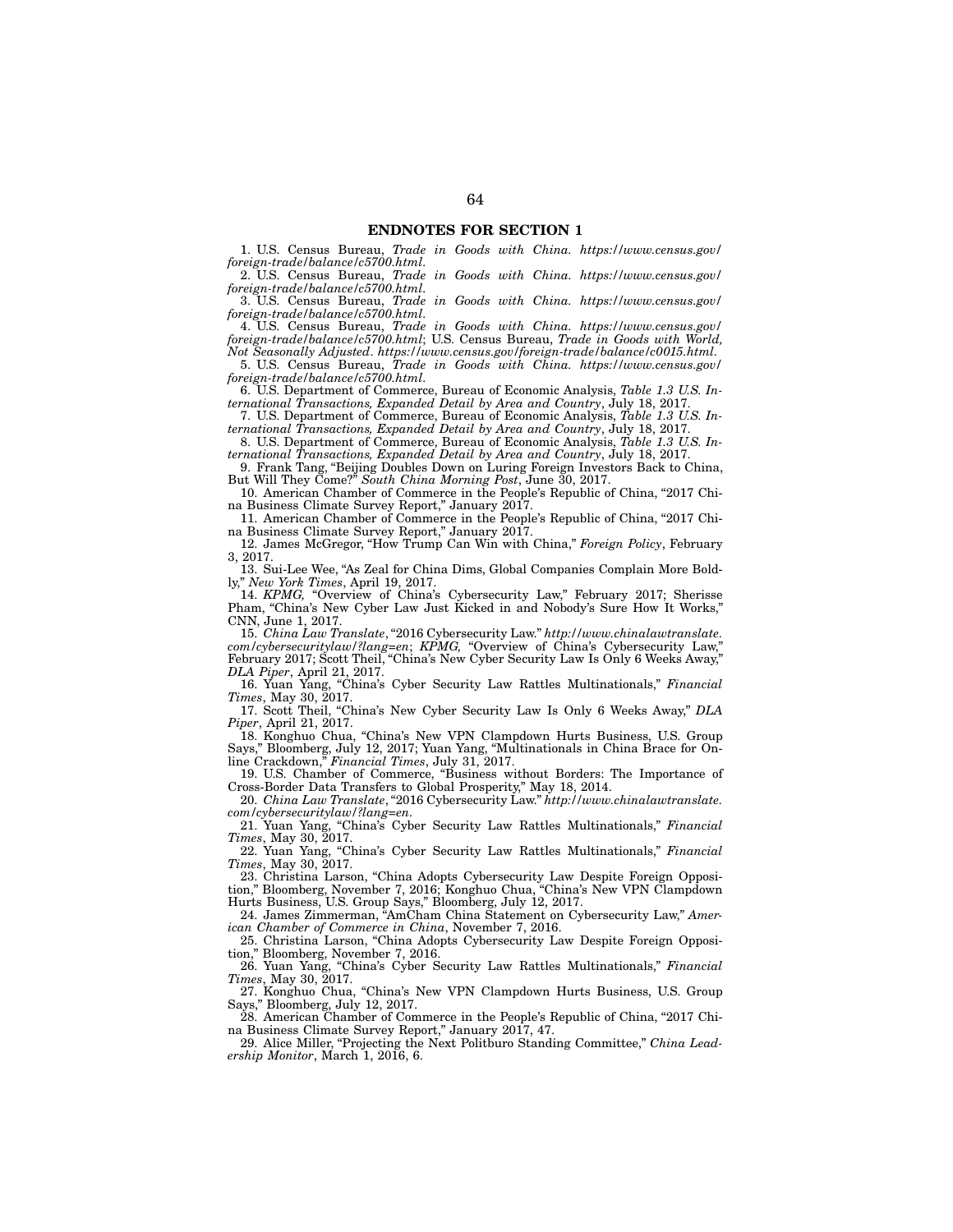30. Reuters, "China's Xi Demands 'Strong Hands' to Maintain Stability Ahead of Congress," September 19, 2017.

31. China's National Bureau of Statistics via CEIC database; Li Keqiang, *Report on the Work of the Government* (Fourth Session of the 12th National People's Congress, Beijing, China, March 5, 2016), 15. *http://online.wsj.com/public/resources/ documents/NPC2016\_WorkReport\_English.pdf*.

32. Li Keqiang, *Report on the Work of the Government* (Fifth Session of the 12th National People's Congress, Beijing, China, March 5, 2017), 13. *http://online.wsj.com/ public/resources/documents/NPC2017\_WorkReport\_English.pdf*.

33. China's National Bureau of Statistics via CEIC database.

34. International Monetary Fund, 2017 Article IV Consultation, IMF Country Report No. 17/247, August 2017.

35. International Monetary Fund, 2017 Article IV Consultation, IMF Country Report No. 17/247, August 2017.

36. China's National Bureau of Statistics via CEIC database; Kevin Yao and Elias Glenn, "China's Economy Holds up in May But Slowing Investment Points to Cooling," Reuters, June 14, 2017.

37. U.S.-China Economic and Security Review Commission, *Roundtable on the Health of China's Economy*, presentation of Brian McCarthy, July 12, 2017.

38. China's National Bureau of Statistics via CEIC database.

39. Matthew Kong, "China Property Watch: Soaring Land Prices and Slowing Sales Prospects to Curtail Recovery," *S&P Global*, September 7, 2016; Moody's Investor Service, "Moody's: China's Regulatory Loosening will Ease Residential Property Sales Decline," April 28, 2015.

40. Michael Lelyveld, "China Seeks Solution for High Home Prices," Radio Free Asia, July 17, 2017; Han Yi and Lucille Liu, "Curbs Cool Down Shanghai Mortgage Fever," Caixin, April 17, 2017.

41. China's National Bureau of Statistics via CEIC database.

42. China's National Bureau of Statistics via CEIC database.

43. China's General Administration of Customs via CEIC database; Investing.com, "China Caixin Manufacturing Purchasing Managers Index." *https://www.investing. com/economic-calendar/chinese-caixin-manufacturing-pmi-753*.

44. Caixin and IHS Markit, "Caixin China General Manufacturing PMI," Markit Economics, September 1, 2017.

45. Caixin and IHS Markit, "Caixin China General Services PMI," September 5, 2017.

46. China's National Bureau of Statistics via CEIC database.

47. China's General Administration of Customs via CEIC database; International Monetary Fund, *World Economic Outlook: April 2017: Gaining Momentum*, April 2017.

48. China's National Bureau of Statistics via CEIC database.

49. China's National Bureau of Statistics via CEIC database.

50. Lingling Wei, "China's Growth Masks Unresolved Debt and Real-Estate Prob-

lems," *Wall Street Journal*, July 17, 2017; China's National Bureau of Statistics via CEIC database.

51. China's National Bureau of Statistics via CEIC database.

52. U.S. Department of Commerce, Bureau of Economic Analysis, "Personal Income and Its Disposition," July 28, 2017.

53. China's National Bureau of Statistics via CEIC database.

54. U.S.-China Economic and Security Review Commission, *Roundtable on the Health of China's Economy*, presentation of Gene Ma, July 12, 2017; Lingling Wei, "China's Growth Masks Unresolved Debt and Real-Estate Problems," *Wall Street Journal*, July 17, 2017.

55. China's National Bureau of Statistics via CEIC database.

56. China's National Bureau of Statistics via CEIC database.

57. International Monetary Fund, *2017 Article IV Consultation*, IMF Country Report No. 17/247, August 2017, 15–16.

58. International Monetary Fund, *2017 Article IV Consultation*, IMF Country Report No. 17/247, August 2017, 15.

59. China's National Bureau of Statistics via CEIC database.

60. International Monetary Fund, *2017 Article IV Consultation*, IMF Country Report No. 17/247, August 2017, 15.

61. Moody's Investors Service, "Moody's Downgrades China's Rating to A1 from Aa3 and Changes Outlook from Stable to Negative," May 24, 2017.

62. Wojciech Maliszewski et al., "Resolving China's Corporate Debt Program," *International Monetary Fund Working Paper*, October 2016, 2.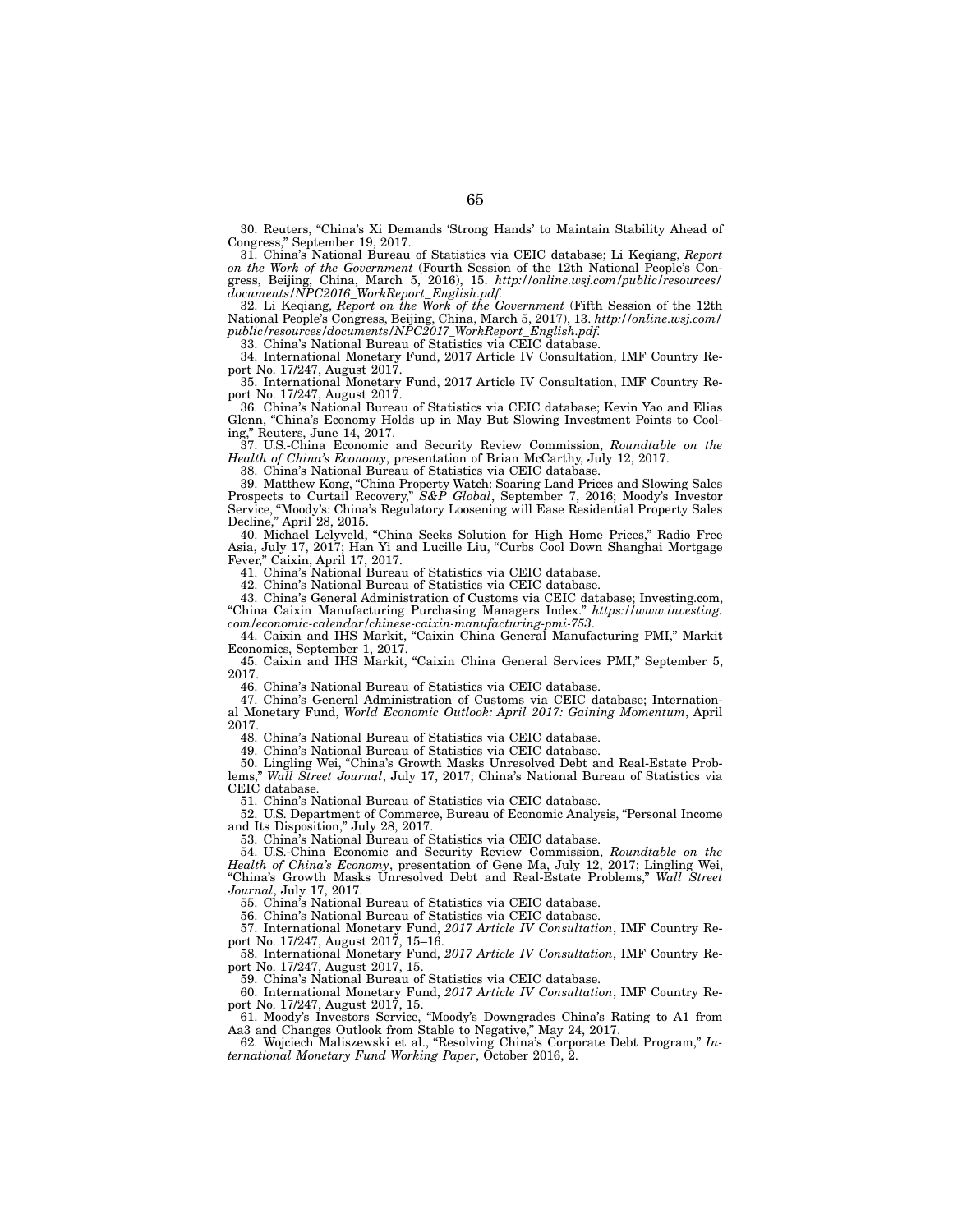63. Bank for International Settlements, "Credit-to-GDP Gaps and Underlying Input," June 6, 2017.

64. Mathias Drehmann and Kostas Tsatsaronis, "The Credit-to-GDP Gap and Countercyclical Capital Buffers: Questions and Answers," *Bank for International Settlements*, March 9, 2014, 66.

65. Bank for International Settlements, "Long Series on Total Credit to the Non-Financial Sectors," June 6, 2017.

66. Bank for International Settlements, "Credit to the Non-Financial Sector," June 6, 2017.

67. Edoardo Campanella, "Beijing's Debt Dilemma," *Foreign Affairs*, June 29, 2017; Keith Bradsher, "China Can't Sustain Its Debt-Fueled Binge," *New York Times*, May 23, 2017; U.S.-China Economic and Security Review Commission, Chapter 1, Section 2, "State-Owned Enterprises, Overcapacity, and China's Market Economy Status," in *2016 Annual Report to Congress*, November 2016, 44.

68. David Lipton, "Rebalancing China: International Lessons in Corporate Debt,'' *International Monetary Fund*, June 2016.

69. China Banking Regulatory Commission via CEIC database.

70. Engen Tham, "'Ghost Collateral' Haunts Loans across China's Debt-Laden Banking System," Reuters, May 31, 2017.

71. Bloomberg News, "China's \$8.5 Trillion Shadow Bank Industry Is Back in Full Swing," April 18, 2017; Elias Glenn, "China's Shadow Banking Rebounds in March, Household Loans Surge despite Curbs," Reuters, April 16, 2017.

72. Andrew Collier, "China's Shadow Finance Time-Bomb Could Trigger Crisis," *Financial Times*, June 26, 2017; Karen Yeung, "Risks to China's Financial System May Continue to Grow despite Tighter Regulations," *South China Morning Post*, May 10, 2017.

73. Gabriel Wildau, "China Launches Fresh Attack on Shadow Banking Risk," *Financial Times*, February 22, 2017.

74. Gabriel Wildau, "China Launches Fresh Attack on Shadow Banking Risk," *Financial Times*, February 22, 2017; Tom Nunlist, "Faith-Based Banking: Wealth Management Products in China," CKGSB Knowledge, December 19, 2016.

75. Tom Nunlist, "Faith-Based Banking: Wealth Management Products in China," *CKGSB Knowledge*, December 19, 2016.

76. Tom Nunlist, "Faith-Based Banking: Wealth Management Products in China," *CKGSB Knowledge*, December 19, 2016.

77. Bloomberg, "Default Chain Reaction Threatens China Wealth Management Market Worth 35% of GDP," May 30, 2016.

78. People's Bank of China via CEIC database.

79. People's Bank of China via CEIC database.

80. Xinhua, "China Records Higher New Loans, Slower M2 Expansion in H1," July 12, 2017.

81. People's Bank of China via CEIC database; Bloomberg News, "China's \$8.5 Trillion Shadow Bank Industry Is Back in Full Swing," April 18, 2017.

82. Wojciech Maliszewski et al., "Resolving China's Corporate Debt Program," *International Monetary Fund Working Paper*, October 2016, 38.

83. U.S.-China Economic and Security Review Commission, *Roundtable on the Health of China's Economy*, presentation of Gene Ma, July 12, 2017; John Ruwitch and Yawen Chen, "Moody's Downgrades China, Warns of Fading Financial Strength as Debt Mounts," Reuters, May 23, 2017; Kevin Yao and Elias Glenn, "China Vows to Contain Corporate Debt Levels as Inflation Heats Up," Reuters, January 7, 2017.

84. Sofia Horta e Costa, "China's Deleveraging Bill Tops \$500 Billion," Bloomberg, May 7, 2017; *Economist*, "China Tightens Monetary Policy (Discreetly)," February 11, 2017; Bloomberg News, "China Tightens Monetary Policy by Raising Money Market Rates," February 2, 2017.

85. U.S.-China Economic and Security Review Commission, *Roundtable on the Health of China's Economy*, presentation of Gene Ma, July 12, 2017; Kevin Yao, "China's April Loans Growth Highlights Debt Challenges," Reuters, May 12, 2017; Gabriel Wildau, "China Bank Overseer Launches 'Regulatory Windstorm,'" *Financial Times*, April 18, 2017.

86. Michelle Ker, "U.S. Financial Exposure to China," *U.S.-China Economic and Security Review Commission*, May 9, 2017.

87. Michelle Ker, "U.S. Financial Exposure to China," *U.S.-China Economic and Security Review Commission*, May 9, 2017, 3.

88. U.S. Department of the Treasury, *Major Foreign Holders of Treasury Securities*, February 15, 2017; U.S. Department of the Treasury, *Monthly Statement of the Public Debt of the United States*, December 31, 2016.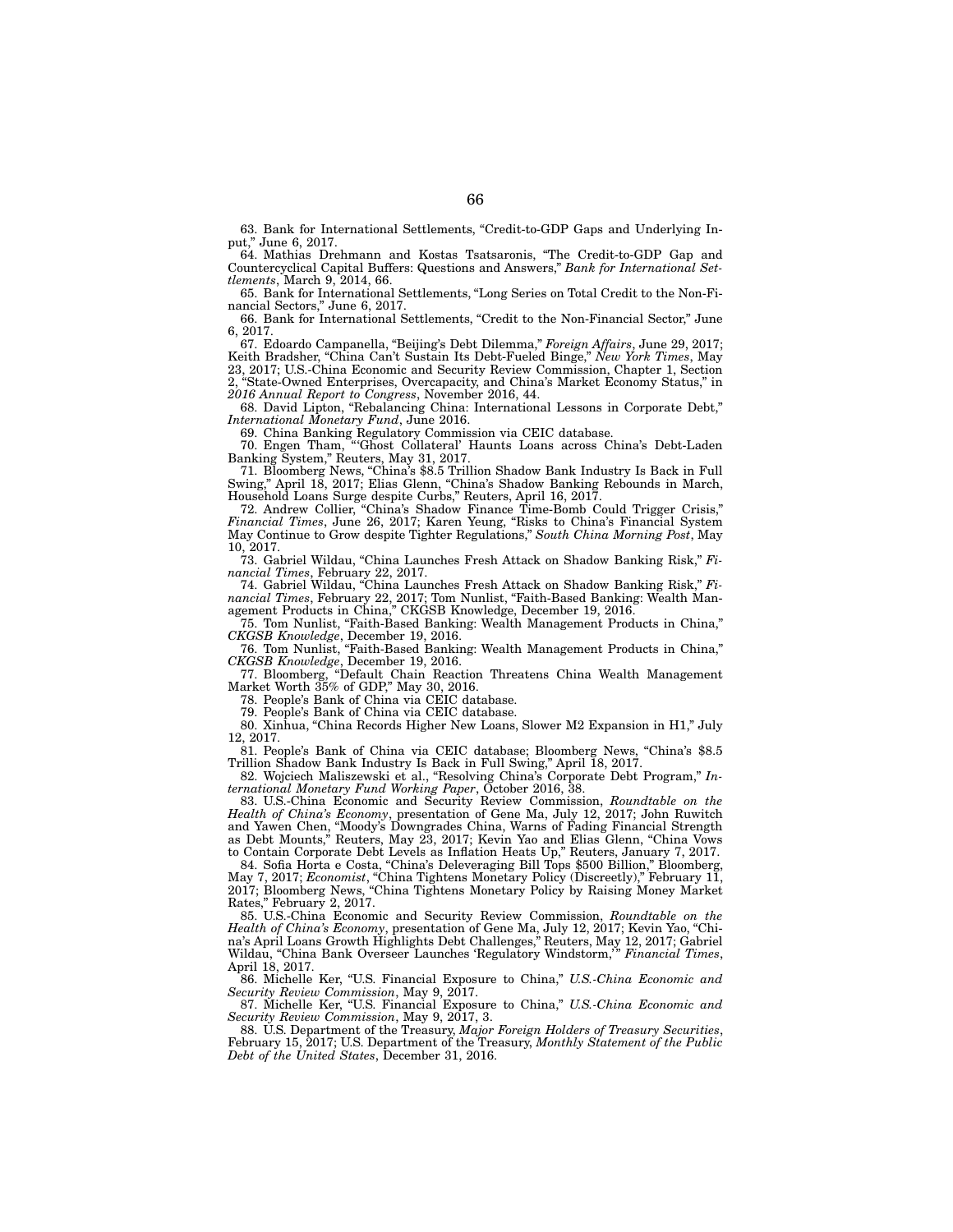89. Michelle Ker, "U.S. Financial Exposure to China," *U.S.-China Economic and Security Review Commission*, May 9, 2017, 7–9.

90. U.S. Department of the Treasury, *Major Foreign Holders of Treasury Securities*, September 18, 2017.

91. Bank for International Settlements, "Consolidated Positions on Counterparties Resident in China," April 21, 2017; Bank for International Settlements, "Summary of Consolidated Statistics, by Nationality of Reporting Bank," April 21, 2017.

92. World Federation of Exchanges, "Equity—1.1—Domestic Market Capitalization (USD Millions)," January 2017; U.S. Department of the Treasury, *Table 2D: U.S. Long-Term Securities Held by Foreign Residents*; U.S. Department of the Treasury, *Table 1F: Foreign Long-Term Securities at Current Market Value by U.S. Residents*; U.S. Department of the Treasury, *Table 2.F: Foreign Long-Term Securities Held by U.S. Residents*.

93. Dion Rabouin and Michelle Price, "China Shares Get MSCI Nod in Landmark Moment for Beijing," Reuters, June 21, 2017; Sam Mamudi and Ben Bartenstein, "China Stocks Win MSCI Inclusion; Initial Market Reaction Muted," Bloomberg, June 20, 2017.

94. Michelle Ker, "U.S. Financial Exposure to China," *U.S.-China Economic and Security Review Commission*, May 9, 2017, 10–13.

95. Michelle Ker, "U.S. Financial Exposure to China," *U.S.-China Economic and Security Review Commission*, May 9, 2017, 12–13.

96. People's Bank of China via CEIC database; Gabriel Wildau and Tom Mitchell, "China: Renminbi Stalls on Road to Being a Global Currency," *Financial Times*, December 11, 2016.

97. Saibal Dasgupta, "China Sells off Stock of U.S. Treasury Securities to Protect Yuan," Voice of America, December 30, 2016; Bloomberg News, "China Dilutes Dollar Role in Currency Basket, Adds 11 More," December 29, 2016.

98. People's Bank of China via CEIC database.

99. *Economist*, "What Is the Impossible Trinity?" September 10, 2016.

100. U.S.-China Economic and Security Review Commission, *Roundtable on the Health of China's Economy*, presentation of Brian McCarthy, July 12, 2017.

101. Bloomberg, "China Gets Strict on Forex Transactions to Stop Money Exiting Abroad," January 2, 2017.

102. U.S.-China Economic and Security Review Commission, *Roundtable on the Health of China's Economy*, presentation of Gene Ma, July 12, 2017.

103. SWIFT, "RMB Internationalization: Can the Belt and Road Revitalize the RMB?" July 28, 2017.

104. Toluse Olorunnipa and Jennifer Jacobs, "Trump-Xi Summit Accomplishment: Getting to Know One Another," Bloomberg, April 7, 2017.

105. Alana Abramson, "President Trump and China's Xi Jinping Gave Very Different Reports of Their Phone Call," *Time*, April 12, 2017.

106. U.S. Department of Commerce, *Joint Release: Initial Results of the 100-Day Action Plan of the U.S.-China Comprehensive Economic Dialogue*, May 11, 2017.

107. Associated Press, "Commerce Secretary Ross Calls the New U.S.-China Trade Deal a 'Herculean Accomplishment,'" May 11, 2017; Ayesha Rascoe and Michael Martina, "U.S., China Agree to First Trade Steps under 100-Day Plan," Reuters, May 12, 2017.

108. U.S. Department of Commerce, *Joint Release: Initial Results of the 100-Day Action Plan of the U.S.-China Comprehensive Economic Dialogue*, May 11, 2017.

109. U.S. Department of Agriculture, *U.S., China Finalize Details to Send U.S. Beef to China*, June 12, 2017.

110. U.S. Department of Agriculture, *China Lifts Ban on U.S. Beef Exports*, September 26, 2016.

111. U.S. Department of Agriculture, "China Moves to Reopen Market to U.S. Beef," September 22, 2016; U.S. Department of Agriculture, Agricultural Marketing Service, *Beef Exports to the People's Republic of China*. *https://www.ams.usda.gov/services/ imports-exports/beef-ev-china*.

112. Greg Henderson, "DroversTV: What Will It Take for U.S. Beef to Enter China?" *Drovers*, May 18, 2017.

113. U.S. Department of Commerce, *Joint Release: Initial Results of the 100-Day Action Plan of the U.S.-China Comprehensive Economic Dialogue*, May 11, 2017.

114. *Inside U.S. Trade*, "U.S.-China 100-Day Plan Focused on Tackling Beef, Poultry, Biotech, Epay Issues," May 11, 2017.

115. *Inside U.S. Trade*, "U.S.-China 100-Day Plan Focused on Tackling Beef, Poultry, Biotech, Epay Issues," May 11, 2017.

116. U.S. Department of Commerce, *Joint Release: Initial Results of the 100-Day Action Plan of the U.S.-China Comprehensive Economic Dialogue*, May 11, 2017; U.S.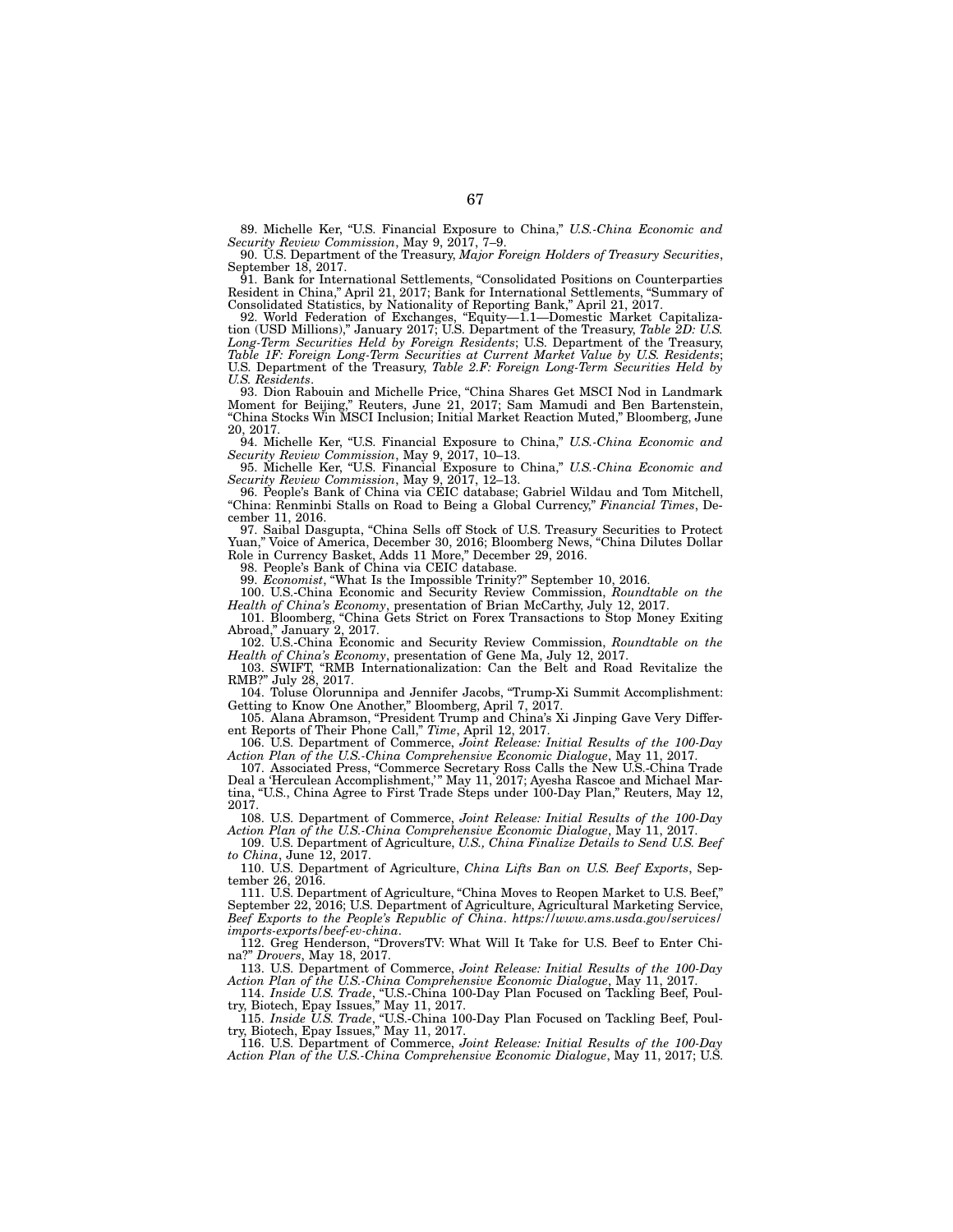Department of Agriculture, Food Safety and Inspection Service, "Eligibility of the People's Republic of China (PRC) to Export to the United States Poultry Products from Birds Slaughtered in the PRC," *Federal Register* 82:115 (June 16, 2017).

117. U.S. Department of Agriculture, Food Safety and Inspection Service, "Eligibility of the People's Republic of China (PRC) to Export to the United States Poultry Products from Birds Slaughtered in the PRC," *Federal Register* 82:115 (June 16, 2017); U.S. Department of Agriculture, Food Safety and Inspection Service, *Processing and Slaughter Inspection Systems*, June 16, 2017.

118. U.S. Senate to the Honorable Sonny Perdue, Secretary, U.S. Department of Agriculture, July 27, 2017. *https://www.warner.senate.gov/public/index.cfm/2017/7/ senators-call-for-reopening-of-u-s-poultry-export-to-china*.

119. U.S. Department of Commerce, *Joint Release: Initial Results of the 100-Day Action Plan of the U.S.-China Comprehensive Economic Dialogue*, May 11, 2017.

120. Shu Zhang and Matthew Miller, "China Opens Its Markets to Foreign Bank Companies," Reuters, June 7, 2016.

121. Doug Palmer, "China Drags Its Feet on Opening Market to Electronic Payments like Visa and MasterCard," *Politico*, July 12, 2017; Sumeet Chatterjee, "Exclusive: U.S. Bank Card Companies to Seek Licenses to Operate in China in Months," Reuters, July 20, 2017.

122. World Trade Organization, China—Certain Measures Affecting Electronic Payment Services, Dispute DS413.

123. Shawn Donnan and Tom Mitchell, "Trump Administration Hails U.S.-China Trade Deal," *Financial Times*, May 12, 2017; Don Weinland, "Bank Card Groups to Lose China Market Share," *Financial Times*, December 5, 2016.

124. U.S. Department of Commerce, *Joint Release: Initial Results of the 100-Day Action Plan of the U.S.-China Comprehensive Economic Dialogue*, May 11, 2017.

125. Christopher Smith, "U.S. Statement on LNG to China May Signal a Shift to a Less Transparent Approach to Energy Policy," *Forbes*, May 15, 2017; Christine Buurma, Naureen S. Malik, and Ryan Collins, "Trump's China Deal Boosts U.S. LNG without Rule Change," Bloomberg, May 12, 2017.

126. Tom DiChristopher and Leslie Shaffer, "Despite Trump Trade Deal, U.S. Natural Gas Exports to China Face Obstacles," CNBC, May 12, 2017; Nathaniel Taplin,

"China Trade Plan Is Big Deal for Natural Gas," *Wall Street Journal*, May 12, 2017. 127. Toluse Olorunnipa and Dan Murtaugh, "U.S. Inks China Trade Deal Promoting Finance Services, Beef," Bloomberg, May 11, 2017.

128. Toluse Olorunnipa and Dan Murtaugh, "U.S. Inks China Trade Deal Promoting Finance Services, Beef," Bloomberg, May 11, 2017.

129. Tom DiChristopher and Leslie Shaffer, "Despite Trump Trade Deal, U.S. Natural Gas Exports to China Face Obstacles," CNBC, May 12, 2017.

130. U.S. Department of Commerce, *Joint Release: Initial Results of the 100-Day Action Plan of the U.S.-China Comprehensive Economic Dialogue*, May 11, 2017.

131. U.S. Department of Commerce, *Joint Release: Initial Results of the 100-Day Action Plan of the U.S.-China Comprehensive Economic Dialogue*, May 11, 2017.

132. Brian Spegele, "China Greenlights Imports of Two New GMO Products," *Wall Street Journal*, June 14, 2017*.*

133. Dominique Patton, "DuPont, Monsanto Urge Transparent GMO Crop Reviews in China," Reuters, July 17, 2017.

134. Dominique Patton, "DuPont, Monsanto Urge Transparent GMO Crop Reviews in China," Reuters, July 17, 2017.

135. Andrew Anderson-Sprecher and Ma Jie, "China Considering Major Revisions to Biotechnology Regulations," *USDA Foreign Agricultural Service Global Agricultural Information Network Report*, December 21, 2015.

136. Alex Capri, "Why the China-U.S. Trade Deal Is a Win for Some, but Meaningless for Most," *Forbes*, May 15, 2017; Andrew Anderson-Sprecher and Ma Jie, "China Considering Major Revisions to Biotechnology Regulations," *USDA Foreign Agricultural Service Global Agricultural Information Network Report*, December 21, 2015.

137. White House, *Briefing by Secretary Tillerson, Secretary Mnuchin, and Secretary Ross on President Trump's Meetings with President Xi of China*, April 7, 2017; Nike Ching, "U.S.-China to Launch 4 Rounds of Talks, as Trump 'Looks Forward' to Beijing Visit," Voice of America, April 24, 2017.

138. Bonnie Glaser, "Strategic & Economic Dialogue Sets Agenda for Cooperation," *E-Journal on East Asian Bilateral Relations* (October 2009): 2; Nike Ching, "U.S.-China to Launch 4 Rounds of Talks, as Trump 'Looks Forward' to Beijing Visit," Voice of America, April 24, 2017.

139. Reuters, "U.S., Chinese Delegations Cancel News Conferences on Economic Talks," July 19, 2017.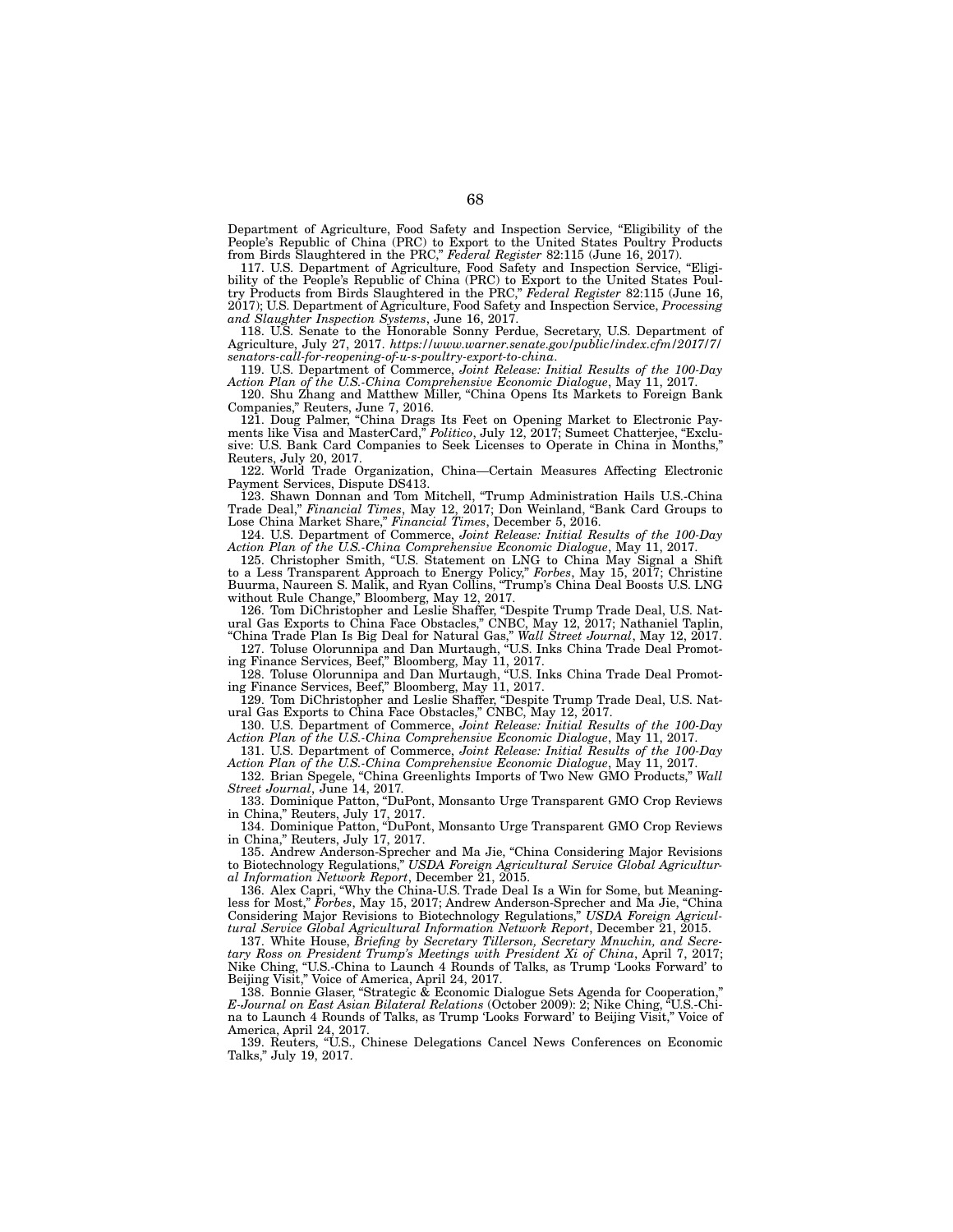140. Reuters, "U.S., China Fail to Agree on Trade, Casting Doubt on Other Issues," July 19, 2017.

141. Jacob M. Schlesinger and Ian Talley, "Lack of Progress at U.S.-China Talks Raises Stakes for Trump," *Wall Street Journal*, July 20, 2017.

142. Office of the U.S. Trade Representative, "USTR Announces Initiation of Section 301 Investigation of China," August 18, 2017.

143. Michael Martina, "China Calls U.S. Intellectual Property Probe 'Irresponsible,'" Reuters, August 21, 2017.

144. Office of the U.S. Trade Representative, "Initiation of Section 301 Investigation; Hearing; and Request for Public Comments: China's Acts, Policies, and Practices Related to Technology Transfer, Intellectual Property, and Innovation," USTR–2017– 0016.

145. Office of the U.S. Trade Representative, "Initiation of Section 301 Investigation; Hearing; and Request for Public Comments: China's Acts, Policies, and Practices Related to Technology Transfer, Intellectual Property, and Innovation," USTR–2017– 0016.

146. Office of the U.S. Trade Representative, *2016 Report to Congress on China's WTO Compliance*, January 2017, 4.

147. Office of the U.S. Trade Representative, "Section 301," February 6, 2017; Office of the U.S. Trade Representative, "Trade Enforcement Activities," December 21, 2016, 174–175.

148. World Trade Organization, *United States—Measures Related to Price Comparison Methodologies*, Dispute DS515, December 12, 2016; World Trade Organization, *European Union—Measures Related to Price Comparison Methodologies*, Dispute DS516, December 12, 2016.

149. Xinhua, "Refusal to Drop Surrogate Country Approach Puts Trade Ties at Risk," December 12, 2016

150. World Trade Organization, "Accession of the People's Republic of China," November 23, 2001.

151. Alan Price, Timothy Brightbill, and Scott Nance, "The Treatment of China as a Non-Market Economy Country after 2016," *Wiley Rein LLP*, September 15, 2015, 2.

152. Xinhua, "Refusal to Drop Surrogate Country Approach Puts Trade Ties at Risk," December 12, 2016; Christian Tietje and Karsten Nowrot, "Myth or Reality? China's Market Economy Status under WTO Anti-Dumping Law after 2016," *Policy Papers on Transnational Economic Law No. 34* (Transnational Economic Law Research Center, December 2011).

153. *China Trade Extra*, "WTO Establishes Panel in China-EU Fight over Market Economy Status," April 3, 2017.

154. *China Trade Extra*, "China Will Seek Panel with EU, Not U.S., in Market Economy Dispute," March 14, 2017.

155. *China Trade Extra*, "China to Advance Market Economy Fight with EU at Special DSB Meeting in April," March 24, 2017.

156. *China Trade Extra*, "China to Advance Market Economy Fight with EU at Special DSB Meeting in April," March 24, 2017.

157. *China Trade Extra*, "U.S., EU Blast China for Requesting WTO Panel in Market Economy Fight with Europe," March 21, 2017.

158. Christian Oliver, Shawn Donnan, and Tom Mitchell, "U.S. Warns Europe over Granting Market Economy Status to China," *Financial Times*, December 28, 2015.

159. *China Trade Extra*, "Senators Warn Malmstrom against Giving China Market Economy Status," June 3, 2016.

160. Office of the U.S. Trade Representative, *United States Challenges Chinese Grain Tariff Rate Quotas for Rice, Wheat, and Corn*, December 15, 2016.

161. Office of the U.S. Trade Representative, *United States Challenges Chinese Grain Tariff Rate Quotas for Rice, Wheat, and Corn*, December 15, 2016.

162. U.S. Department of Agriculture, *China's Growing Demand for Agricultural Imports*, February 2015, 10.

163. Office of the U.S. Trade Representative, *United States Challenges Chinese Grain Tariff Rate Quotas for Rice, Wheat, and Corn*, December 15, 2016.

164. Office of the U.S. Trade Representative, *United States Challenges Chinese Grain Tariff Rate Quotas for Rice, Wheat, and Corn*, December 15, 2016.

165. Office of the U.S. Trade Representative, *United States Challenges Chinese Grain Tariff Rate Quotas for Rice, Wheat, and Corn*, December 15, 2016.

166. World Trade Organization, "Notifications under the Agreement on Subsidies and Countervailing Measures." *https://www.wto.org/english/tratop\_e/scm\_e/notif\_e. htm*.